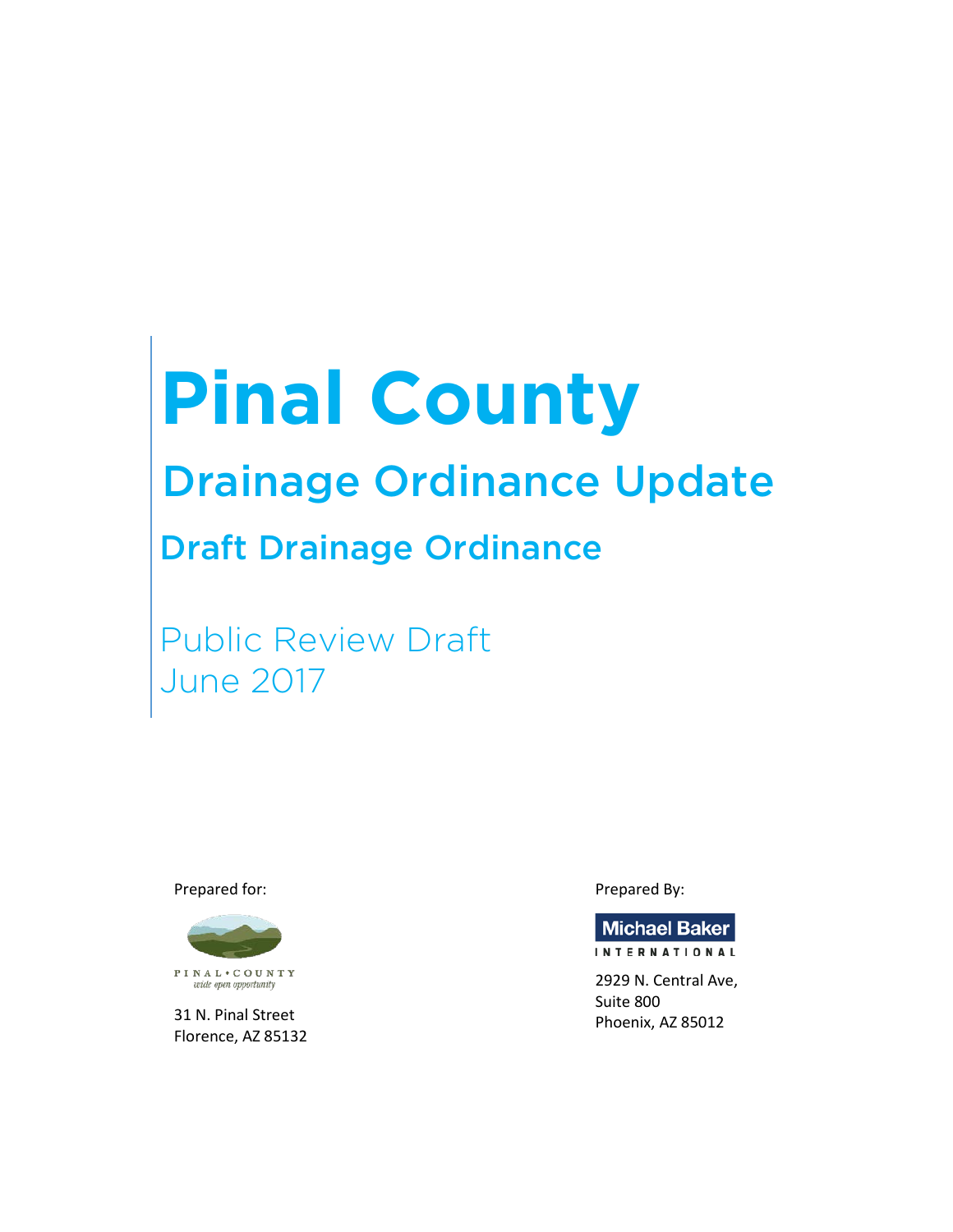

## **Table of Contents**

| Section 1.2: |                                                                                      |  |
|--------------|--------------------------------------------------------------------------------------|--|
| Section 1.3: |                                                                                      |  |
| Section 1.4: |                                                                                      |  |
|              | CHAPTER 2: SEVERABILITY, LIABILITY DISCLAIMER, RULES OF CONSTRUCTION, ORDINANCE      |  |
|              |                                                                                      |  |
|              |                                                                                      |  |
| Section 2.2: |                                                                                      |  |
| Section 2.3: |                                                                                      |  |
| Section 2.4: |                                                                                      |  |
|              |                                                                                      |  |
| Section 3.1: |                                                                                      |  |
|              |                                                                                      |  |
| Section 4.1: |                                                                                      |  |
| Section 4.2: |                                                                                      |  |
| Section 4.3: |                                                                                      |  |
| Section 4.4: |                                                                                      |  |
| Section 4.5: |                                                                                      |  |
|              | CHAPTER 5: DRAINAGE CLEARANCE & DRAINAGE REPORTING REQUIREMENTS 16                   |  |
| Section 5.1: |                                                                                      |  |
| Section 5.2: |                                                                                      |  |
| Section 5.3: |                                                                                      |  |
| Section 5.4: | Drainage Report: Single Lot Residential & Minor Accessory Commercial Construction 20 |  |
| Section 5.5: | Drainage Report: Commercial, Industrial and Multi-Family Development Site Plans 21   |  |
| Section 5.6: |                                                                                      |  |
| Section 5.7: |                                                                                      |  |
| Section 5.8: |                                                                                      |  |
|              |                                                                                      |  |
|              |                                                                                      |  |
|              |                                                                                      |  |
| Section 7.1: |                                                                                      |  |
| Section 7.2: |                                                                                      |  |
| Section 7.3: |                                                                                      |  |
|              |                                                                                      |  |
| Section 8.1: |                                                                                      |  |
| Section 8.2: |                                                                                      |  |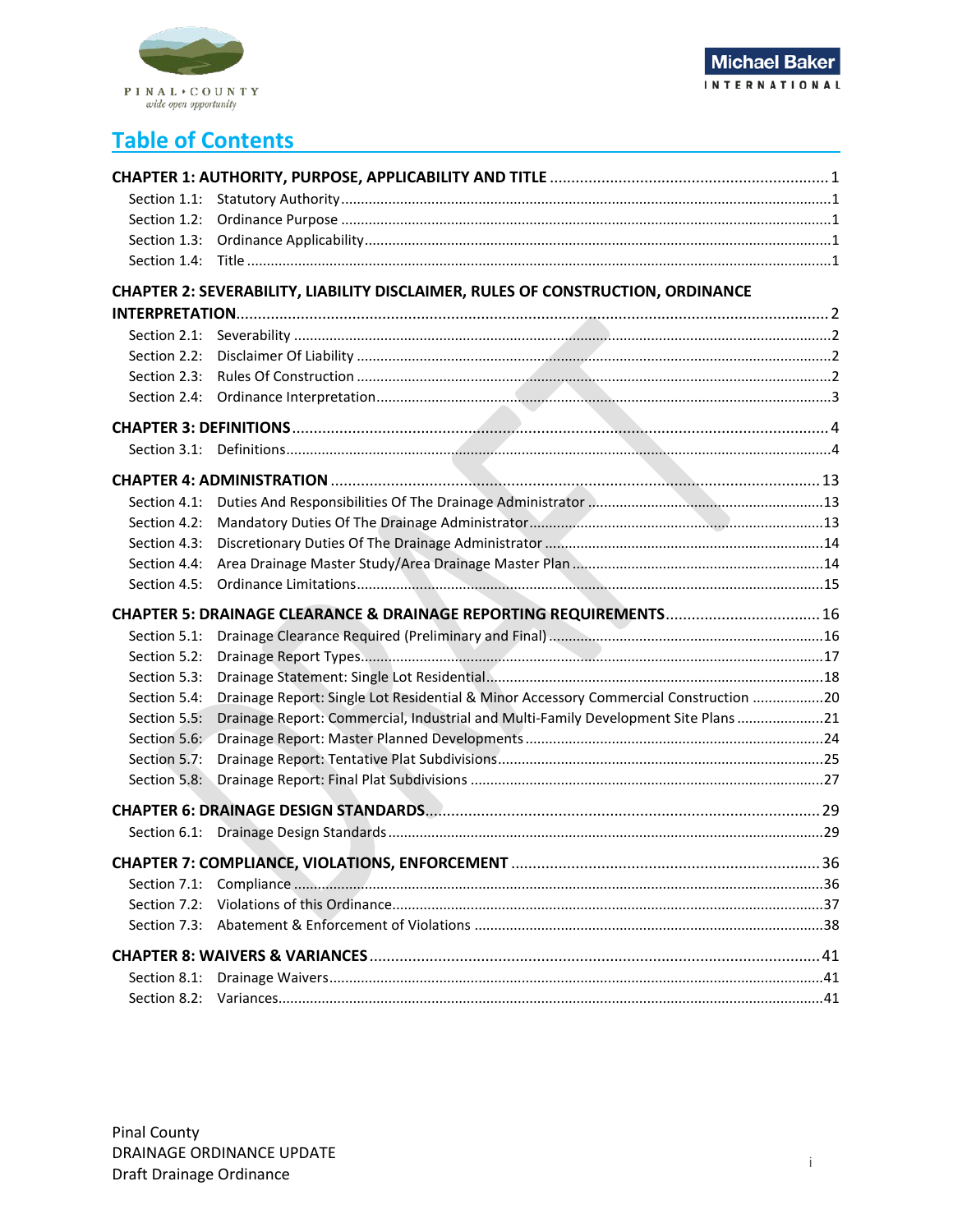

## <span id="page-2-0"></span>**CHAPTER 1: AUTHORITY, PURPOSE, APPLICABILITY AND TITLE**

## <span id="page-2-1"></span>**SECTION 1.1: STATUTORY AUTHORITY**

The Ordinance is adopted pursuant to Arizona Revised Statutes (A.R.S.) 11-251 Section's 30, 31 and 36, A.R.S. 11-251.05 and A.R.S. 11-251.08 authorizing the Pinal County Board of Supervisors do and perform all acts necessary to the full discharge of its duties to create and enforce all local, police, sanitary and other regulations provided that such regulations are not in conflict with general law; to adopt and to enforce standards for excavation, fill and grading in order to prevent unnecessary loss of property or life from erosion, flooding and landslides; and to adopt, amend and repeal all ordinances necessary to carry out the duties, responsibilities and functions of the county, provided that those ordinances are not in conflict with the laws of the State of Arizona.

## <span id="page-2-2"></span>**SECTION 1.2: ORDINANCE PURPOSE**

The purpose of this Ordinance is to promote and protect the health, peace, safety, comfort, convenience and general welfare of the citizens of Pinal County by regulating grading and drainage of all land within the unincorporated area of Pinal County in order to protect life and property and prevent unnecessary loss from erosion, flooding and landslides through reasonable regulation of development by minimizing soil erosion, mitigating natural waterways and help ensure that all new development is free from adverse drainage conditions.

## <span id="page-2-3"></span>**SECTION 1.3: ORDINANCE APPLICABILITY**

This Ordinance shall apply to all development or improvement of land and conditions which may affect drainage systems and patterns. These Ordinance provisions shall not prevent, restrict or otherwise regulate the use or occupation of land or improvements for railroad, mining, metallurgical, grazing or general agricultural purposes (does not include the cultivation of cannabis).

## <span id="page-2-4"></span>**SECTION 1.4: TITLE**

This Ordinance may be cited as the Pinal County Drainage Ordinance and shall be referred to herein as "the Ordinance".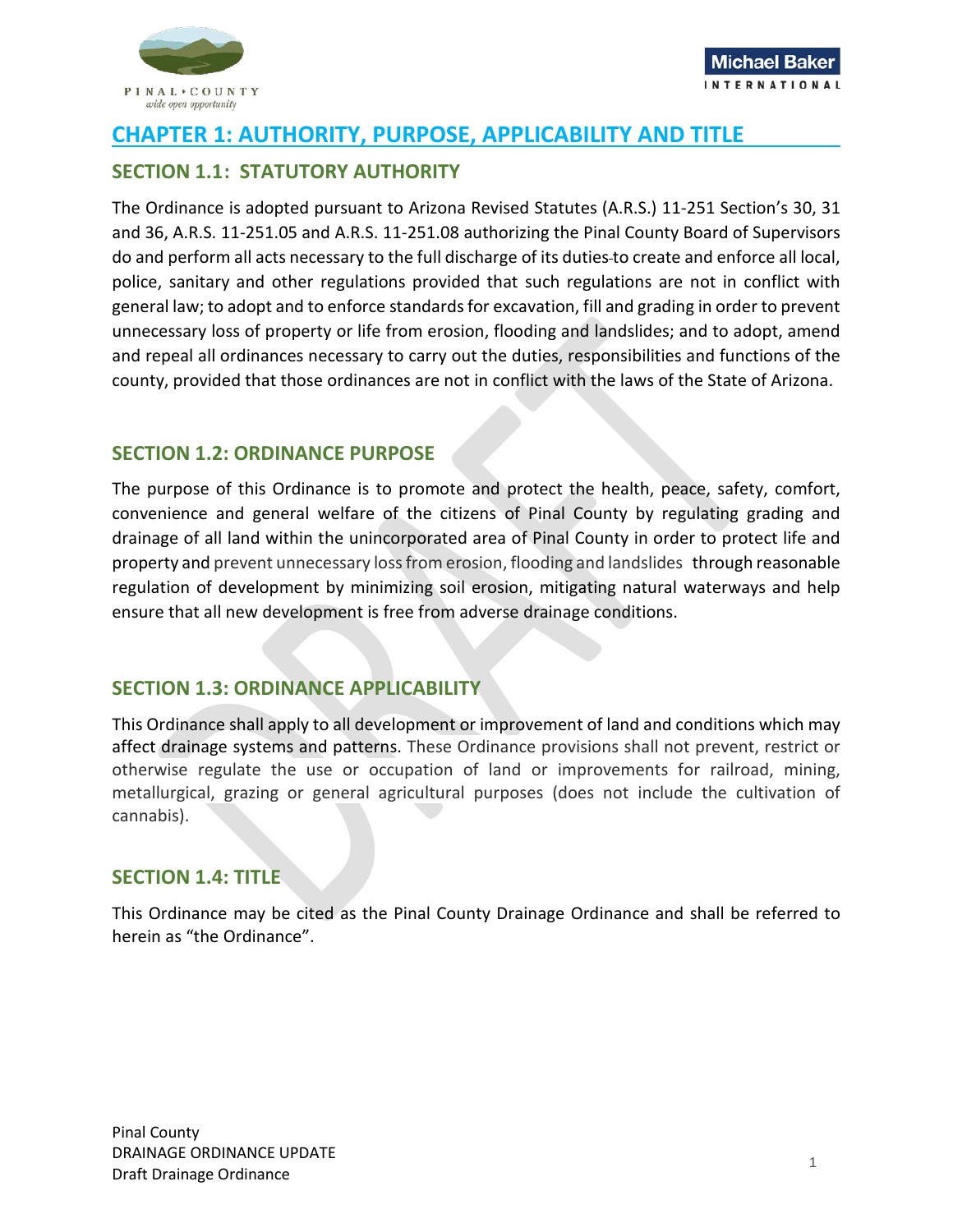

## <span id="page-3-0"></span>**CHAPTER 2: SEVERABILITY, LIABILITY DISCLAIMER, RULES OF CONSTRUCTION, ORDINANCE INTERPRETATION**

## <span id="page-3-1"></span>**SECTION 2.1: SEVERABILITY**

ThisOrdinance and the various parts thereof are hereby declared to be severable. If any section, sub-section, sentence, clause, phrase, term, part or provision of this ordinance or application thereof to any person or circumstance is held to be invalid or unconstitutional by the decision of any court of competent jurisdiction, such decision shall be confined in its operation to the section, subsection, sentence, clause, phrase, term, part or provision, or application directly involved in the controversy, and such decision shall not effect or impair the constitutionality or validity of remaining portions of the Ordinance or the application thereof to the other persons or circumstances.

## <span id="page-3-2"></span>**SECTION 2.2: DISCLAIMER OF LIABILITY**

The degree of drainage protection due to storm water runoff required by this Ordinance is considered reasonable for regulatory purposes and is based on engineering and scientific methods of study. Compliance with this Regulation does not ensure complete protection from flooding or local drainage problems and is not to be construed as a warranty. Larger storms than what are included in this Ordinance may occur or drainage or water damage problem areas may be increased or exacerbated by man-made or natural causes, such as bridge openings and channels restricted by debris or silting, natural erosion, streambed meander or man-made obstructions and diversions. This Ordinance shall not create liability on the part of Pinal County, the Pinal County Flood Control District, any officer or employee thereof, the State of Arizona or the Federal Emergency Management Agency, for any flood damages or drainage issues that may result from reliance on this Regulation or any administrative decision lawfully made there under.

## <span id="page-3-3"></span>**SECTION 2.3: RULES OF CONSTRUCTION**

When not consistent with the context, words used in the present tense include the future; words in the singular include the plural; words in the plural include the singular. Words or phrases not specifically defined in the Ordinance shall be given the meaning they have in common usage. In context of the regulatory requirements of the Ordinance, the word "shall" is deemed to mean mandatory and the word "may" is deemed to mean permissive.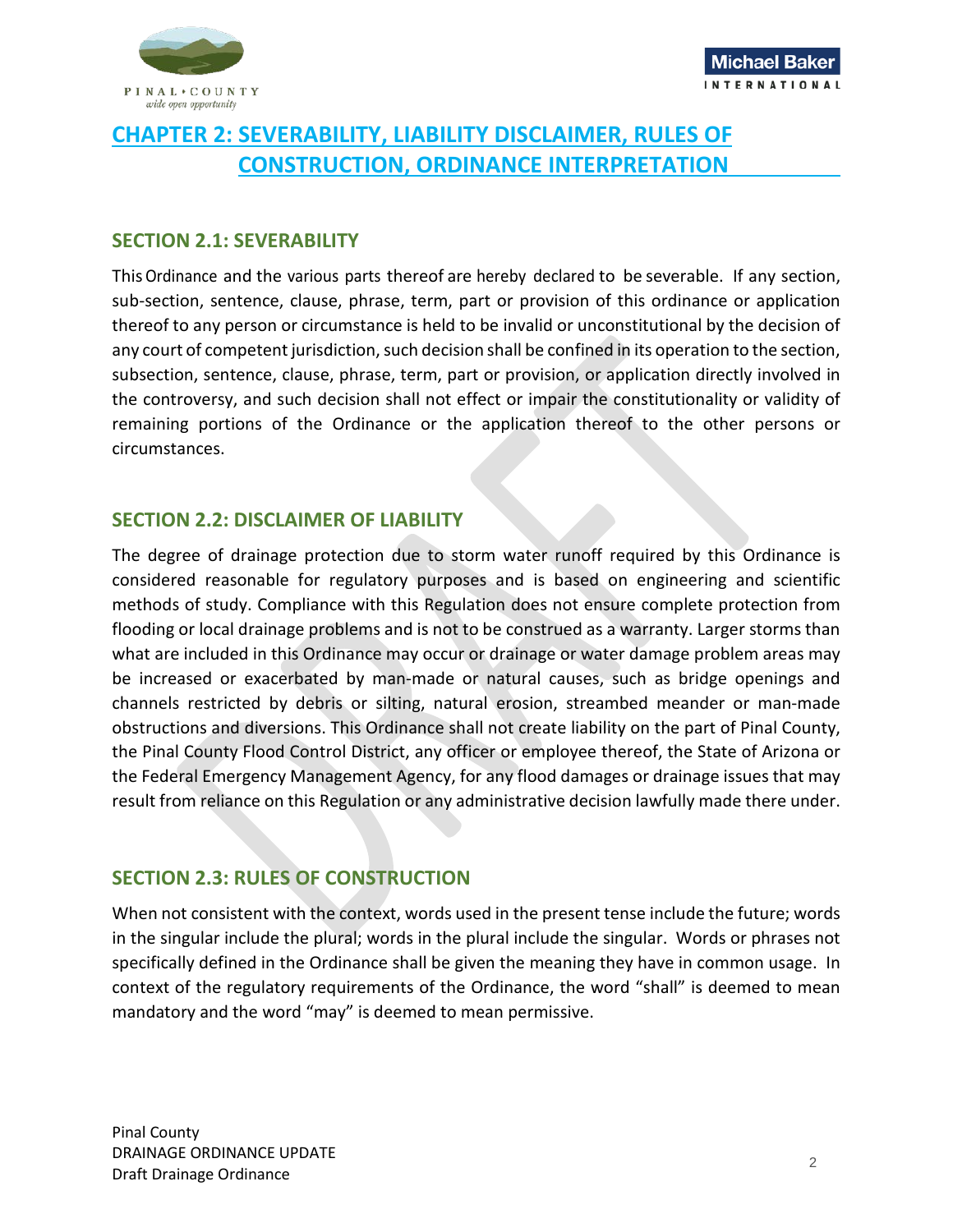

## <span id="page-4-0"></span>**SECTION 2.4: ORDINANCE INTERPRETATION**

- A. The County Engineer or his designee is responsible for the implementation and interpretation of this Ordinance. In interpreting and applying the regulations of this Ordinance, they shall be held to be the minimum requirements for the promotion of the public health, safety and general welfare. Appeals to the County Engineer's interpretation of this Ordinance may be filed in accordance with Chapter 8 of this Ordinance.
- B. Nothing contained in this Ordinance shall be construed to limit or repeal other powers granted to Pinal County. This Ordinance shall not be construed to legalize existing conditions or uses which are in violation of other statutes, ordinances or regulations. Should provisions of this Ordinance conflict or overlap with other regulations, ordinances and statutes, the regulation, ordinance or statute which imposesthe more stringent requirement or restriction shall prevail.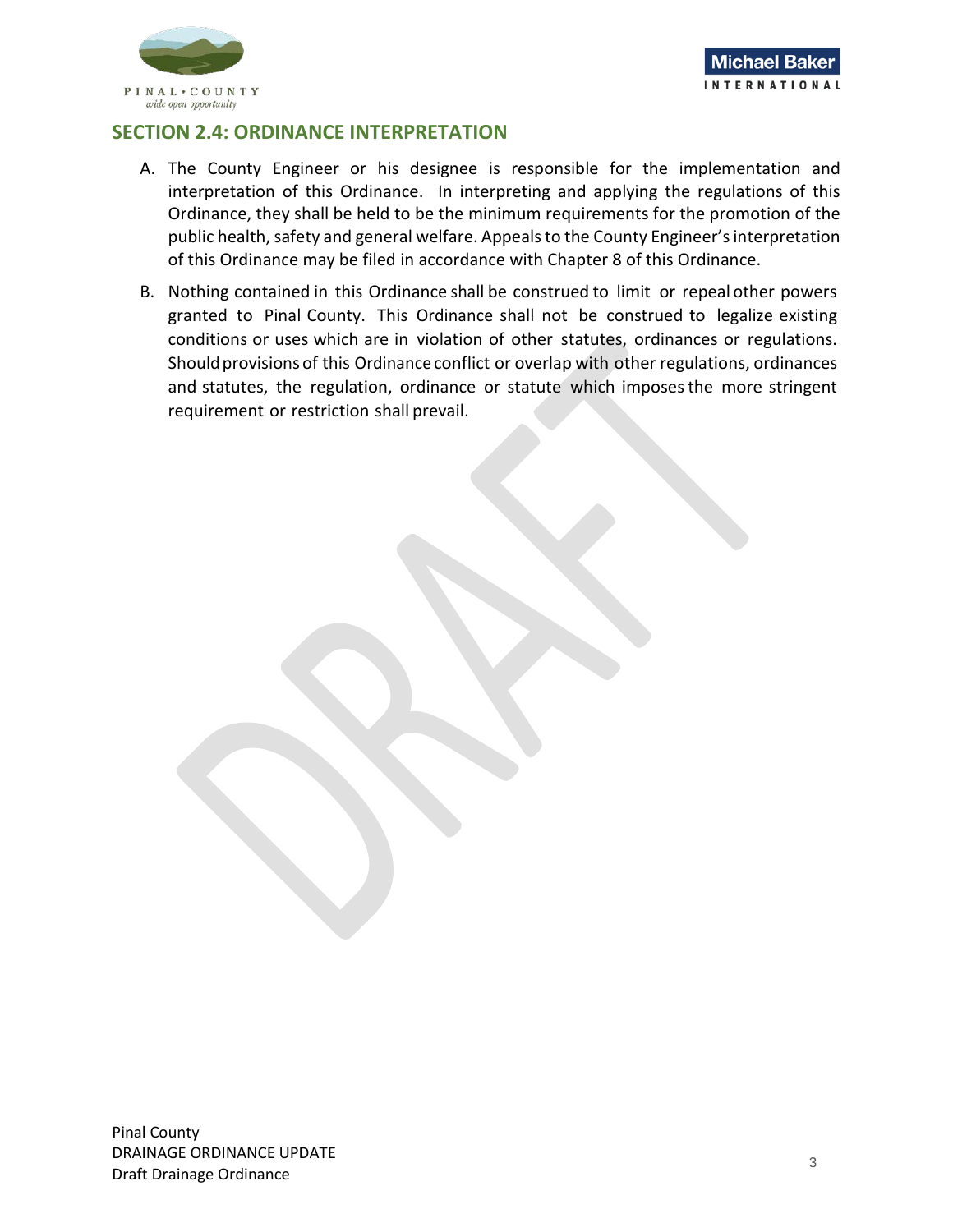

## <span id="page-5-0"></span>**CHAPTER 3: DEFINITIONS**

## <span id="page-5-1"></span>**Section 3.1: Definitions**

In this Ordinance, unless the context requires otherwise, the following definitions of words shall be used:

**Abutting or Adjacent** - Two or more parcels sharing a common boundary of at least one point.

**Alluvial Fan** – Means a geomorphologic feature characterized by a cone or fan-shaped deposit of boulders, gravel and fine sediments that have been eroded from mountain slopes, transported by flood flows and then deposited in the valley floors and which is subject to flash flooding, high velocity flows, debris flows, erosion, sediment movement and deposition and channel migration.

**Appeal -** A request for review of the Drainage Administrator's administration or interpretation of the provisions of this Ordinance.

**Area Drainage Master Study (ADMS)** – A study to develop stormwater hydrology for a watershed, to define drainage watercourses and systems, identify potential flood hazard areas, drainage problems and recommend solutions and standards for sound floodplain and stormwater management. The ADMS will identify alternative solutions to a given flooding or drainage problem.

**Area Drainage Master Plan (ADMP)** - A plan that is typically conducted subsequent, and in response to, the findings of an ADMS. The ADMP identifies the preferred alternatives of those identified in an ADMS. An ADMP provides minimum criteria and standards for flood control and drainage relating to land use and development.

**Base Flood –** A flood having a 1-percent probability of being equaled or exceeded in any given year.

**Base Flood Elevation – The calculated water-surface elevation of the base flood.** 

**Berm –** A small embankment or mound of soil used to contain or divert the flow of runoff.

**Board** – Board of Supervisors for Pinal County serving as the governing body for enforcement of the Ordinance and for administrating and approving appeals and variances from the engineering standards specified in the this Ordinance.

**Building –** See Structure.

**Building, Accessory -** Means a subordinate building or portion of the main building on the same lot or building site, the use of which is incidental to that of the main building and which is used exclusively by the occupants of the main building(s) or their nonpaying guests or employees.

**Building Site –** The ground area of a building or buildings together with all adjacent open spaces.

**CC&R's** – Codes, Covenants, & Restrictions which may be a part of the chain of title to a property that govern the use and purpose of said property. CC&R's may be part of a plat or a separately record document.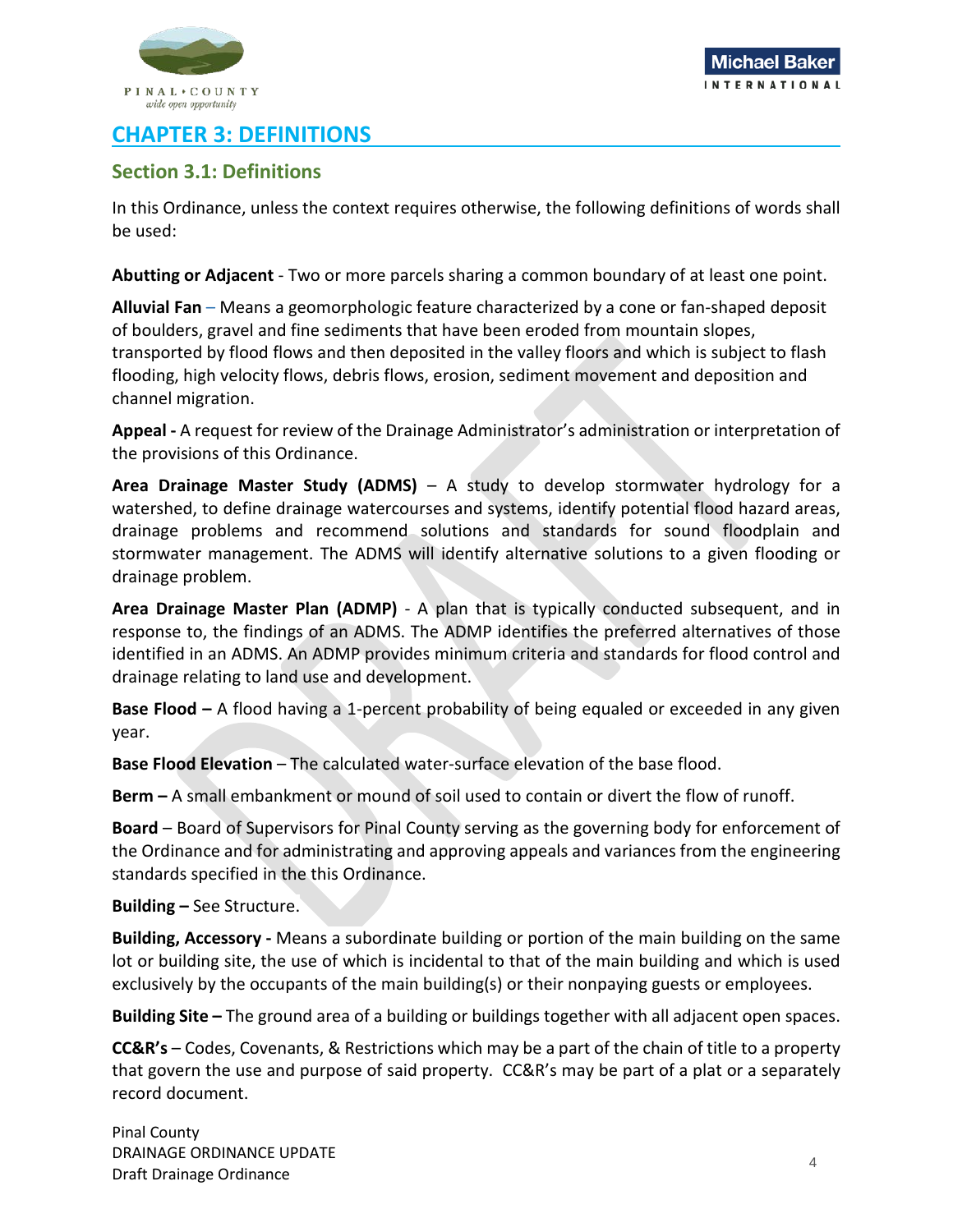

**Clearing (Grubbing) –** The removal, relocating or transferring of vegetative material, soil or rock.

**Clerk of the Board -** An officer appointed by the Board of Supervisors charged with the duties customarily imposed on the clerk and in whose office shall be filed all papers directed or required to be filed with the clerk.

**County Engineer –** An official of Pinal County whose duties are set forth in A.R.S. Section 11-562 and 48-3603 and who is exercising active responsibility for the management or administration of the County Highway system or acting as the County Engineer, regardless of title, such as Director of Highways, Superintendent of Highways, Director of Public Works; Drainage Administrator, and any assistants or deputies, who are delegated engineering*,* management or supervisory responsibilities. For this document, the responsibilities of the County Engineer shall include administering the provisions of the Drainage Ordinance.

**Critical Structures** - Any structure for which even a slight chance of flooding would reduce or eliminate its designed function of supporting a community in an emergency. Such structures included but are not limited to fire stations, hospitals, municipal airports, police stations, communication antennas or towers, elderly care facilities, fuel storage facilities, schools designated as emergency shelters, fresh water and sewage treatment facilities.

**Design Flow –** The peak flow and peak volume of rainfall resulting from the design storm generated within the defined area.

**Design Storm –** The storm event corresponding to a specific recurrence interval for a given design element that produces the design flow.

**Design Storm (Retention Basins)** – The 100-year, 2-hour rainfall event as determined by the latest statistical precipitation information produced by the National Oceanic and Atmospheric Administration (NOAA) for the area where the project/site exists.

**Detention System** – A system that detains runoff in a controlled manner through the use of a storage facility and releases that runoff into a downstream drainage system at flow rates less than those entering the facility.

**Development** – Any manmade change to improved or unimproved real estate including but not limited to, buildings, walls, paved and unpaved roads, infrastructure, railroads or other structures, mining, dredging filling, grading, landscape, paving excavation or drilling operations.

**Drainage –** Runoff that flows over land as a result of precipitation. This shall include sheet flow and flows that may concentrate in local drainage systems with or without defined channels.

**Drainage Area –** The upstream contributing watershed area measured at a single point of drainage concentration which is expressed in units of area, also called a catchment area, watershed, subbasin, or river basin.

**Drainage Administrator** – The County Engineer or his/her designee authorized to administer the provisions of this Ordinance.

**Drainage Clearance (Final)** – A document issued by the Drainage Administrator following a final inspection that indicates that the site was developed in accordance with the approved plan.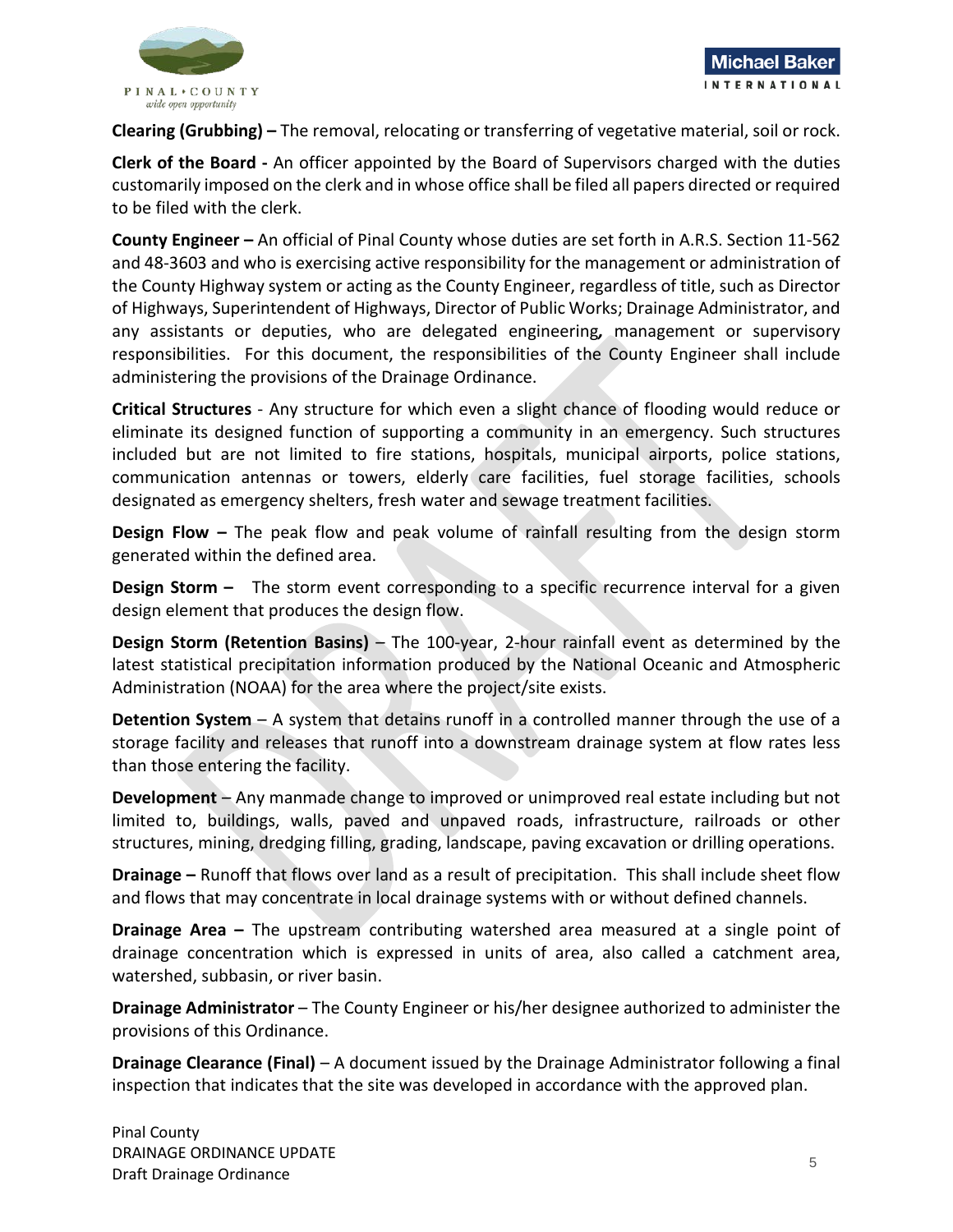

**Drainage Clearance (Preliminary)** – The formal approval by the Drainage Administrator of a drainage report, and grading and drainage plans to develop a site. This plan may be associated with a site plan, subdivision plat or engineered grading and drainage plan.

**Drainage Design**– A means of conveying and/or storing on-site and off-site peak flow through a development, catchment or watershed.

**Drainage Design Manual** – The document used to define the accepted design criteria, methodologies and procedures for drainage design within Pinal County.

**Drainage Easement -** A legal right or privilege to use an area defined and established to receive or convey runoff, detention or retention.

**Drainage Fee Schedule** – fee schedule adopted by the Board of Supervisors to cover the costs associated with appeals, drainage clearances, drainage variances, reports and plan reviews and performance bonds.

**Drainage Report -** A Drainage Report consists of a more in-depth drainage analysis that is typically applicable to one or more of the following:

- 1. Residential and non-residential development sites greater than one acre;
- 2. Residential subdivisions;
- 3. Multi-family home sites;
- 4. Commercial retail and office sites;
- 5. Industrial parks;
- 6. Manufactured home parks;
- 7. Utility scale alternative energy developments;
- 8. Recreational vehicle parks;
- 9. Roadway or other utility improvements;
- 10. Residential sites that are less than one acre but located in a FEMA designated special flood hazard area or within an ADMP identified watercourse, erosion hazard setback or earth fissure setback; and,
- 11. Other development project types as determined by the Drainage Administrator.

**Drainage Report: Commercial, Industrial and Multi-Family Development Site Plans -** A Drainage Report type for new construction of all commercial office, commercial retail, industrial and multifamily housing site plans in Pinal County for parcels not located wholly or partially within a FEMA Special Flood Hazard Area, ADMP identified watercourse, erosion hazard setback, earth-fissure setback. See Chapter 5 for respective Drainage Report contents/requirements for commercial, industrial and multi-family development types.

**Drainage Report: Final Plat Subdivisions -** A Drainage Report type in conjunction with the submittal of a final plat that may be required for single family residential subdivisions, including manufactured home parks and recreational vehicle parks, or commercial or industrial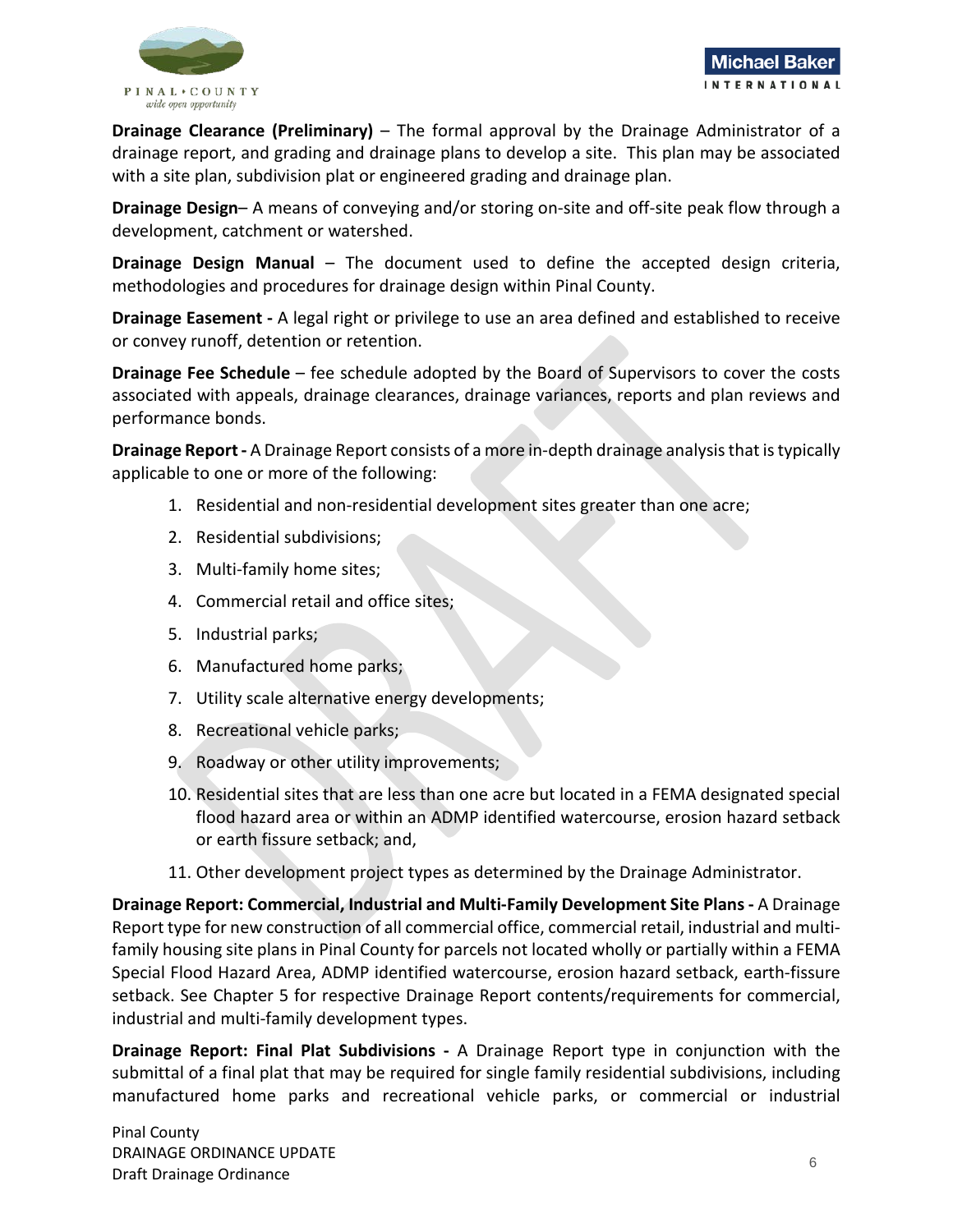

developments not located wholly or partially within a FEMA Special Flood Hazard Area, ADMP identified watercourse, erosion hazard setback, earth-fissure setback. See Chapter 5 for respective Drainage Report contents/requirements for final plat subdivisions.

**Drainage Report: Master Planned Developments –** A Drainage Report type that may be required by the Drainage Administrator prior to submittal of any large or multi-phase commercial, industrial, mixed use, multi-family residential and single family residential subdivisions, including manufactured home parks and recreational vehicle parks, plans of development and special use residential developments not located wholly or partially within a FEMA Special Flood Hazard Area, ADMP identified watercourse, erosion hazard setback, earth-fissure setback. See Chapter 5 for respective Drainage Report contents/requirements for master planned developments.

**Drainage Report: Single Lot Residential & Minor Accessory Commercial Construction -** A Drainage Report type for single lot residential development upon a parcel of land that is wholly or partially located within a FEMA Special Flood Hazard Area, ADMP identified watercourse, erosion hazard setback, earth-fissure setback. Single lot residential development includes construction or improvement activities including grading/clearing, the construction of a detached single-family residence (including standard plans and lots within a platted subdivision or master planned community), mobile home, manufactured house, a building addition, swimming pool, utility/work shed, cabanas, ramada or structures of similar use and any other structure that may impede, retard or change the direction of the flow of water. Minor accessory construction on commercial projects shall be limited to uses of land or structures customarily incidental and subordinate to a permitted principal uses such as; sidewalks, ADA ramps, landscaping islands, parking lots, signage, outdoor storage/display areas, trash enclosures, outdoor seating areas, wireless communication facilities, and utility facilities serving the site. All such projects shall be located outside of a special flood hazard area, ADMP identified watercourse and shall have a maximum construction envelope/disturbance area or no greater than 2,500 square feet. See Chapter 5 for respective Drainage Report contents/requirements for single lot residential and minor accessory commercial development types.

**Drainage Report: Tentative Plat Subdivisions –** A Drainage Report type for single family residential subdivisions, including manufactured home parks and recreational vehicle parks, or commercial or industrial developments developments not located wholly or partially within a FEMA Special Flood Hazard Area, ADMP identified watercourse, erosion hazard setback, earthfissure setback. See Chapter 5 for respective Drainage Report contents/requirements for tentative plat subdivisions.

**Drainage Statement -** A Drainage Statement is a less rigorous reporting requirement than a Drainage Report and is typically applicable to one or more of the following:

- 1. Construction of a primary residence or ancillary structure upon a single lot residential development located outside of a platted subdivision;
- 2. Residential development sites that are less than one acre in size and are not located in a FEMA designated special flood hazard area or within an ADMP identified watercourse, erosion hazard setback or earth fissure setback;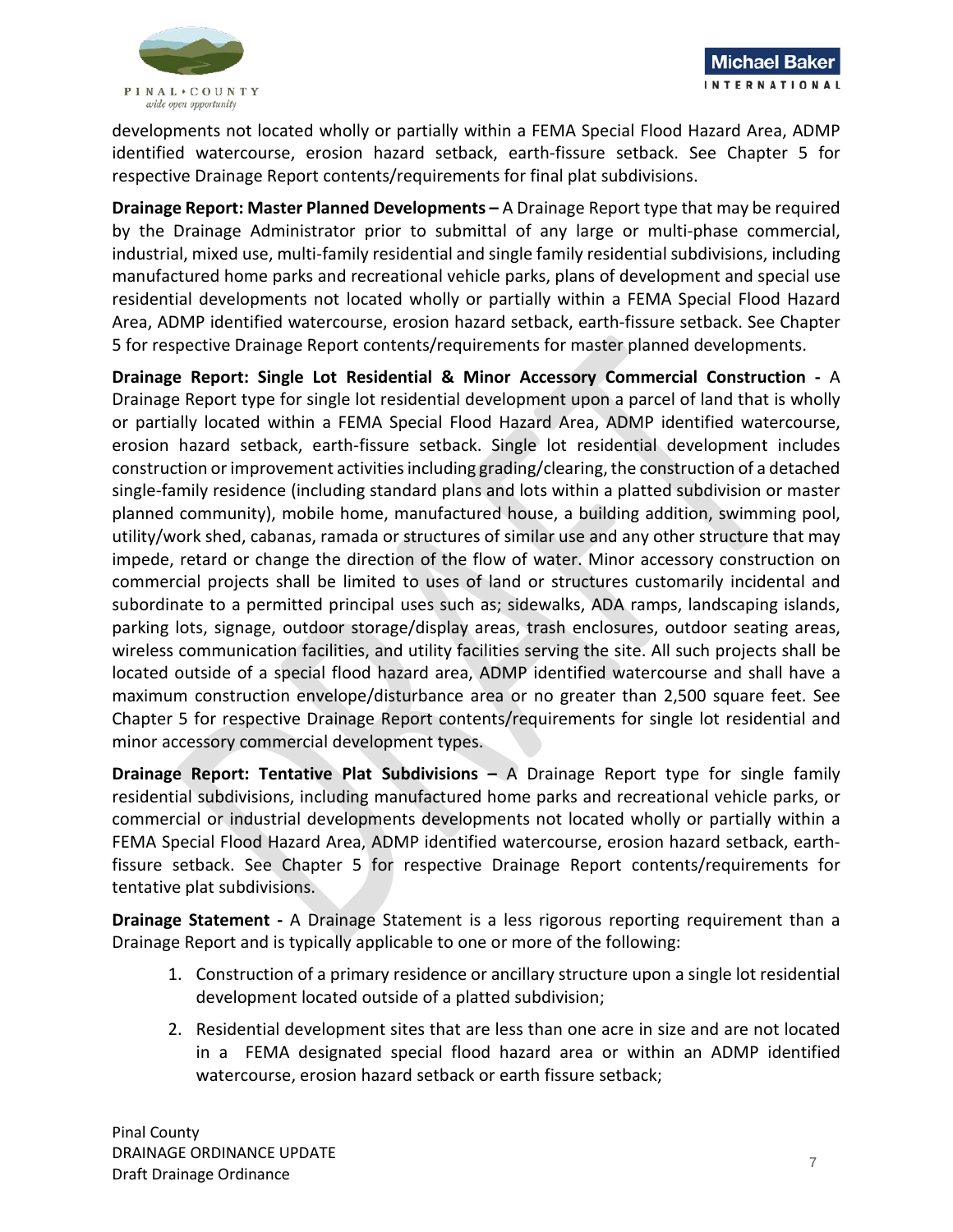

3. Development sites that are less than one acre in size and are not impacted by 100 year event off-site flows of 200 cfs or greater.

**Drainage Statement, Single Lot Residential** – A Drainage Statement associated with single lot residential development within or associated with an individual residential parcel(s), not part of a Master Planned Community or platted subdivision containing more than five (5) individual parcels acres, and contains or will contain one detached, single-family residence. See Chapter 5 for respective Drainage Statement reporting contents/requirements for Single Lot Residential development types.

**Drainage System –** A system of lakes, rivers, creeks, streams, washes, arroyos channels, closed conduits, or other topographic features on, through, or over which storm water is conveyed periodically. A drainage system includes such manmade features as gutters, swales, channels, detention/retention facilities and other drainage infrastructure designed to capture, store, and/or convey runoff.

**Dry well –** Means a well which is a bored, drilled or driven shaft or hole whose depth is greater than its width and is designed and constructed specifically for the disposal of storm water. Drywells do not include class 1, class 2, class 3 or class 4 injection wells as defined by the Federal Underground Injection Control Program (P.L. 93-523, part C), as amended. A.R.S. § 49-331(3).

**Dwelling unit -** Means a room or suite of two or more rooms that is designed for or is occupied by a person or persons for living purposes and having its own cooking and sanitary facilities.

**Earth Fissure –** Tension cracks formed in alluvial basins, usually caused by land subsidence as a result of groundwater withdrawal.

**Earth Fissure (Confirmed) –** An earth fissure that has been studied in sufficient detail such that its exact physical location has been determined.

**Earth Fissure (Unconfirmed) –** An earth fissure that has not been studied in sufficient detail to determine its exact physical location but that has been reported by Professional Geologists in previously published documents or maps.

**Earth Fissure Investigation Report –** A study containing findings and recommendations regarding the investigation of an earth fissure which has been prepared by a registered geotechnical engineer or registered geologist that conforms to the minimum industry standards and guidelines as published by the Arizona Geological Survey.

**Earth Fissure Setback –** The minimum horizontal distance between a structure and an earth fissure measured to the nearest visible tension crack.

**Encroachment** – The advancement or infringement of uses, fill or structures into the regulatory floodplain in a manner that impedes the flow conveyance capacity of the channel and/or regulatory floodplain of the watercourse.

**Erosion** – the physical process of wearing away or removing sediment or earthen materials by wind, water, ice or other geological agents.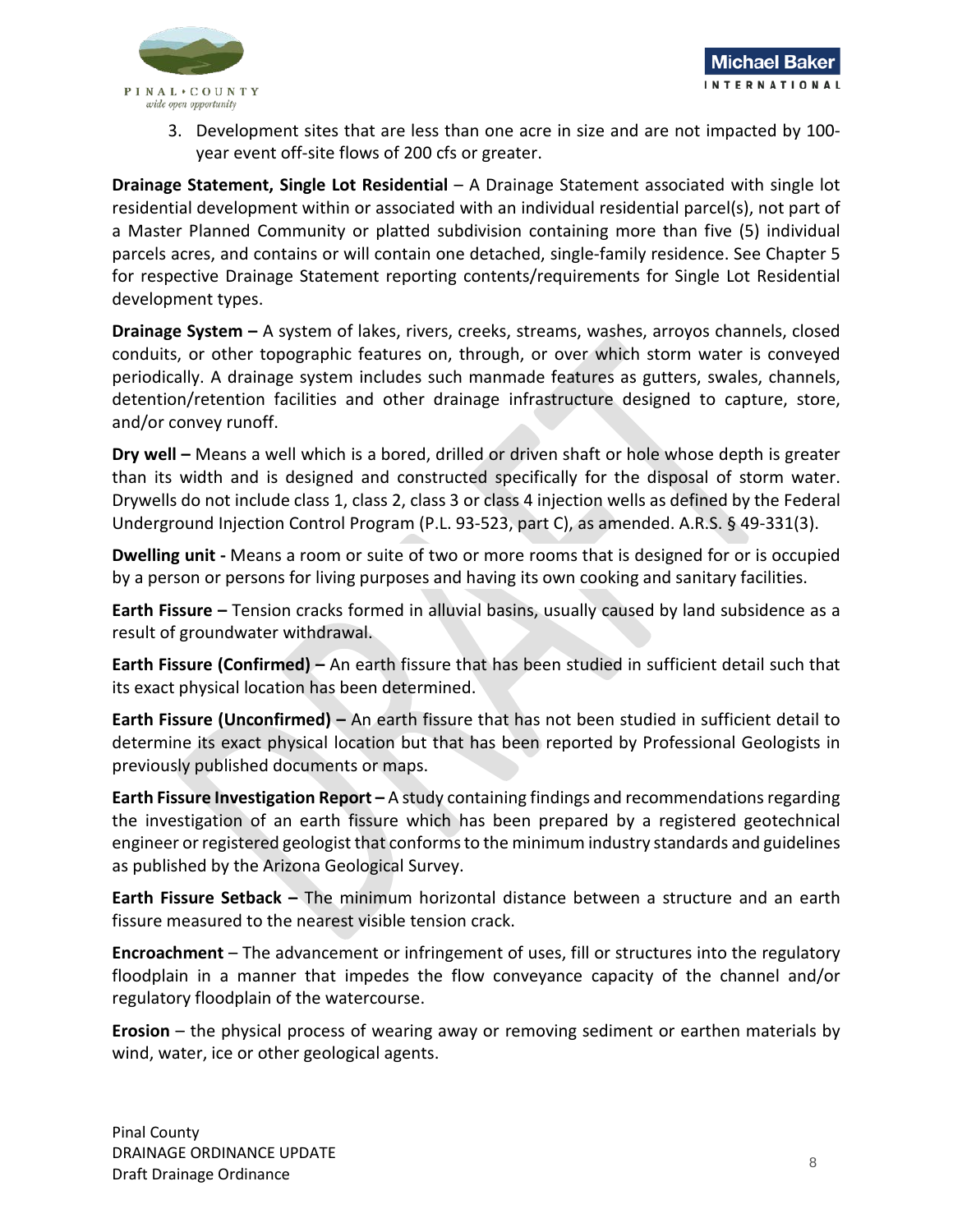

**Erosion Control Zone**– a land area adjoining a body of water or watercourse or adjacent to or located partially or wholly within a delineated floodplain which due to the soil instability, is likely to suffer flood-related erosion damage.

**Erosion Hazard Setback** – the minimum horizontal distance between a structure and the watercourse as measured from the top edge of the highest channel bank or edge of the regulatory floodplain, based upon the water-surface elevation of the base flood, whichever is closer to the channel centerline.

**Excavation** – Any act which earth, sand and gravel, rock or other earthen material is cut into, dug uncovered, displaced or relocated and shall include the conditions resulting there from.

**Exemption** – A land use, construction activity and/or other action that is allowed or immune to local regulations by a federal, state and/or local law.

**Existing Grade** – The grade or elevation on the ground surface prior to excavating, grubbing or filling.

Fill – The placement of fill material at a specified location to bring the ground surface up to a desired elevation.

**Fill Material –** Natural sands, dirt, soil or rock but can also include concrete, cement, soil cement, brick or similar material as approved by the Drainage Administrator.

**First Flush** – Initial stormwater runoff which may contain a higher pollutant load.

**Flood or Flooding -** Means a general and temporary condition of partial or complete inundation of normally dry land areas from: (1) the overflow of flood waters; (2) the unusual and rapid accumulation or runoff of surface waters from any source; and/or (3) the collapse or subsidence of land along the shore of a lake or other body of water as a result of erosion or undermining caused by waves or currents of water exceeding anticipated cyclical levels or suddenly caused by an unusually high water level in a natural body of water, accompanied by a severe storm or by an unanticipated force of nature, such as flash flood or by some similarly unusual and unforeseeable event which results in flooding as defined in this definition.

**Floodplain –** Means any land area susceptible to being inundated by water from any source. *(See Flood or Flooding)*

**Floodplain Administrator –** The community official designated by title to administer and enforce the floodplain management regulations.

**Floodplain Encroachment Analysis –** A pre-versus-post hydraulic analysis of a watercourse, delineated floodplain, and/or drainage corridor that demonstrates that a proposed Development will not violate the policies regulating floodplains from an event that has a 1-percent probability of occurring in any given year (100 year).

**Grubbing (Clearing)** – The removal, relocating or transferring of vegetative material, soil or rock.

**Hardship -** Related to Chapter 8: "Appeals and Variances", of this ordinance means the exceptional hardship which would result from a failure to grant the requested variance. The governing body requires that the variance be exceptional, unusual and peculiar to the property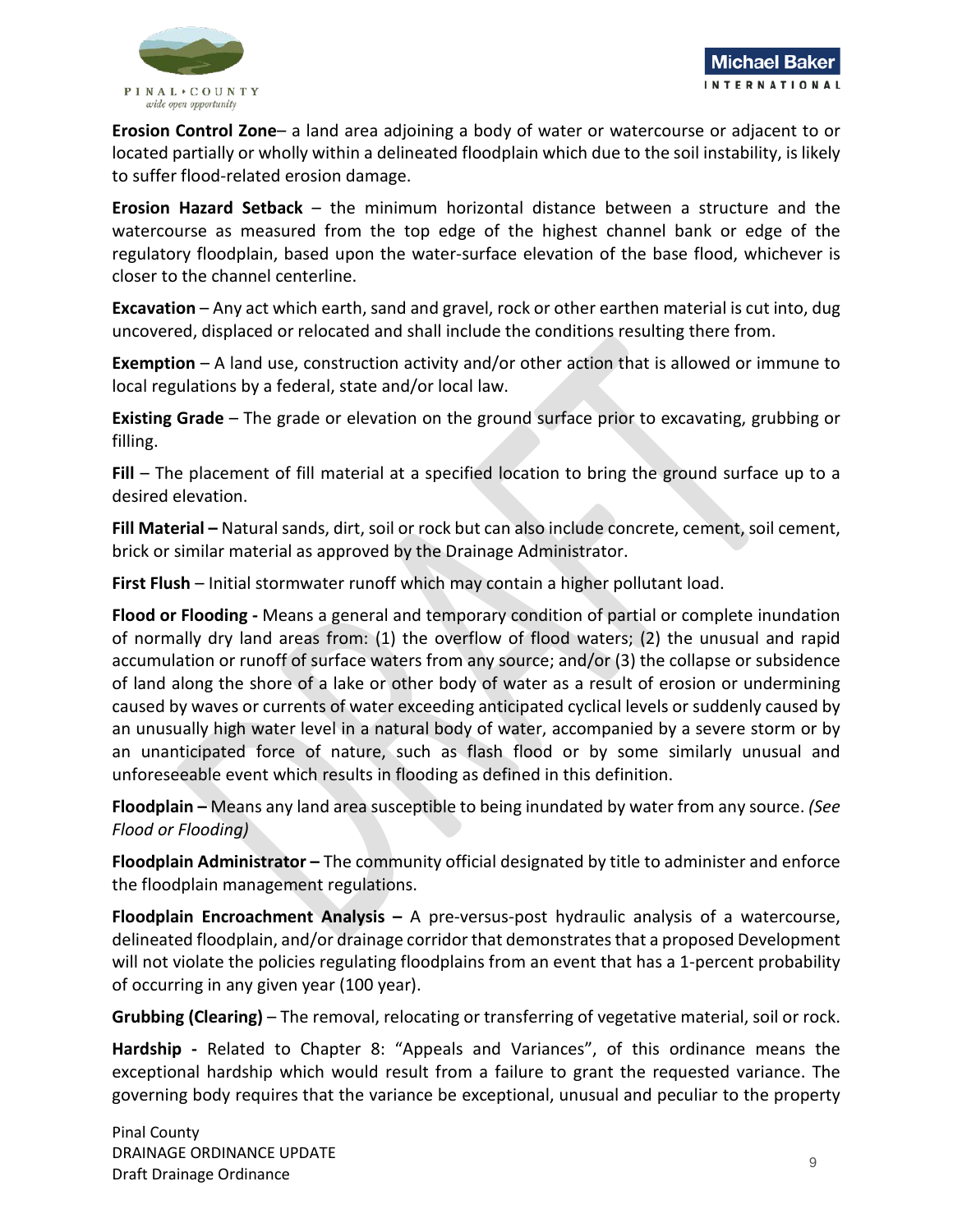

involved. Mere economic or financial hardship alone is not exceptional. Inconvenience, aesthetic considerations, physical handicaps, personal preferences, self-imposed conditions or the disapproval of one's neighbors likewise cannot, as a rule, qualify as an exceptional hardship. All of these problems can be resolved through other means without granting a variance, even if the alternative is more expensive, or requires the property owner to build elsewhere or put the parcel to a different use than originally intended.

**Land Subsidence** – A lowering in the elevation of the ground surface, a process that occurs as the underlying aquifer is drained, resulting in decreased volume because of pore collapse and compression of the sediment materials.

**Levee** – A manmade structure, usually consisting of an earth embankment, designed and constructed for the purpose of controlling, or diverting of water to provide protection from temporary flooding.

**Obstruction** – Anything, including but is not limited to, any dam, wall, wharf, embankment, levee, dike, pile, abutment, protection, excavation, channelization, bridge, conduit, culvert, building, wire, fence, rock, gravel, refuse, fill, structure, vegetation or other material in, along, across or projecting into any watercourse which may alter, impede, retard or change the direction and/or velocity of the flow of water, or due to its location, its propensity to snare or collect debris carried by the flow of water or its likelihood of being carried downstream.

**Off-Site Runoff –** Runoff produced from precipitation that falls outside the limits of a development and that drains through a development or site of a proposed development, including easements and dedicated rights-of-way.

**On-site Runoff** – Runoff produced from precipitation that falls within the limits of a development, including easements and dedicated rights-of-way.

**One Hundred Year Flood –** Means the flood event having a one percent chance of being equaled or exceeded in any given year.

**National Pollutant Discharge Elimination System (NPDES) Stormwater Discharge Permits** - General, group, and individual stormwater discharge permits which regulate facilities defined in Federal NPDES regulations pursuant to the Clean Water Act. The State of Arizona administers this under the AZPDES program.

**Person** – An individual, or the individual's agent, a firm, partnership, association, corporation, municipality or an agent of the aforementioned groups, or this state or its agencies or political subdivisions.

**Pinal County** – The political subdivision established by A.R.S. Chapter 11 and defined by A.R.S. 11-113 and from this point forward is referred to as the County.

**Rainfall Event** – The amount of rain falling in a specific period of time.

**Reach** – a hydraulic engineering term used to describe a longitudinal section of a stream or watercourse.

**Regional Drain** – A watercourse in which the 100-year, 24-hour event produces a peak flow rate of at least 10,000 cubic feet per second.

Pinal County DRAINAGE ORDINANCE UPDATE DINANCE ORDINANCE OF DATE AND THE SERVER OF DATE AND THE SERVER OF DATE AND THE SERVER OF DATE AND THE SERVER O<br>Draft Drainage Ordinance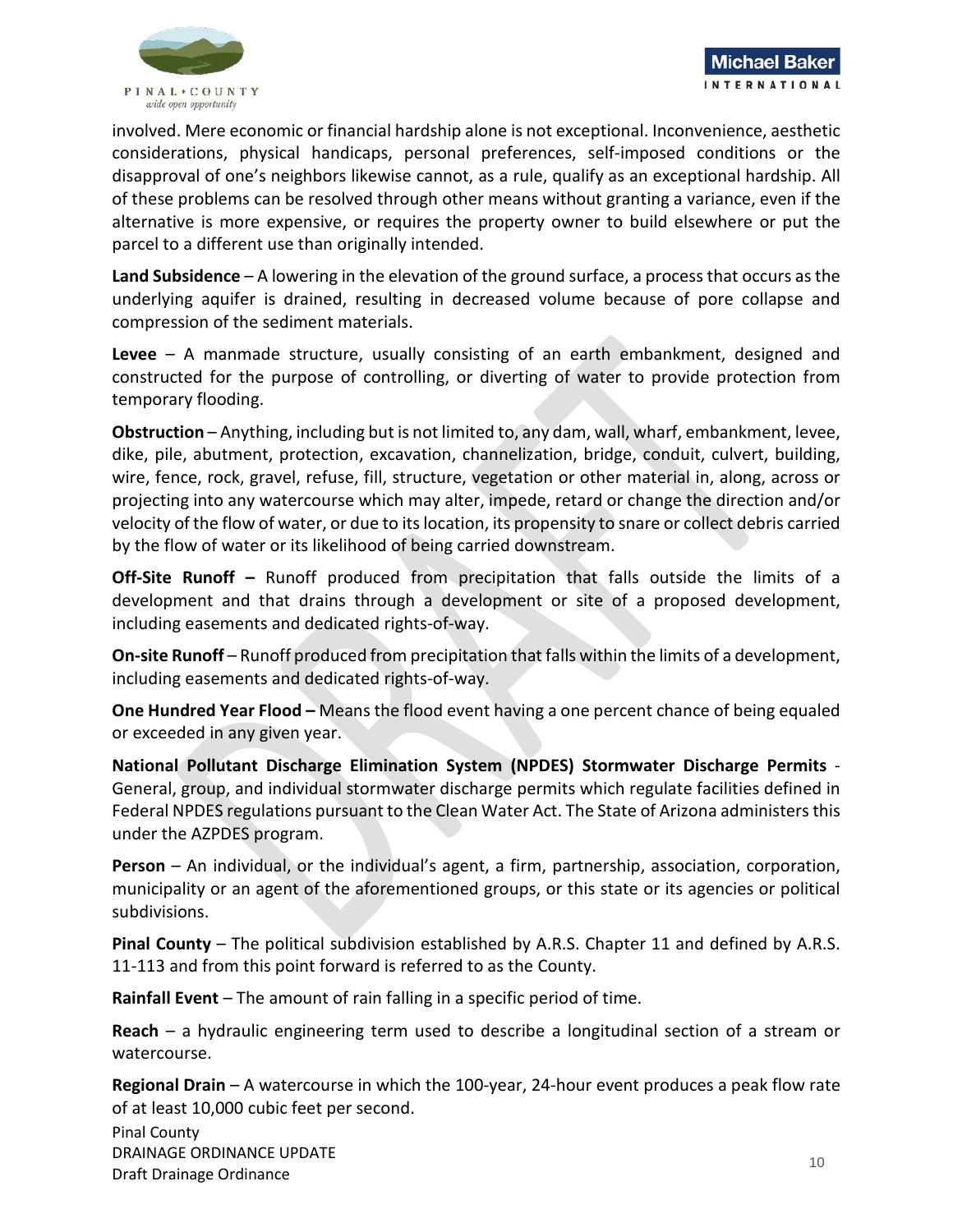

**Regulatory Flood Elevation** – An elevation one foot above the base flood elevation for a watercourse for which the base flood elevation has been determined and shall be determined by the criteria developed by the federal emergency management agency (FEMA) drainage administrator, floodplain administrator, or the Arizona Director of Water Resources for all other watercourses.

**Regulatory Watercourse** – Any watercourse conveying on-site or off-site runoff in excess of 200 cubic feet per second (cfs) during the design storm, or any watercourse that has been designated by FEMA as being a Special Flood Hazard Area, or any watercourse which has been designated as regulatory by the drainage administrator.

**Retention System** – A system that stops (or retains) the progression of runoff in a controlled manner through the use of storage facilities, allowing for the release of the runoff through natural percolation or through a man-made infiltration system such as a dry well.

**Right-of-way -** Means an area of land which by deed, conveyance, agreement, dedication, or process of law is dedicated to Pinal County for public purposes including, but not limited to, streets, highway, public utility, pedestrian facility, bikeway or drainage.

**Roadway or Road** – That area, whether public or private, between right-of-way lines, dedicated, reserved or provided for the purpose of providing vehicular, pedestrian, bicycle, utility and/or drainage facilities, access or thoroughfare.

**Setback** – The minimum horizontal distance between a structure and a watercourse or earth fissure.

**Sheet Flooding** – Flow that occurs overland in places where there are no defined channels, the flood water spreads out over a large area at a uniform depth typically less than three (3) feet. This also referred to as overland flow.

**Special Flood Hazard Area (SFHA)** – The land area covered by the floodwaters of the base flood (one percent annual chance flood) is the Special Flood Hazard Area (SFHA) on the Federal Emergency Management Agency's (FEMA's) Flood Insurance Rate Maps (FIRMs). The SFHA is the area where the National Flood Insurance Program's (NFIP's) floodplain management regulations must be enforced and the area where the mandatory purchase of flood insurance applies. The SFHA includes Zones A, AO, AH, A1-30, AE, A99, AR, AR/A1-30, AR/AE, AR/AO, AR/AH, AR/A, VO, V1-30, VE, and V.

**Start of Construction -** Includes substantial improvement, and means the date the building permit was issued, provided the actual start of construction, repair, reconstruction, rehabilitation, addition, placement or other improvement was within 180 days of the permit date. The actual start means either the first placement of permanent construction of a structure on a site, such as the pouring of slab or footings, the installation of piles, the construction of columns or any work beyond the stage of excavation, or the placement of a manufactured home on a foundation. Permanent construction does not include land preparation, such as clearing, grading and filling, nor does it include the installation of streets and/or walkways, nor does it include excavation for a basement, footings, piers or foundations or the erection of temporary forms, nor does it include the installation on the property of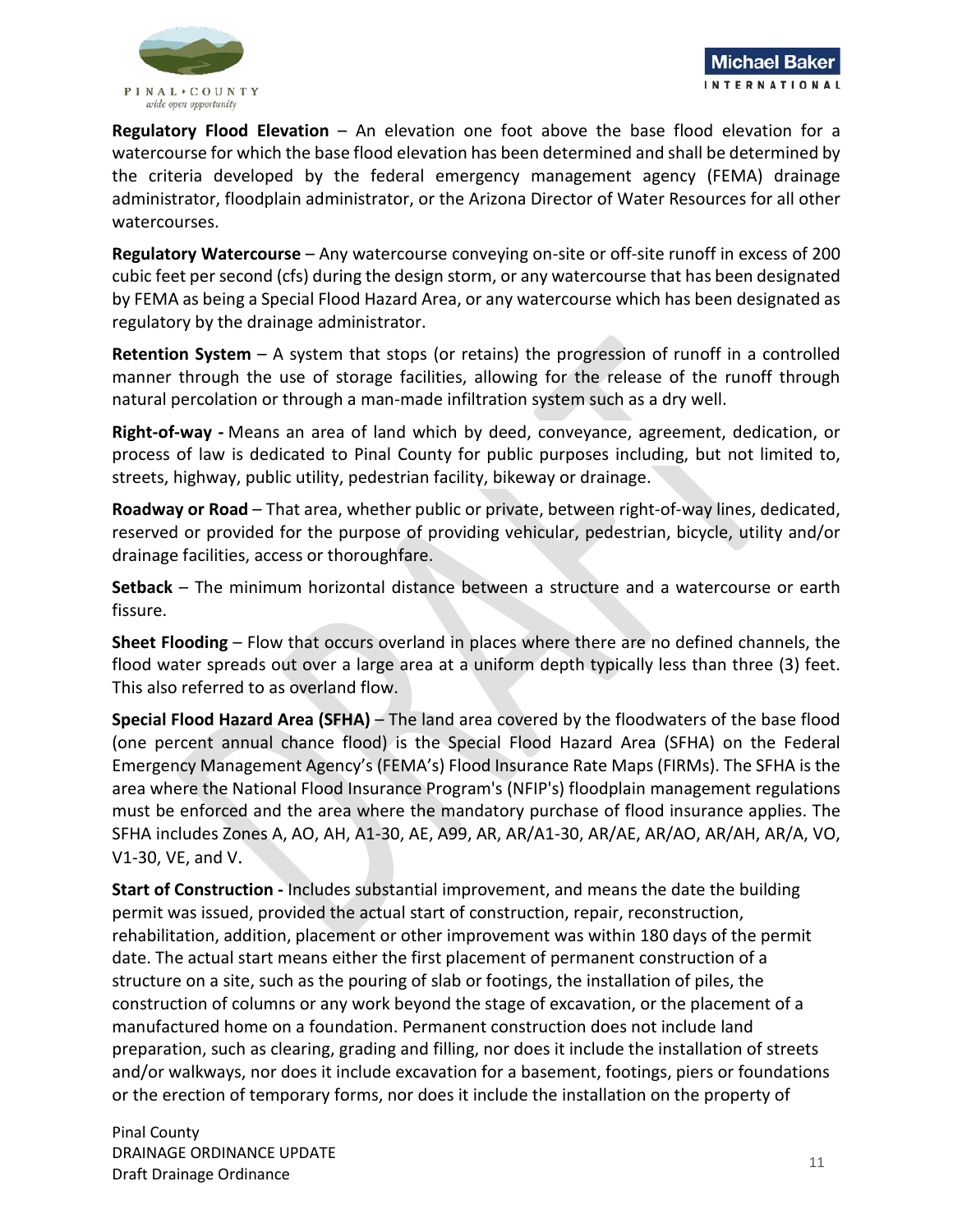

accessory buildings, such as garages or sheds not occupied as dwelling units or not part of the main structure. For a substantial improvement, the actual start of construction means the first alteration of any wall, ceiling, floor or other structural part of a building, whether or not that alteration affects the external dimensions of the building.

**Structure** – Means anything constructed or erected the use of which requires location on the ground or attachment to something having a location on the ground. This definition shall include, for the purpose of this title, a manufactured home, mobile home and accessories thereto. For the purpose of this title, the terms "building" and "structure" shall be treated as though they are synonymous, unless stated otherwise.

**Substantial Improvement** – Means any repair, reconstruction, rehabilitation, addition or other improvement of a structure, the estimated cost of each repair which as determined by a licensed contractor equals or exceeds 50 percent of the fair market value or the appraised value as determined by a competent appraiser whichever may be higher of the building or structure either: 1) before the improvement or rehabilitation is started, or 2) if the building or structure has been damaged by any origin and is being restored, before the damage occurred. In the case of structures which have been damaged, the value of the rehabilitation or restoration must include the fair market cost of all material and labor required to return the structure to its predamaged condition, regardless of the actual work performed. "Substantial improvement" is considered to occur when the first alteration of any wall, ceiling, floor or other structural part of the building or structure commences, whether or not that alteration affects the external dimensions of the building or structure. The term does not include any project for improvement of a building or structure which has been identified by the local building official to correct violations of existing state and local health, sanitary or safety code requirements; nor does it include any alteration of a building or structure listed on the National Register of Historic Places or State Inventory of Historical Places.

**Thalweg** – A small channel which forms within the bed of the channel, and in which flows from the average rainfall are conveyed.

**Utility Grade** – A power generating facility capable of supplying electricity for distribution to the grid to for the purpose of serving multiple customers.

**Variance** – A recorded authorization from the Board to grant relief from the requirements of this Ordinance that would allow construction in a manner that would otherwise be prohibited by the Ordinance.

**Watercourse** – A lake, river, creek, stream, wash, arroyo, channels, or other topographic feature on or over which waters flow periodically.

**Watershed** – See Drainage Area.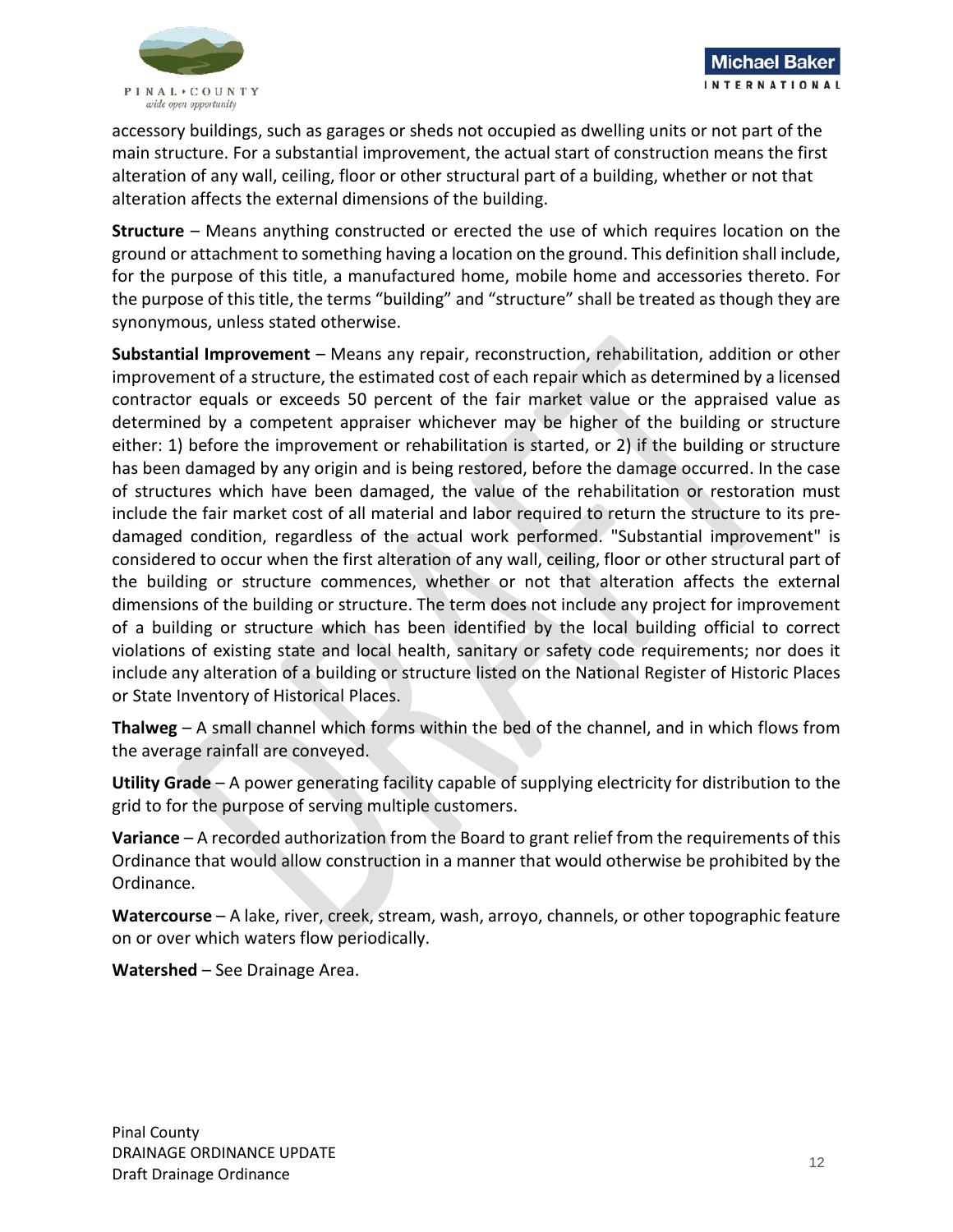

## <span id="page-14-0"></span>**CHAPTER 4: ADMINISTRATION**

This chapter sets forth the duties and powers of the Drainage Administrator as well as the limitations of this Ordinance.

#### <span id="page-14-1"></span>**SECTION 4.1: DUTIES AND RESPONSIBILITIES OF THE DRAINAGE ADMINISTRATOR**

The County Engineer or his/her designee ("County Engineer") is hereby designated as the Drainage Administrator responsible for enforcing the provisions of this Ordinance.

## <span id="page-14-2"></span>**SECTION 4.2: MANDATORY DUTIES OF THE DRAINAGE ADMINISTRATOR**

The Drainage Administrator or his/her designee shall:

- A. Administer the review of applications for drainage reports, clearances and plans for development of all land(s), and building construction regulated by this Ordinance.
- B. Issue preliminary and final Drainage Clearances provided that the drainage reports and plans meet the requirements of this Ordinance as well as other Pinal County ordinances, statutes and regulations.
- C. Administer the review and approval of Grading Plans for development(s) of all land(s) regulated by the Ordinance and issue Grading Permits, and Clearing and Grubbing Permits provided that the Grading Plans meet the requirements of the Ordinance as well as other Pinal County, State and Federal ordinances, statutes and regulations.
- D. Inspect land and development improvements to ensure compliance with the Ordinance and conditions placed on the Drainage Report/Grading Permit and issue a Final Drainage Clearance.
- E. Investigate potential public health and safety violations of this Ordinance. Nuisance-type concerns or complaints may not constitute public health concerns and may not be investigated by the Drainage Administrator.
- F. Issue notices or orders necessary to enforce the provisions of this Ordinance.
- G. Upon determination that development of land subject to this Ordinance has proceeded without a Drainage Clearance, take appropriate action to obtain compliance with the Ordinance.
- H. Establish and collect fees which have been approved by the Board of Supervisors for the review, processing and inspection of all drainage and/or grading reports, plans, notices, and clearances described herein.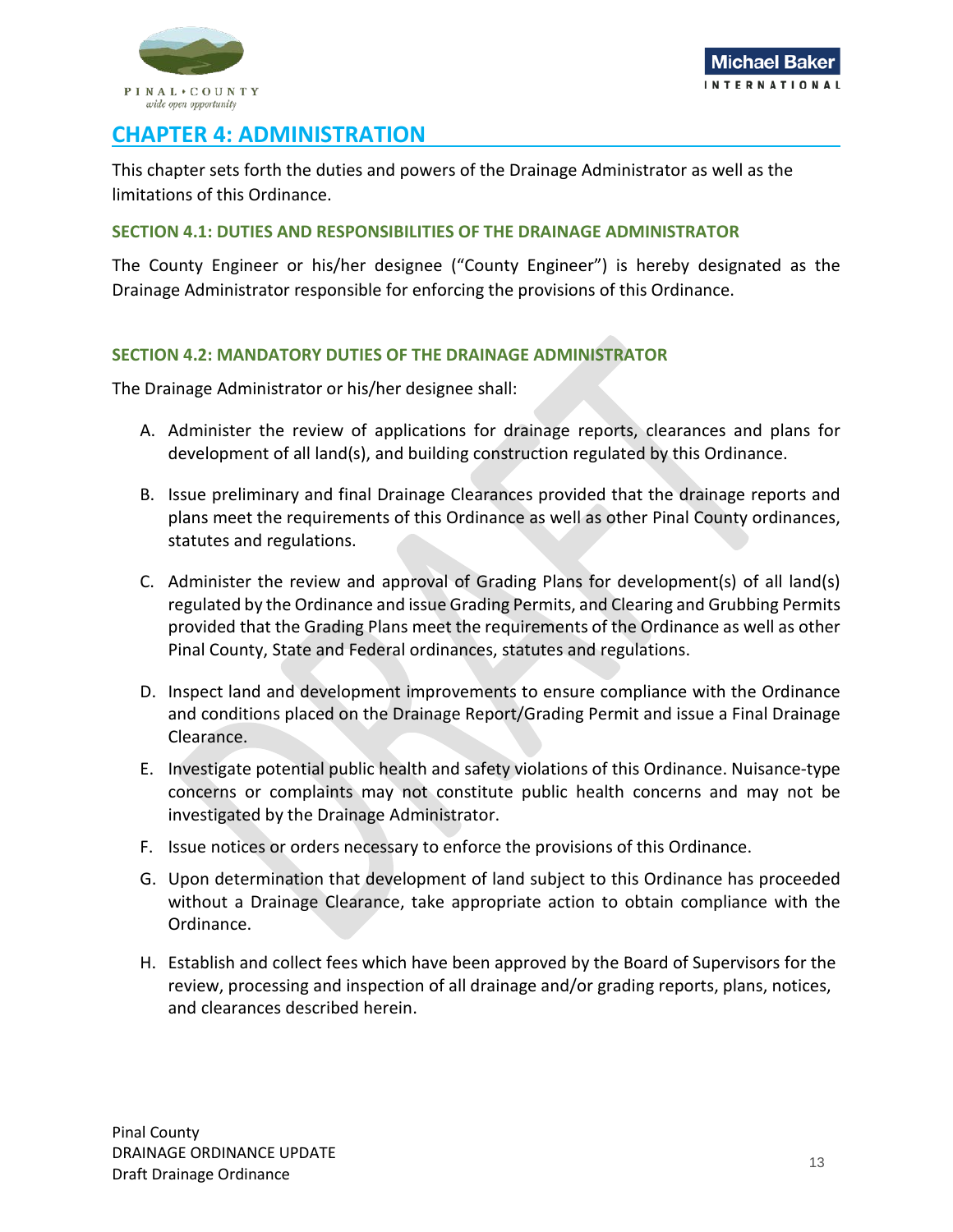

#### <span id="page-15-0"></span>**SECTION 4.3: DISCRETIONARY DUTIES OF THE DRAINAGE ADMINISTRATOR**

The Drainage Administrator may:

- A. Adopt drainage design guidelines, policies and procedures, to implement and effectuate the purposes of this Ordinance.
- B. Inspect properties for which a Final Drainage Clearance and/or Final Grading Approval has been requested.
- C. Inspect properties in response to complaints and, if violations are found, require compliance with the provisions of this Ordinance.
- D. Issue notices of violation pursuant to this Ordinance.
- E. Require additional information necessary to make the determination concerning the violations and compliance with the provisions of this Ordinance.
- F. Upon determination that all reasonable means to gain voluntary compliance have been exhausted, record a Notice of Non-Compliance or disclaimer with the Pinal County Recorder to appear upon a chain of title for said property in accordance with the provisions of Chapter 7 of this Ordinance.
- G. Require appropriate financial assurance for any of the following drainage infrastructure projects:
	- 1. Drainage control features which provide protection for the development such as channels, basins and culverts.
	- 2. Common area retention systems or drainage way easements affecting two or more tracts or phases of development.
	- 3. When the Drainage Administrator determines that a development that has been interrupted leaving a partially completed drainage systems which presents a flood hazard to adjacent property;
	- 4. When a project that has more than one phase and the schedule of construction of all phases is longer than one year.

#### <span id="page-15-1"></span>**SECTION 4.4: AREA DRAINAGE MASTER STUDY/AREA DRAINAGE MASTER PLAN**

- A. Area Drainage Master Study & Master Plan
	- Whenever an Area Drainage Master Study (ADMS) authorized by the Board of Supervisors has been completed in order to develop new stormwater hydrology for a particular watershed of interest, a follow up Area Drainage Master Plan (ADMP) may also be utilized to further identify preferred drainage/flood control alternatives, design solutions, and rules of development in response to the hydrology developed in the ADMS. If adopted by the Board of Supervisors, the Area Drainage Master Plan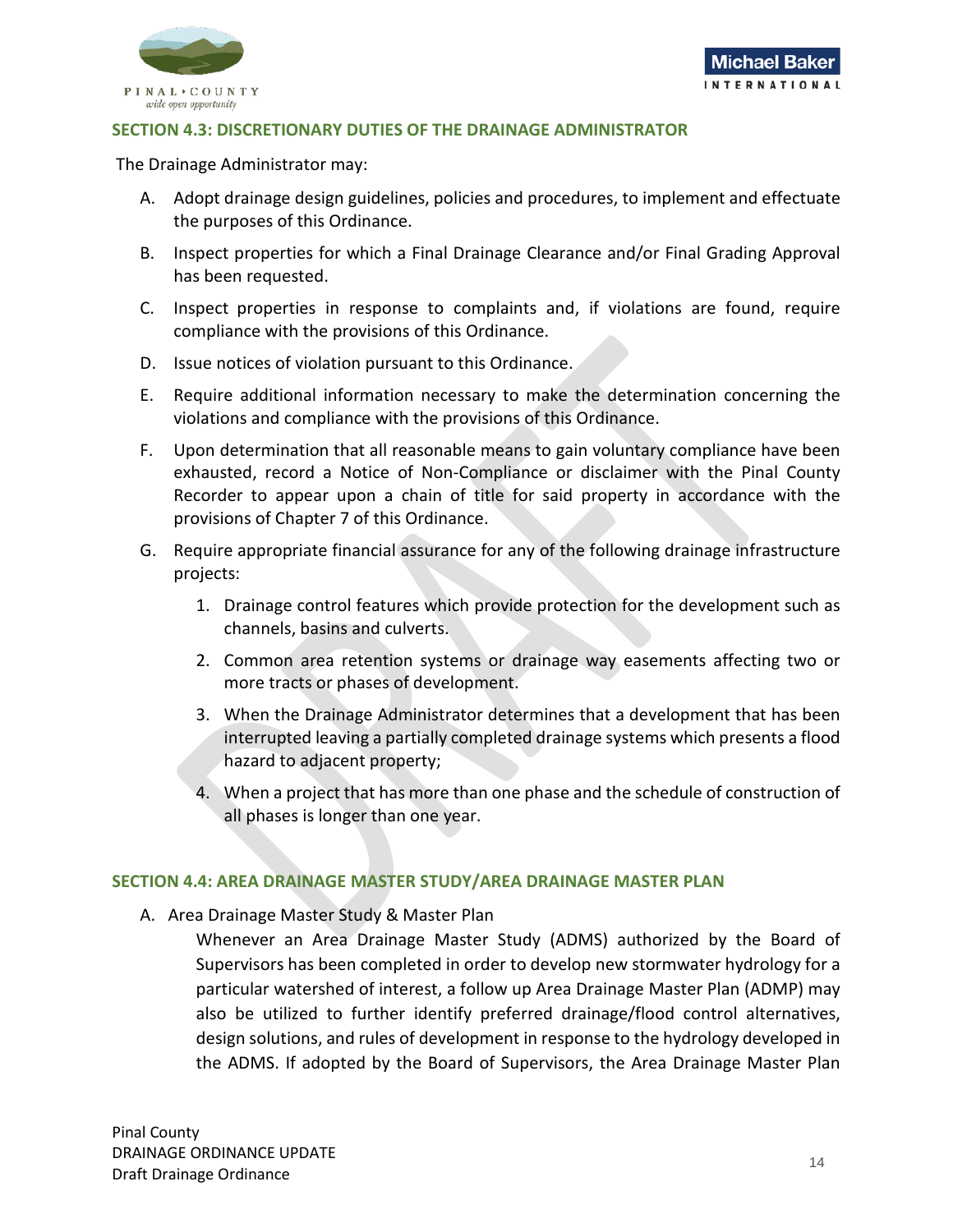

amends and becomes part of this Ordinance and shall be enforced by the Drainage Administrator.

B. Public Notification

During the preparation of any Area Drainage Master Plan, the owners of record of real property within the designated study area shall be publicly notified by Pinal County through the County website and/or by first class mail so that owners may have the opportunity to provide input to the planning process.

C. Standards

Requirements for development within an adopted Area Drainage Master Plan shall be in accordance with the uniform rules of development established by the Area Drainage Master Plan. In the event the ADMP does not contain specific rules of development, development standards and requirements shall meet or exceed the drainage standards and requirements presented in the Pinal County Floodplain Ordinance, this Ordinance or any other ordinance or publication adopted by the Board of Supervisors and/or enforced by the Drainage Administrator. In the case of a conflict, the more stringent requirement(s) shall prevail.

## <span id="page-16-0"></span>**SECTION 4.5: ORDINANCE LIMITATIONS**

This Ordinance shall not:

- A. Require a property owner to submit plans for or install or change a drainage system on property that was developed prior to the effective date of this Ordinance, provided that the drainage system associated with the developed project has not/will not cause an adverse impact to adjacent property owners. Modification, alteration or enhancement to the existing use which constitutes a "substantial improvement" (please refer to Chapter 3: Definitions) will require that development be brought into the compliance with the requirements of the Ordinance.
- B. Pertain to or otherwise regulate cities, towns or other incorporated municipalities, the State or its agencies or political subdivisions. School districts, private utilities, private emergency or fire services are not exempt from compliance with the provisions of this Ordinance.
- C. Prevent, restrict or otherwise regulate the use or occupation of land or improvements for railroad, mining, metallurgical, grazing or general agricultural purposes if the tract is five or more contiguous commercial acres. This restriction on regulation shall be construed to conform with the requirements of A.R.S. § 11-812.
- D. Compliance with or exemption from this Ordinance does not relieve any person from liability, if that person's actions cause flood damage to any other person or property.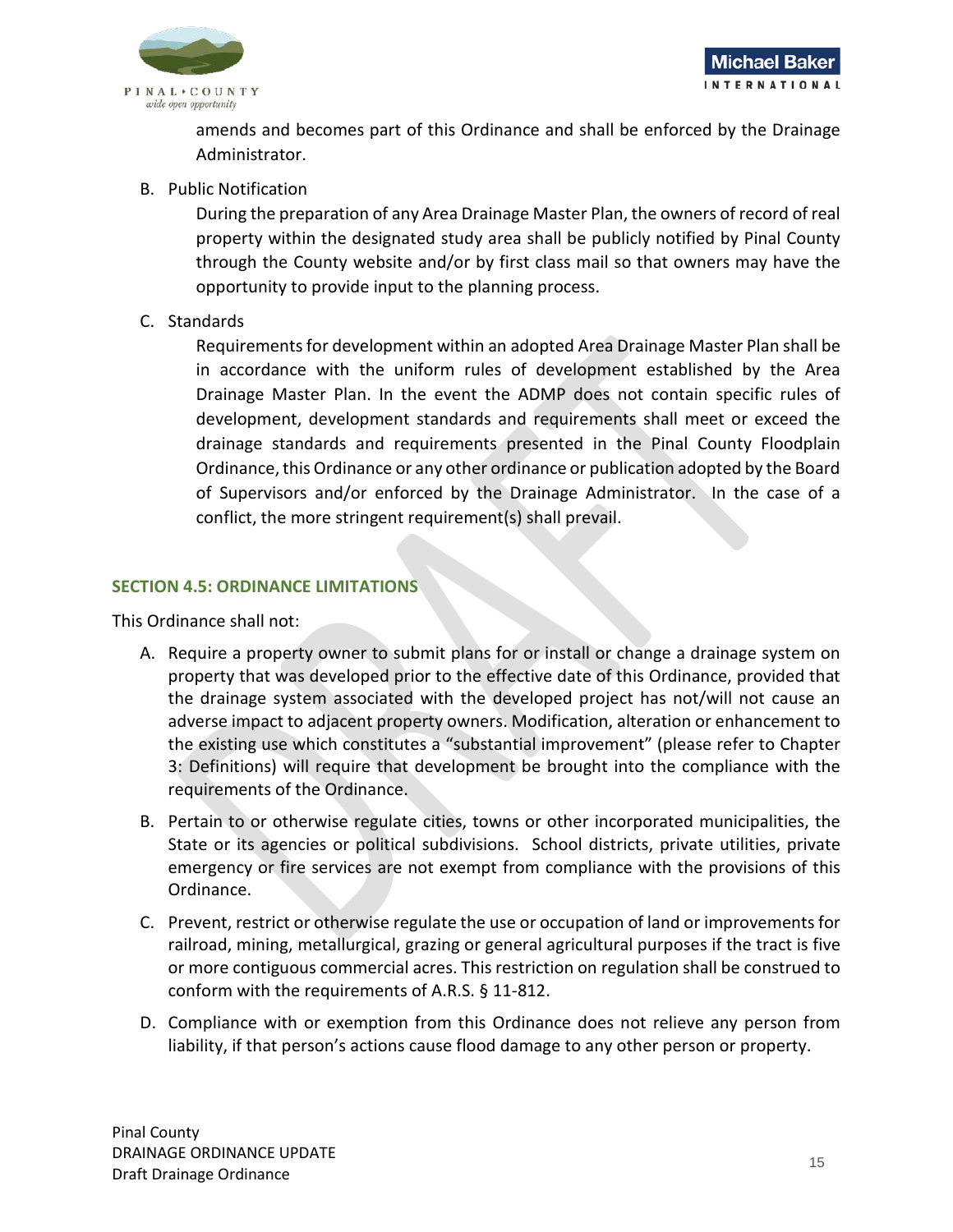

## <span id="page-17-0"></span>**CHAPTER 5: DRAINAGE CLEARANCE & DRAINAGE REPORTING REQUIREMENTS**

## <span id="page-17-1"></span>**Section 5.1 Drainage Clearance Required (Preliminary and Final)**

- A. A Preliminary and Final Drainage Clearance shall be required for any development, building construction or substantial improvement that may have an adverse impact on existing drainage and/or public health and safety.
	- 1. A Preliminary Drainage Clearance is the formal approval by the Drainage Administrator of a Drainage Report, and/or grading and drainage plans to construct improvements upon a site, property or parcel of land. The Drainage Report may be associated with a site plan, subdivision plat, single lot residential parcel, or engineered grading and drainage plan.
	- 2. A Final Drainage Clearance is a document issued by the Drainage Administrator following a final inspection that indicates that the site was developed in accordance with the approved Drainage Report and/or grading plans and construction permit. Prior to requesting the drainage inspection for the Final Drainage Clearance, the approval of the floor/stemwall/foundation inspection shall be obtained. The Final Drainage Clearance will be necessary before a Certificate of Occupancy can be issued by Pinal County.
- B. A written application for a Preliminary Drainage Clearance shall be submitted to the Drainage Administrator.
- C. The Drainage Administrator may require the completion and an approval of a Drainage Statement or a Drainage Report to determine the need for area drainage facilities resulting from the proposed development. The Drainage Report shall quantify the land area necessary for the construction of area drainage system and may provide alternatives as to the location of the facilities. The necessary amounts of land shall be proportionate to the amount of runoff contributed by the post-construction parcel with respect to the total runoff generated by the entire watershed. The Drainage Administrator shall evaluate the Drainage Report application and determine if the applicant has proposed sufficient infrastructure to mitigate the increased drainage resulting from the proposed development.
- D. If the Drainage Administrator determines that a Drainage Report application cannot be approved as submitted, the Drainage Administrator (or designee) will provide written comments indicating areas of insufficient or non-compliant design that will encourage modification to the Drainage Report for re-submittal and Preliminary Drainage Clearance approval. If no such modification to the Drainage Report are offered, the Drainage Report shall be denied with a written explanation of the reasons for the denial of the Preliminary Drainage Clearance be provided to the applicant.
- E. If substantial construction as approved by the Drainage Administrator has not occurred within 180 days of Preliminary Drainage Clearance approval, the Drainage Report may be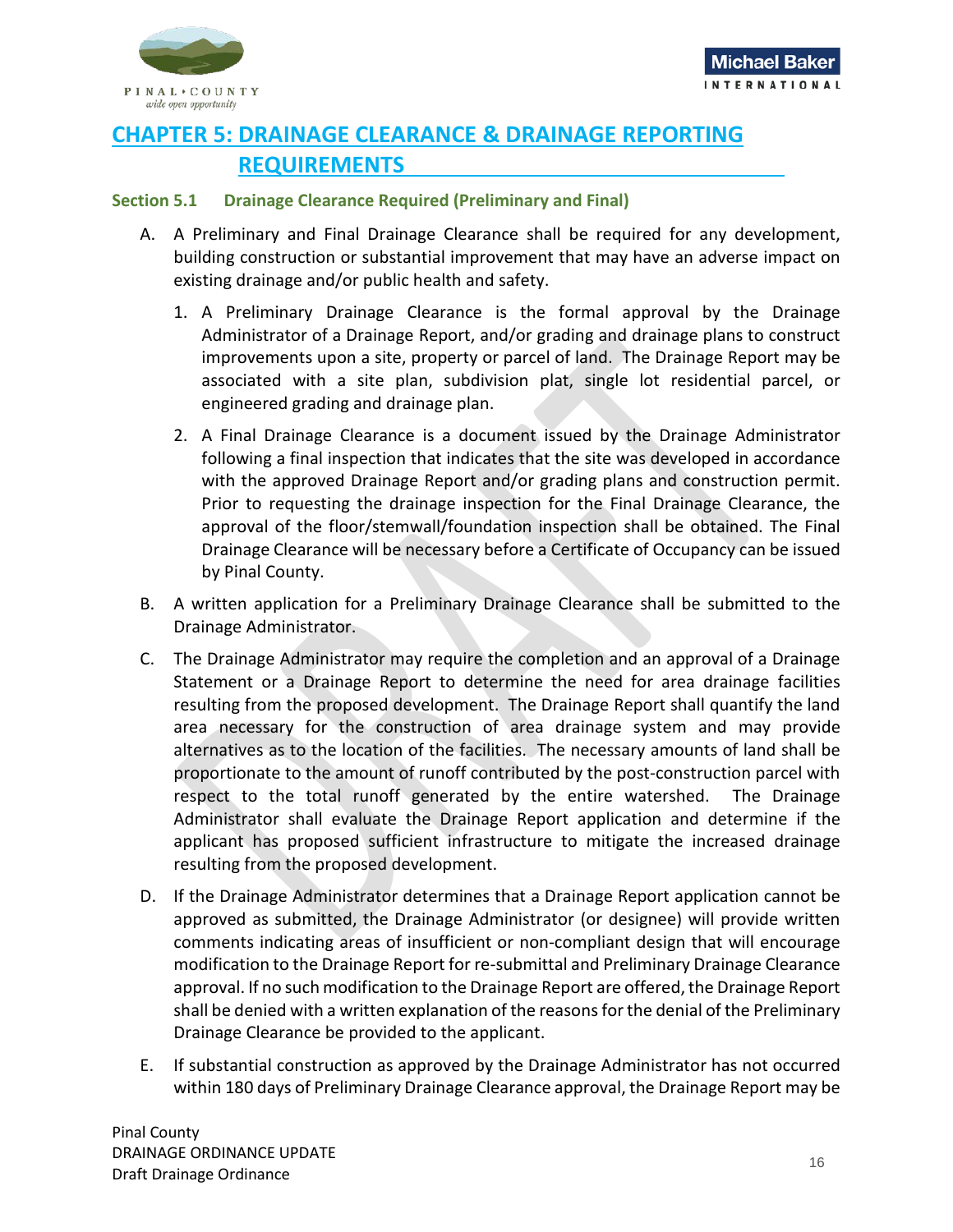

declared null and void by the Drainage Administrator. Removal of any partially completed or minor improvements that may adversely affect drainage as determined may be ordered by the Drainage Administrator. Upon application that shall be made prior to the expiration date of the current application, the Drainage Administrator may approve a renewal of an expired Preliminary Drainage Clearance for an additional 180 days.

- F. The Preliminary Drainage Clearance will expire two (2) years from the initial approval date regardless of whether or not substantial construction has occurred. The Preliminary Drainage Clearance maybe extended by providing an updated Master Plan and accompanying Drainage Report that represents current site conditions as of two months prior to the expiration date.
- G. An exemption from the requirements for Zoning Clearance, Building Permit, Health Department Clearance, Floodplain Ordinance or other permits and ordinances does not constitute an exception from the Ordinance, except as set forth in ARS 11-830.
- H. Any financial assurances required by the Drainage Administrator as part of the approval of the Preliminary Drainage Clearance shall be released upon verification of compliance with the approved plans and all the provisions of the Ordinance or upon the receipt of the Final Drainage Clearance.
- I. The applicant and/or owner (builder/developer) is in violation of this Ordinance, for failure to correct any deficiencies noted at the time of the final drainage inspection. Final drainage inspection approval shall be obtained within ninety (90) days of the date of notice of such deficiencies or final Building Inspection, whichever is the longer period.

## <span id="page-18-0"></span>**Section 5.2 Drainage Report Types**

All proposed plans for development or substantial improvement to any parcel of land in Pinal County are subject to one of two drainage reporting types; 1) Drainage Statement or, 2) Drainage Report.

- A. A Drainage Statement is a less rigorous reporting requirement that is typically applicable to one or more of the following:
	- 1. Construction of a primary residence or ancillary structure upon a single lot residential development located outside of a platted subdivision or master planned community;
	- 2. Residential development sites that are less than one acre in size and are not located in a designated special flood hazard area as identified by the Federal Emergency Management Agency (FEMA) or within a regulatory watercourse, erosion hazard setback or earth fissure setback;
	- 3. Residential development sites that are less than one and a half acres in size and that are not impacted by the one percent annual chance (100-year) flood event having flows of 200 cubic feet per second (cfs) or greater.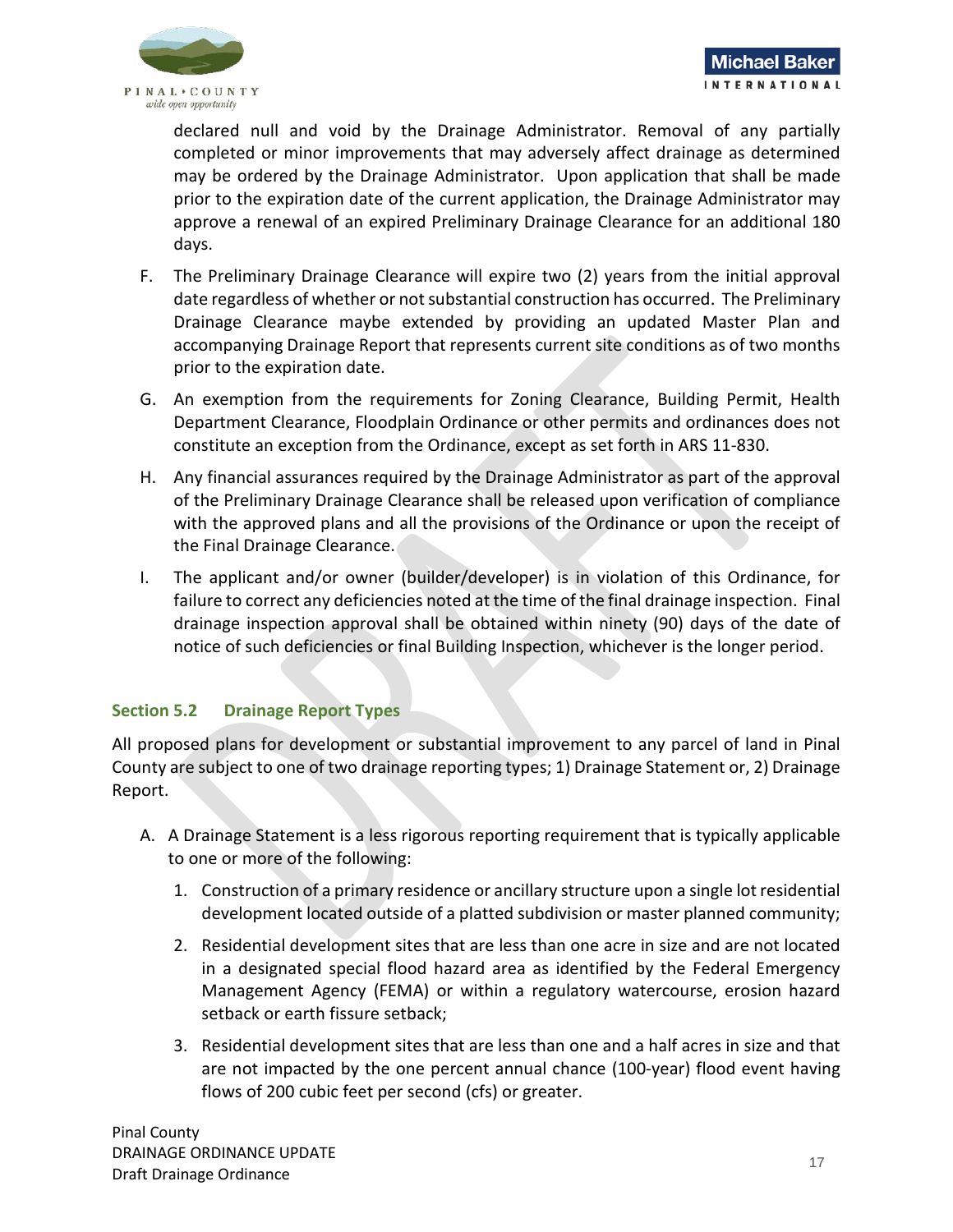

- B. A Drainage Report consists of a more in-depth drainage analysis that is typically applicable to one or more of the following:
	- 1. Residential and non-residential development sites greater than one and a half acres;
	- 2. Residential subdivisions;
	- 3. Multi-family home sites;
	- 4. Commercial retail and office sites;
	- 5. Industrial parks;
	- 6. Manufactured home parks;
	- 7. Utility scale alternative energy developments;
	- 8. Recreational vehicle parks;
	- 9. Roadway or other utility improvements;
	- 10. Residential sites that are less than one and a half acres but are located in a designated special flood hazard area as identified by the Federal Emergency Management Agency (FEMA) or within regulatory watercourse, erosion hazard setback or earth fissure setback; and,
	- 11. Other development project types as determined by the Drainage Administrator.
- C. The drainage report type(s) and their respective drainage reporting contents/requirements prescribed in this section provide general guidance that is applicable under most development situations. However, drainage reporting requirements can vary depending on the size and complexity of a given development project and/or that project's proximity to existing off-site and on-site drainage ways and watercourse. As such, applicants are highly encouraged to request a Pre-Application Meeting with Pinal County representatives to discuss the proposed development type and advise the applicant of appropriate drainage reporting requirements.

## <span id="page-19-0"></span>**Section 5.3 Drainage Statement: Single Lot Residential**

A Drainage Statement is required for single lot residential development within or associated with an individual residential parcel(s), not part of a Master Planned Community or platted subdivision containing more than five (5) individual parcels acres, and contains or will contain one detached, single family residence. A Drainage Statement shall conform to the drainage design standards contained in Chapter 6 of this Ordinance and contain the following information:

A. For purposes of this section, single lot residential development is defined as development, construction or improvement activities upon individual residential parcels that may include; grading/clearing the construction of a detached singlefamily residence, mobile home, manufactured house, building addition, swimming pool, utility/work, shed, cabanas, ramada or structures of similar use and any other structure that may impede, retard or change the direction of the flow.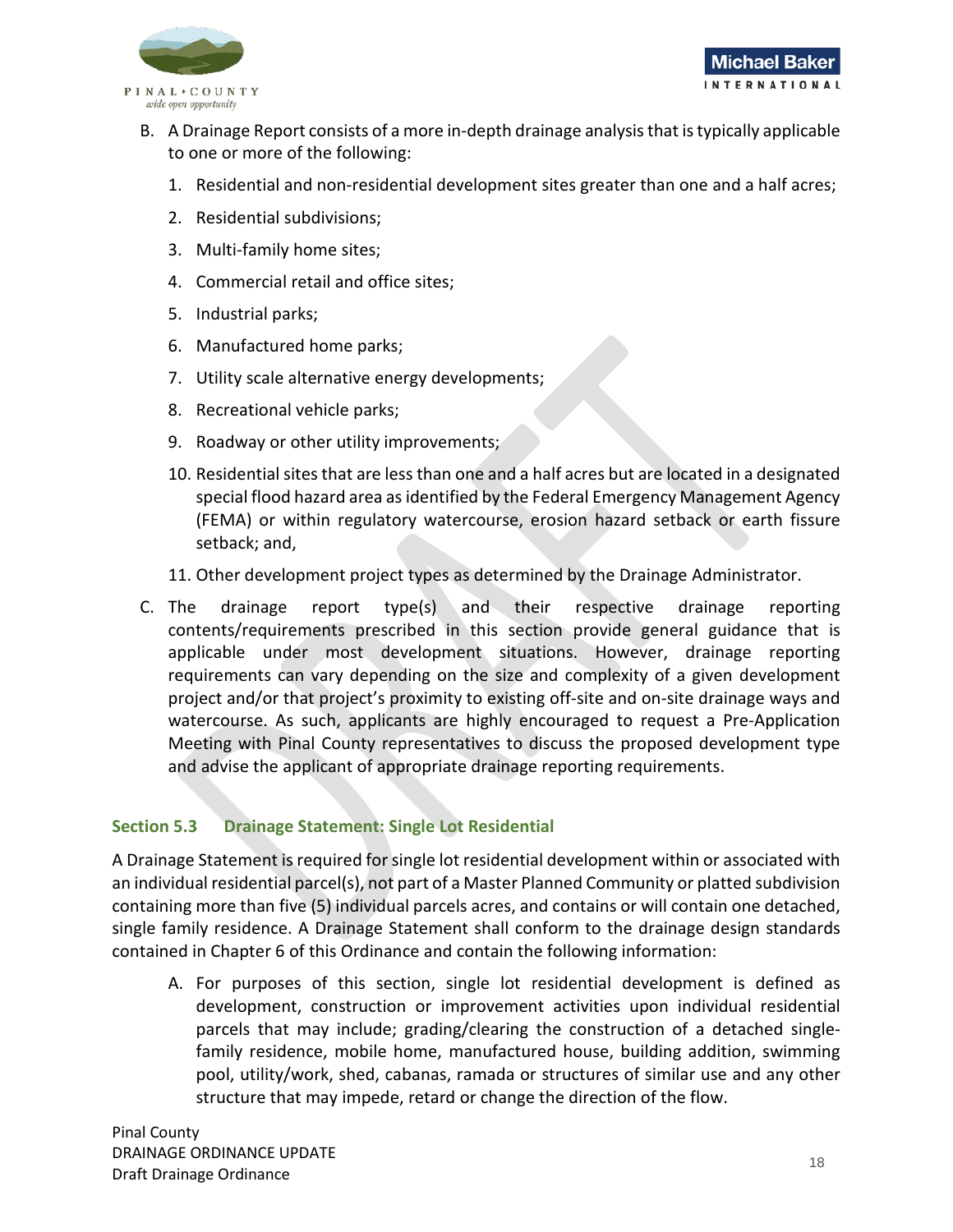

- B. If the single lot residential development is located upon a parcel of land that contains a Federal Emergency Management Agency (FEMA) Special Flood Hazard Area, regulatory watercourse, erosion hazard setback or earth-fissure setback, a Drainage Report per Section 5.4 shall be required instead of a drainage statement.
- C. The Drainage Administrator may require the Drainage Statement to be certified by an Arizona Registered Professional Engineer explicitly stating that the site does not contain drainage features that may impact adjacent properties.
- D. A Site Plan shall be incorporated into the Drainage Statement and shall contain, at a minimum, the following information:
	- 1. North Arrow.
	- 2. Scale of drawing with scale bar.
	- 3. Property lines with dimensions, including any public and/or private easements.
	- 4. Legal description, property address or tax identification number and closest intersection.
	- 5. Location and size of any existing or proposed drainage easements.
	- 6. Drainage flow arrows and topography displayed as either five (5) foot maximum contour intervals and/or spot elevations.
	- 7. Finished Floor Elevation of the primary and/or any ancillary structures including air conditioner units and pool equipment.
	- 8. Location and dimensions of on-site retention basins if required by this Ordinance.
	- 9. Existing or proposed drainage structures, including but not limited to natural washes and swales, drywells, underground retentions systems, drainage ways, culverts, storm drains, pavement catchments, erosion mitigation measures, channel stabilization measures, drainage and utility easements, common areas and public and private rights-of-way and roads.
	- 10. Location and dimensions of any walls/fences, including drainage openings.
	- 11. Current aerial photograph of the property.
	- 12. Information necessary to show compliance with the Arizona Pollution Discharge Elimination System (AZPDES) program.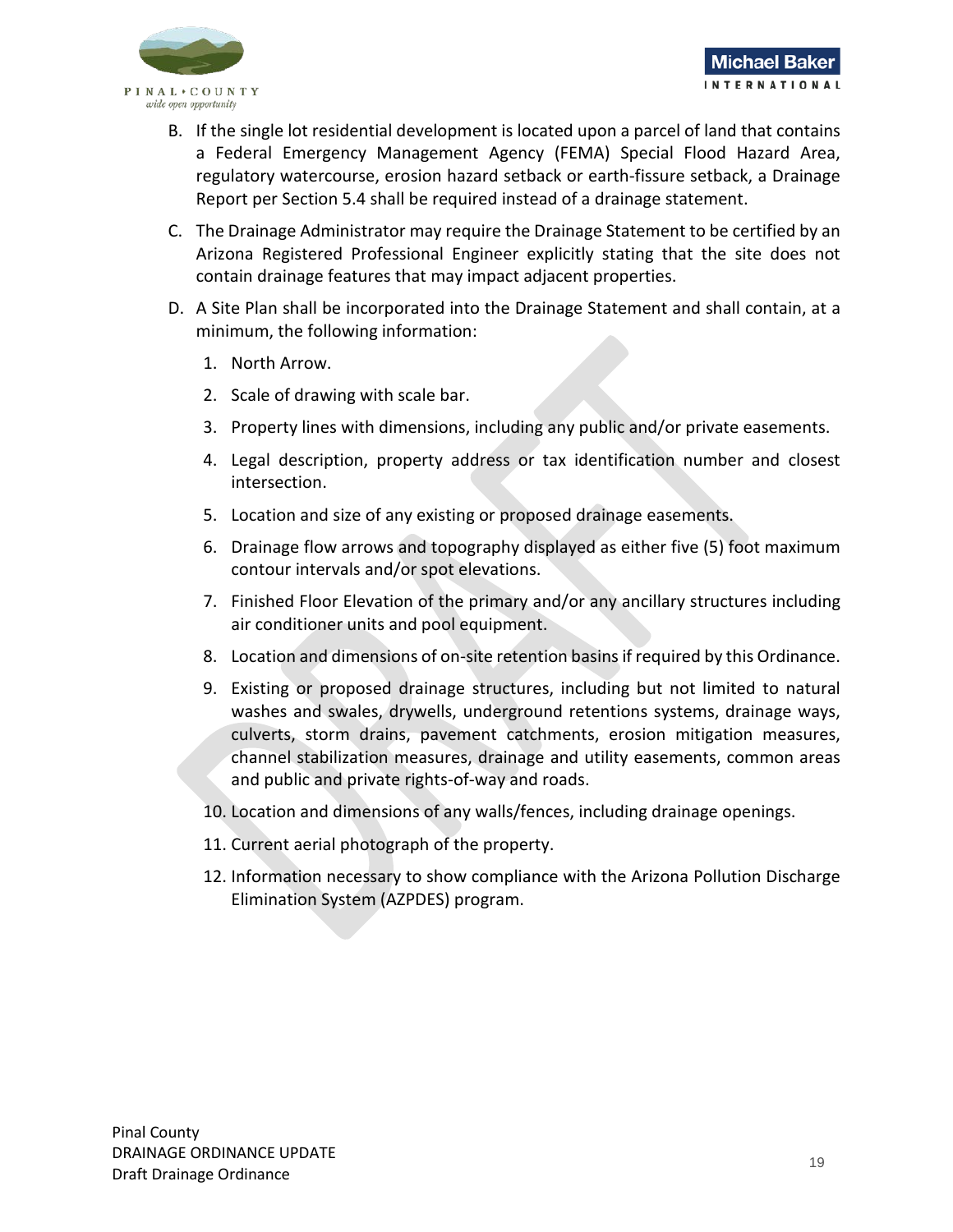

## <span id="page-21-0"></span>**Section 5.4 Drainage Report: Single Lot Residential & Minor Accessory Commercial Construction**

A Drainage Report is required for single lot residential development upon a parcel of land that is wholly or partially located within a FEMA Special Flood Hazard Area, regulatory watercourse, erosion hazard setback, earth-fissure setback. A single lot residential and minor accessory commercial drainage report shall conform to the drainage design standards contained in Chapter 6 of this ordinance and contain the following information:

- A. For purposes of this section, single lot residential development is defined as construction or improvement activities include grading/clearing, the construction of a detached single-family residence (including standard plans and lots within a platted subdivision or master planned community), mobile home, manufactured house, a building addition, swimming pool, utility/work shed, cabanas, ramada or structures of similar use and any other structure, including drainage infrastructure, that may impede, retard or change the direction of the flow of water.
- B. For purposes of this section, minor accessory construction on commercial projects shall be limited to uses of land or structures customarily incidental and subordinate to a permitted principal uses such as; sidewalks, ADA ramps, landscaping islands, parking lots, signage, outdoor storage/display areas, trash enclosures, outdoor seating areas, wireless communication facilities, and utility facilities serving the site. All such projects shall be located outside of a special flood hazard area, regulatory watercourse and shall have a maximum construction envelope/disturbance area or no greater than 2,500 square feet.
- C. The Drainage Report for the site shall be prepared and sealed by an Arizona Registered Professional Civil Engineer.
- D. The Drainage Administrator may specify in writing what information needs to be presented on the Drainage Report for the site. In the absence of the Drainage Administrator's written provisions, the Drainage Report shall be prepared in accordance with this Ordinance and/or other Pinal County Public Works Department standards as needed.
- E. A Site Plan shall be incorporated into the Drainage Report and shall contain, at a minimum, the following information:
	- 1. North Arrow
	- 2. Scale of drawing with scale bar.
	- 3. Property lines with dimensions, including any public and/or private easements.
	- 4. Legal description, property address or tax identification number and closest intersection.
	- 5. Bench Mark and Datum.
	- 6. Location and size of any existing or proposed drainage easements.
	- 7. Drainage flow arrows and topography displayed as either two (2) foot maximum contour intervals and/or spot elevations.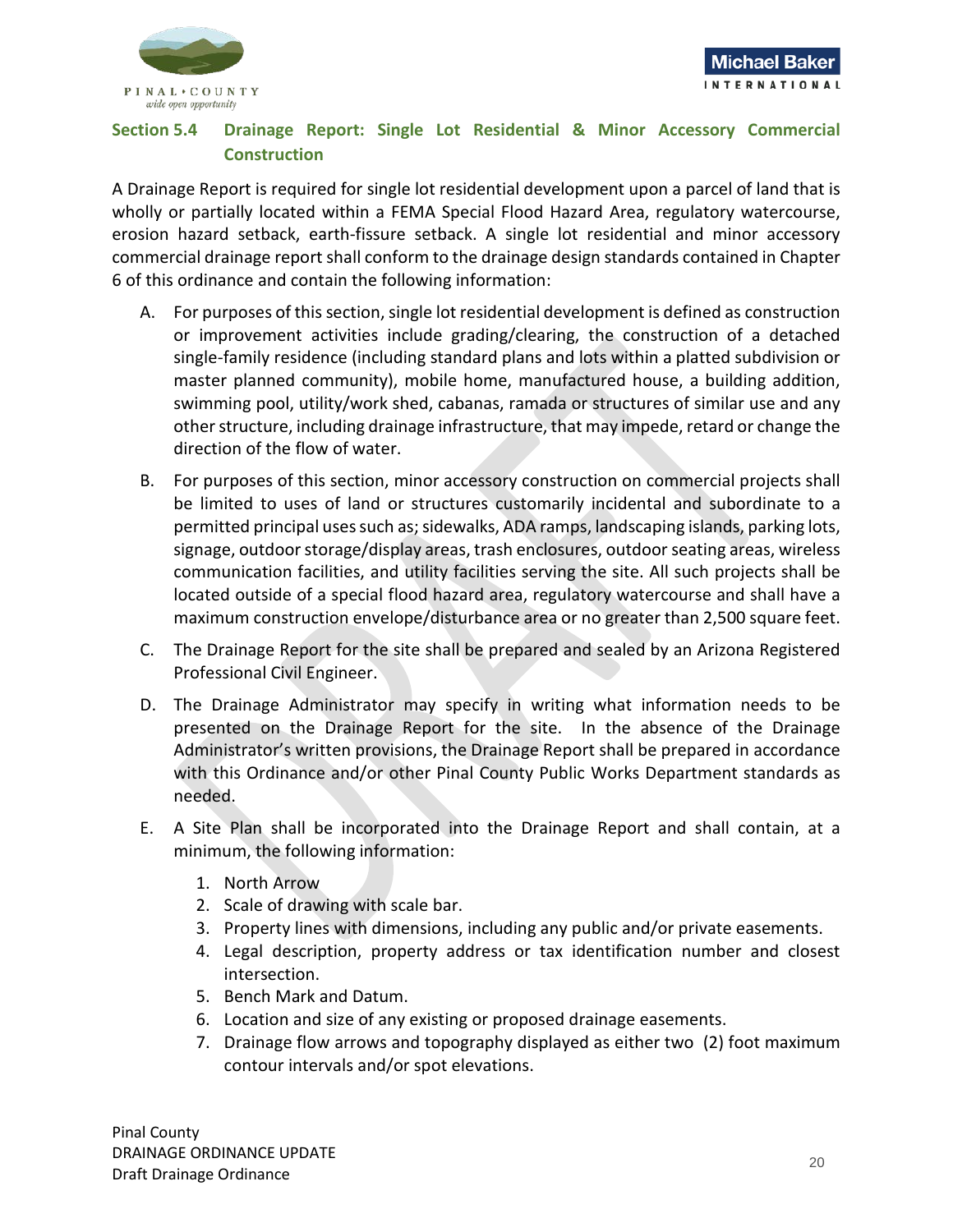

- 8. Finished Floor Elevation (FFE) of the primary and/or any ancillary structures including air conditioner units and pool equipment. The FFE shall be at least one (1) foot above the 100-year water surface elevation.
- 9. Location, dimensions, and volume of on-site retention basins if required by this Ordinance, an overlying Plat, or CC&R.
- 10. Existing or proposed drainage structures, including but not limited to natural washes and swales, drywells, underground retentions systems, drainage ways, culverts, storm drains, pavement catchments, erosion mitigation measures, channel stabilization measures, drainage and utility easements, common areas and public and private rights-of-way and roads.
- 11. Peak flow rates for off-site watersheds at the property boundaries and as needed within the site for both existing and proposed conditions.
- 12. Peak flow rates for on-site drainage areas.
- 13. Floodplains with Water Surface Elevations for the regulatory watercourses (referenced to the property boundary or known provided bench mark).
- 14. Erosion hazard setbacks for the regulatory watercourses (referenced to the property boundary or known provided bench mark).
- 15. Earth fissure setbacks (referenced to the property boundary or known provided bench mark.)
- 16. Location and dimensions of any walls/fences, including drainage openings.
- 17. Location and size of any existing or proposed drainage easements.
- 18. Current aerial photograph of the property.
- 19. Information necessary to show compliance with the Arizona Pollution Discharge Elimination System (AZPDES) program.
- F. The Drainage Administrator may require the submittal of certified as-built plans for the construction of the improvements approved under this section.
- G. If applicable, a Professional Engineer's statement certifying as to the development and location of the Floodplain and Erosion Hazard Setbacks shall be provided on the Site Plan.
- H. If part of a larger Master Planned Community, the Drainage Report for the single lot residential site shall be consistent with the previously approved Master Drainage Report in which property resides.

## <span id="page-22-0"></span>**Section 5.5 Drainage Report: Commercial, Industrial and Multi-Family Development Site Plans**

A Drainage Report is required for new construction of all commercial office, commercial retail, industrial and multi-family housing site plans in Pinal County. For parcels located wholly or partially within a Federal Emergency Management Agency (FEMA) Special Flood Hazard Area, regulatory watercourse, erosion hazard setback, earth-fissure setback, please refer to the Floodplain Management Ordinance for additional reference and reporting requirements. A commercial, industrial or multi-family drainage report shall conform to the drainage design standards contained in Chapter 6 of this ordinance and contain the following information: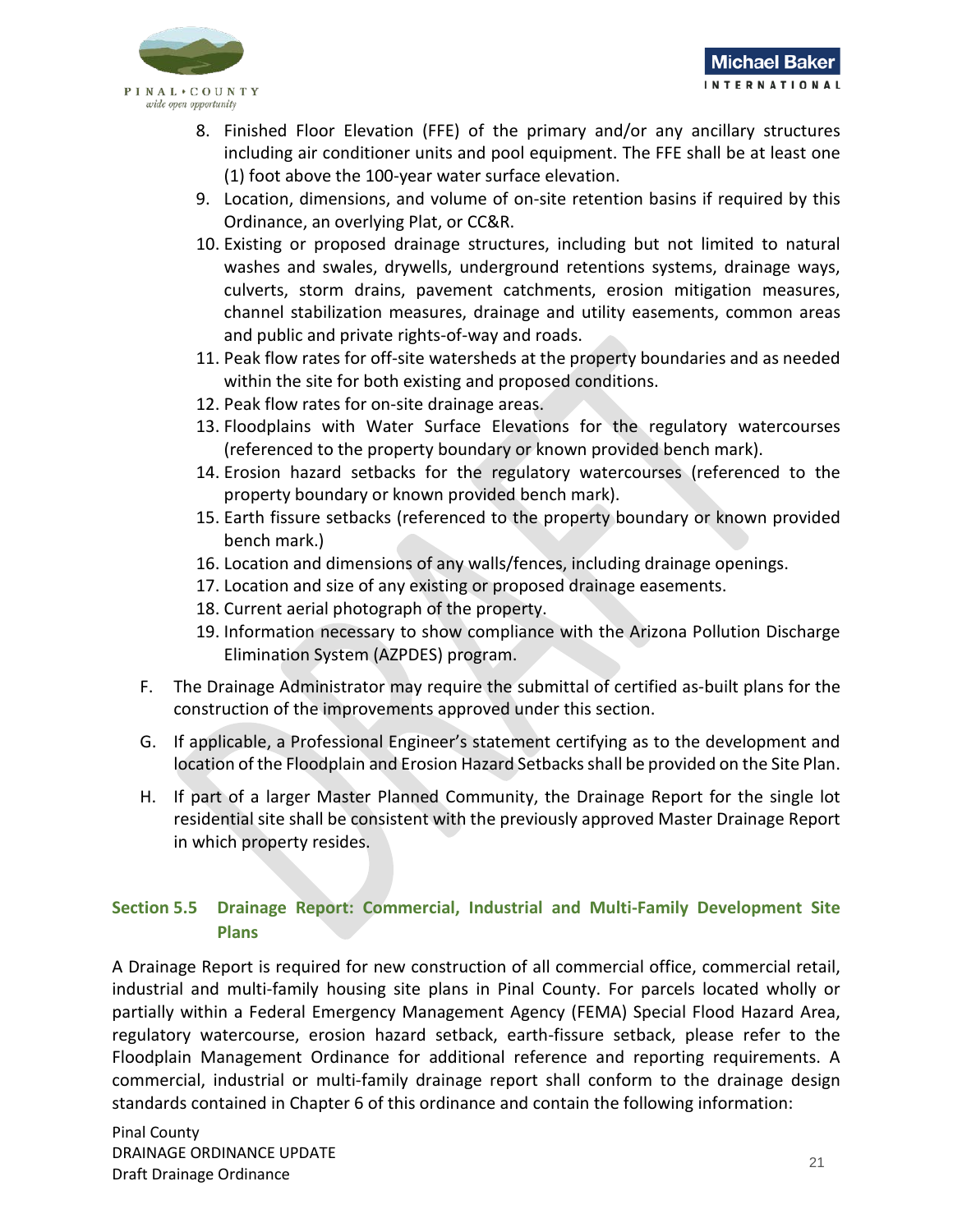

- A. For individual commercial, industrial and multi-family development sites that are contained within a large, multiple phased development project in which a Master Drainage Report was previously prepared and approved, the Drainage Administrator shall apply the minimum reporting requirements of this section, however may modify the Drainage Report submittal requirements of this section depending upon the construction phasing and functionality of adjacent drainage facilities serving the site.
- B. For purposes of this section, construction of tenant improvements are exempt from the provisions of this section.
- C. The Drainage Report for the site shall be prepared and sealed by an Arizona Registered Professional Civil Engineer.
- D. The Drainage Administrator may specify in writing what information needs to be presented on the Drainage Report for the site. In the absence of the Drainage Administrator's written provisions, the Drainage Report shall be prepared in accordance with Pinal County Public Works Department standards and shall be in compliance with the Floodplain Management Ordinance and this Ordinance.
- E. A Site Plan shall be incorporated into the Drainage Report and shall contain, at a minimum, the following information:
	- 1. North Arrow
	- 2. Scale of drawing with scale bar. Plan must be drawn to a minimum 1" equals 40 feet scale unless otherwise approved by the Drainage Administrator.
	- 3. Property lines with dimensions, including any public and/or private easements.
	- 4. Legal description, property address or tax identification number and closest intersection.
	- 5. Related Pinal County case file number (zoning, use permit, plat, etc.)
	- 6. Bench Mark and Datum.
	- 7. Proposed building location(s), walkways, driveways, parking areas, etc. layout with complete dimensions and ties.
	- 8. Existing and proposed streets, including right-of-way width on and adjacent to the site.
	- 9. Existing and proposed easements on and adjacent to the site with their dimensions and purpose, including recordation information.
	- 10. Location and size of any existing or proposed drainage easements.
	- 11. Location, size and capacity of all existing or proposed drainage structures, including but not limited to natural washes and swales, drywells, underground retentions systems, drainage ways, culverts, storm drains, pavement catchments, erosion mitigation measures, channel stabilization measures, drainage and utility easements, common areas and public and private rights-of-way and roads.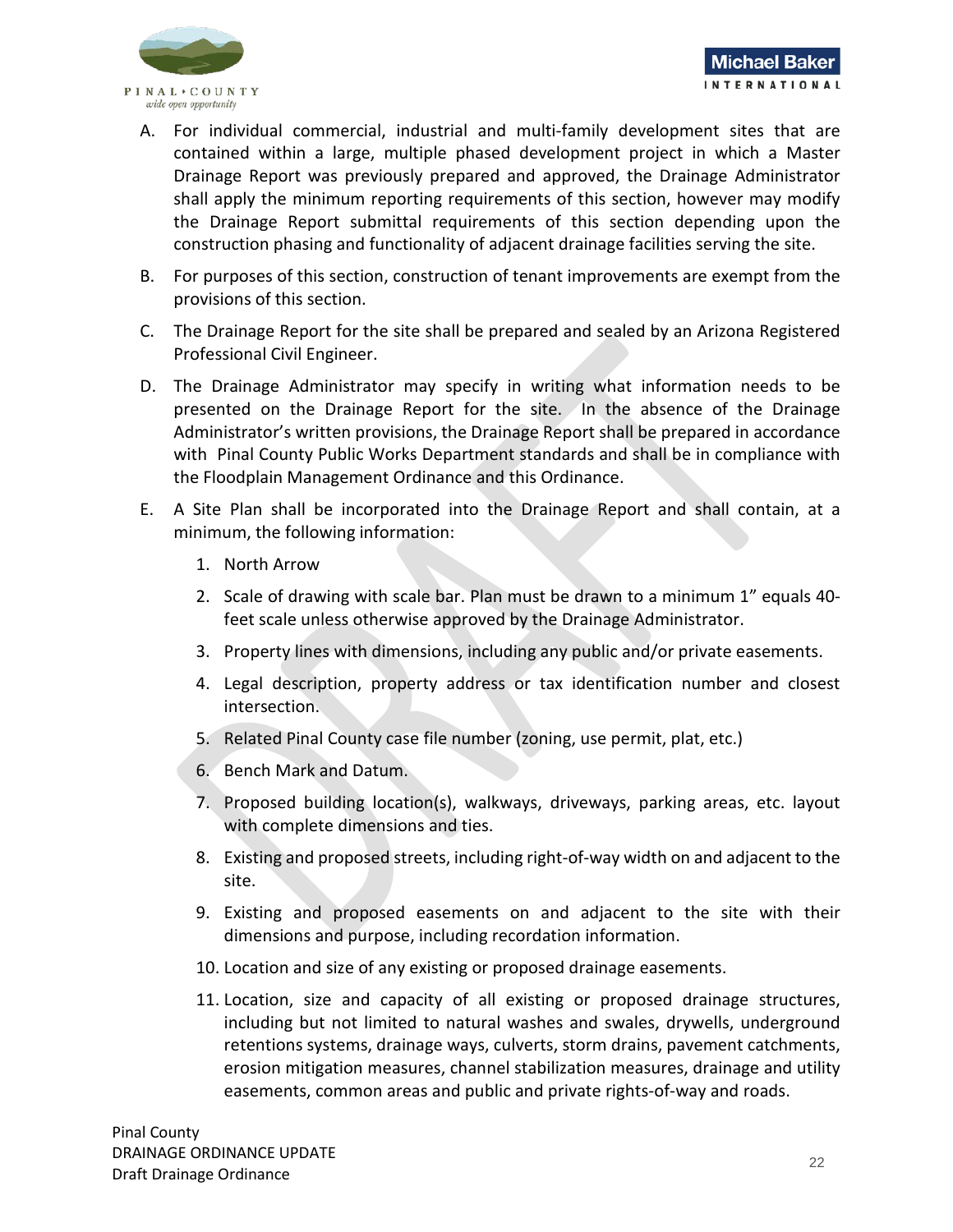

- 12. On site drainage conveyance system for runoff through the site that provides a mechanism for runoff discharge at or near the same location to the site conditions prior to development including flow rates, water surface elevations and velocities.
- 13. Retention facilities which may include natural depressions or man-made basins, depressed parking areas or other methods which do not result in water being ponded longer than thirty-six (36) hours. No more than twenty-five percent (25%) of public parking for retention and the maximum water depth of water shall not exceed six inches.
- 14. Drainage flow arrows and topography with maximum one (1) foot contour interval or sufficient spot elevations to determine pad elevation, and surrounding grades.
- 15. Finished Floor Elevation (FFE) of the primary and/or any ancillary structures. The FFE shall be at least one (1) foot above the 100-year water surface elevation.
- 16. A description of methods to be used to flood proof buildings and utilities up to or above the calculated water surface elevation of the design storm.
- 17. Peak flow rates for off-site watersheds at the property boundaries and as needed within the site for both existing and proposed conditions. Peak flow rates for onsite drainage areas.
- 18. Floodplains with Water Surface Elevations for the regulatory watercourses (referenced to the property boundary or known provided bench mark).
- 19. Erosion hazard setbacks for the regulatory watercourses (referenced to the property boundary or known provided bench mark).
- 20. Earth fissure setbacks (referenced to the property boundary or known provided bench mark.)
- 21. Location and dimensions of any walls/fences, including drainage openings.
- 22. Current aerial photograph of the property.
- 23. Information necessary to show compliance with the Arizona Pollution Discharge Elimination System (AZPDES) program.
- F. The Drainage Administrator may require the submittal of certified as-built plans for the construction of the improvements approved under this section.
- G. If applicable, a Professional Engineer's statement certifying as to the development and location of the Floodplain and Erosion Hazard Setbacks shall be provided on the Site Plan.
- H. If part of a larger Master Planned Community, the Drainage Report for the multi-family residential site shall be consistent with the previously approved Master Drainage Report in which property resides.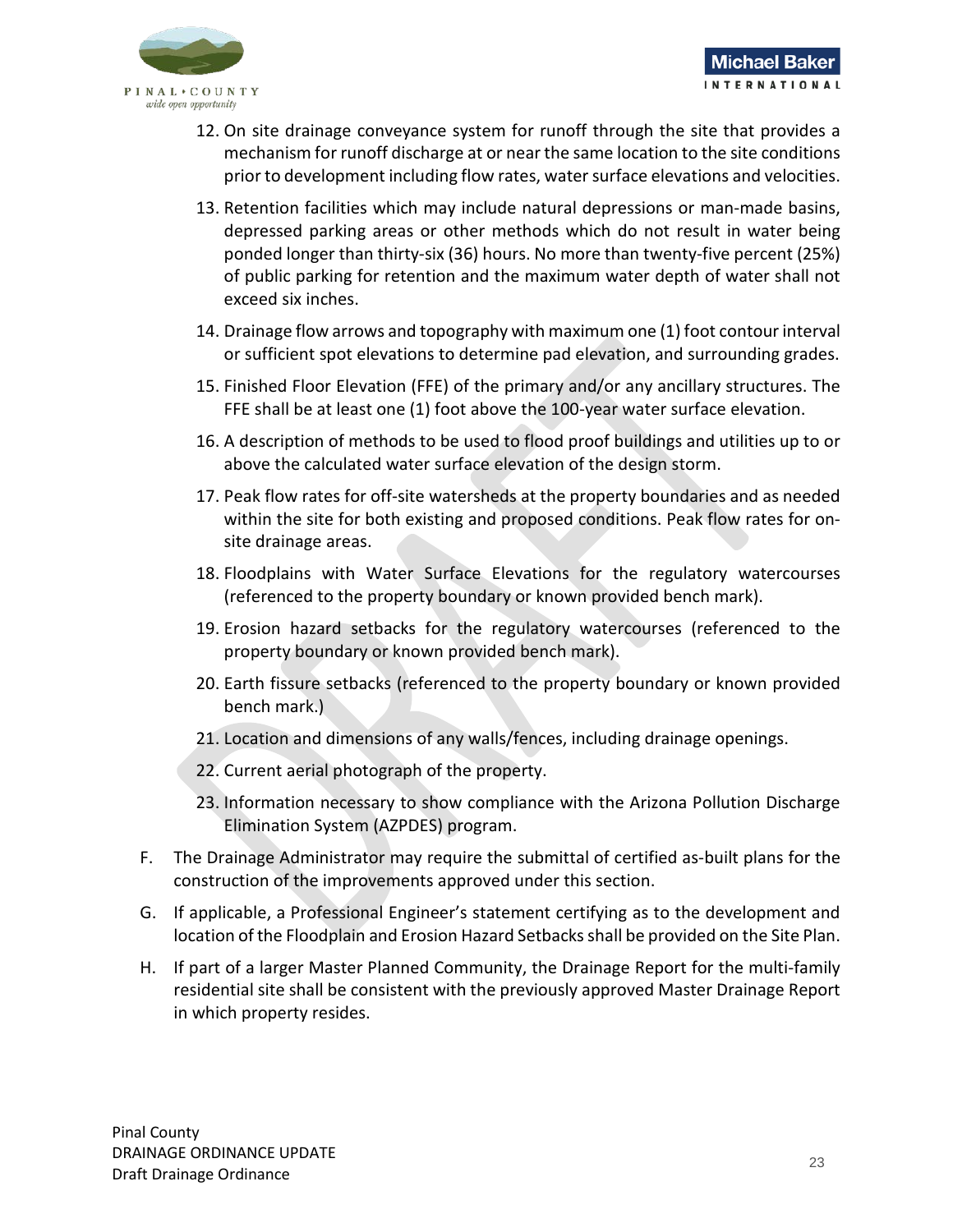

## <span id="page-25-0"></span>**Section 5.6 Drainage Report: Master Planned Developments**

A Master Drainage Report may be required by the Drainage Administrator prior to submittal of any large or multi-phase commercial, industrial, mixed use, multi-family residential and single family residential subdivisions, including manufactured home parks and recreational vehicle parks, plans of development and special use residential developments. A master drainage report shall conform to the drainage design standards contained in Chapter 6 of this ordinance and contain the following information:

- A. For parcels located wholly or partially within a FEMA Special Flood Hazard Area, ADMP identified watercourse, erosion hazard setback, earth-fissure setback, please refer to the Floodplain Management Ordinance for additional reference and reporting requirements.
- B. The Drainage Report for the site shall be prepared and sealed by an Arizona Registered Professional Civil Engineer.
- C. The Drainage Administrator may specify in writing what information needs to be presented in the Master Drainage Report. In the absence of the Drainage Administrator's written provisions, the Master Drainage Report shall be prepared in accordance with Pinal County Public Works Department standards and shall be in compliance with the Floodplain Management Ordinance and this Ordinance.
- D. The landowner or developer shall submit for review and approval the following:
	- 1. All existing off-site and on-site drainage facilities and/or patterns affecting the land included in the proposed development shall be shown.
	- 2. Off-site watersheds shall be delineated from the upstream origin to a local and downstream release point.
	- 3. Existing and proposed on-site watersheds shall be from the upstream origin to a local and downstream release point.
	- 4. Information associated with natural watercourses shall include the following:
		- a. Size of the contributing watershed area, in acres.
		- b. Approximate length and width of contributing drainage area.
		- c. Type and amount of peak flow rate for the design storm entering and exiting the development under both existing and proposed conditions.
		- d. For watercourses exceeding a 100-year peak discharge of 200 cfs, the existing and post-construction floodplain limits, including backwater and ponding limits.
		- e. For watercourses exceeding a 100-year peak discharge of 200 cfs, the existing and post-construction erosion hazard setback limits.
		- f. The Army Corps of Engineers' Waters of United States as defined by Section 404 of the Clean Water Act.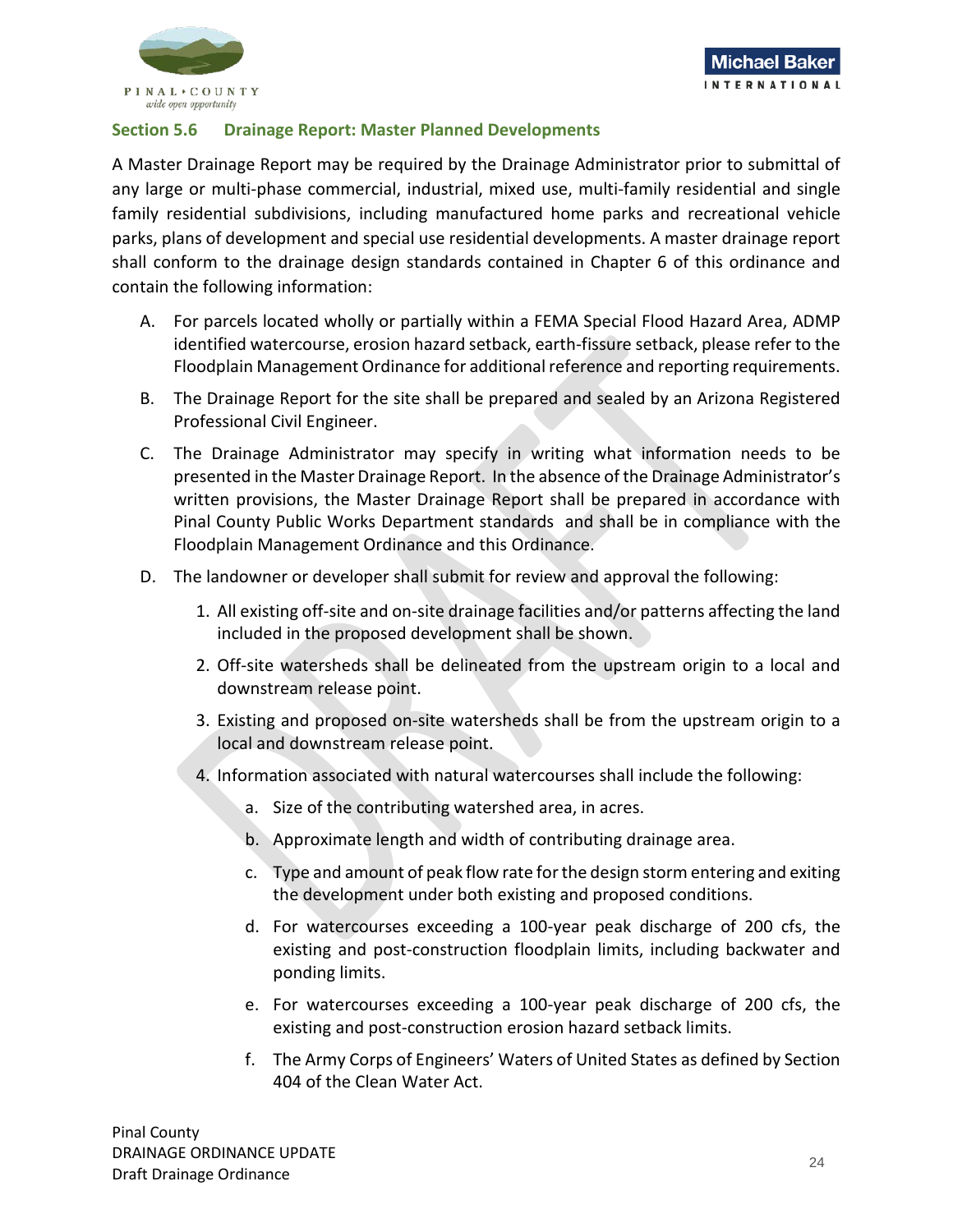

- g. Vertical datum and horizontal datum/projection of surveyed topographic information
- E. The owner or developer is responsible for providing adequate drainage through the proposed development for off-site and on-site runoff within the proposed development.
- F. Unless otherwise authorized by the Drainage Administrator, the owner shall properly dispose of runoff in the same manner as before the development or by other approved means.
- G. Peak discharges and velocity at the outlet or downstream lower boundary of the proposed development shall not be increased as a result of the development. The water surface elevation and flow characteristics (including sediment load) shall not be modified.
- H. Unless otherwise authorized by the Drainage Administrator, the off-site floodplain limits shall not be altered as a result of the proposed development.
- I. The location and method of retention and runoff conveyance shall be included on the plan. If the proposed retention facility is located within a designated Pinal County MS4 area, additional stormwater quality provisions may be required.
- J. The amount and degree of hydraulic and hydrologic detail required shall be determined by the Drainage Administrator based on the complexity of the Master Plan.
- K. All information and calculations, excluding earth fissures, as required in this chapter shall be prepared by an Arizona Registered Professional Civil Engineer. Earth fissure setbacks or recommended mitigation measures may be certified by a Registered Geotechnical Engineer or Registered Geologist.
- L. The Master Plan shall demonstrate compliance with Section 404 of the Clean Water Act and the Arizona Pollutant Discharge Elimination System (AZPDES) Program.
- M. Unless a Drainage Report is prepared for an individual development site in accordance with Section 5.5, an updated Master Plan and Drainage Report demonstrating the most current site conditions will be submitted biannually (every two (2) years) for the entire construction phase of the project as part of the renewal of the preliminary Drainage Clearance.

## <span id="page-26-0"></span>**Section 5.7 Drainage Report: Tentative Plat Subdivisions**

A Tentative Plat Drainage Report shall be required by the Drainage Administrator in conjunction with the submittal of the Tentative Plat. A tentative plat drainage report shall conform to the drainage design standards contained in Chapter 6 of this ordinance and contain the following information: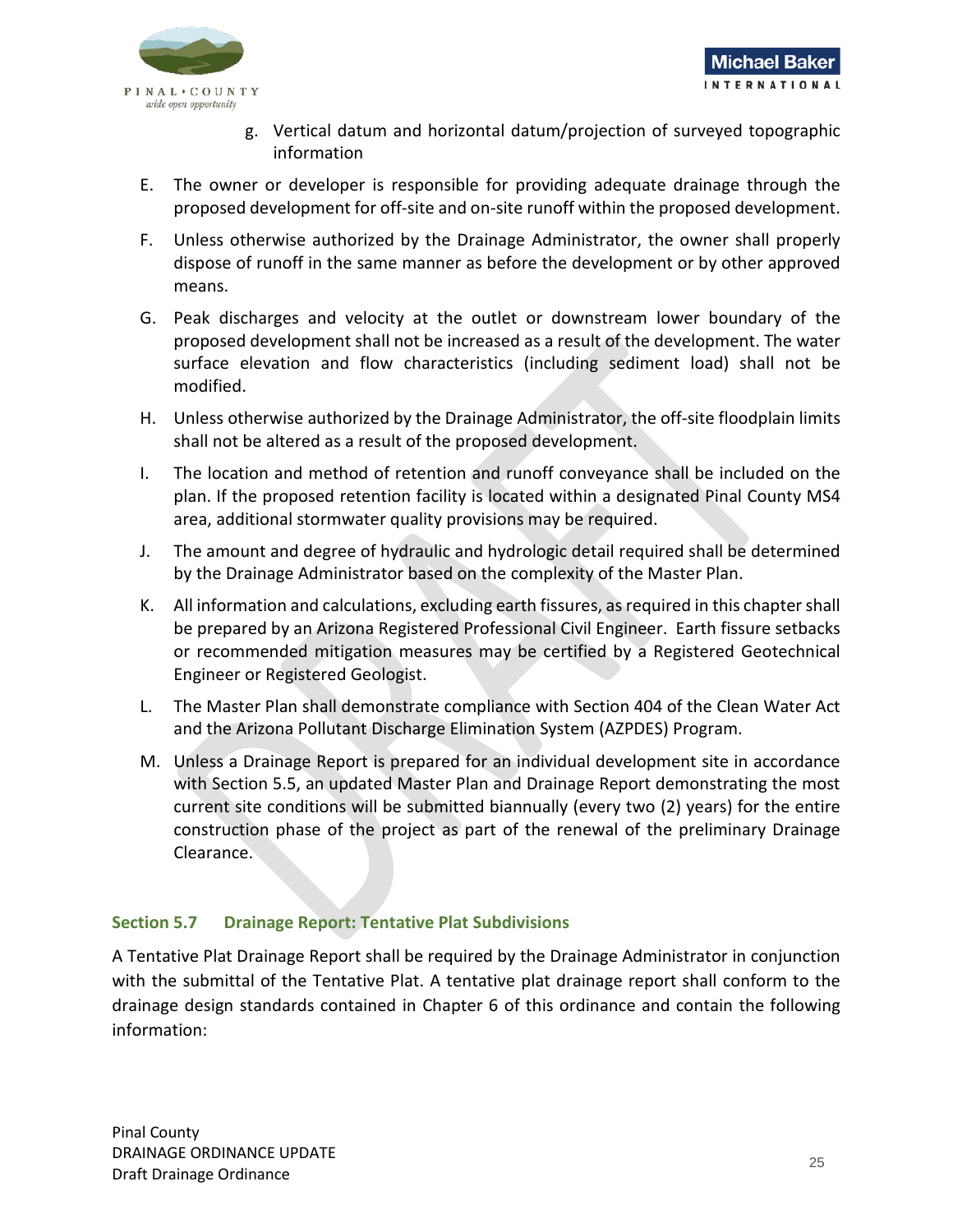

- A. A Tentative Plat Drainage Report is required for single family residential subdivisions, including manufactured home parks and recreational vehicle parks, or commercial or industrial developments as desired/necessary.
- B. For subdivision parcels located wholly or partially within a FEMA Special Flood Hazard Area, regulatory watercourse, erosion hazard setback, earth-fissure setback, please refer to the Floodplain Management Ordinance for additional reference and reporting requirements.
- C. For Tentative Plat subdivision sites that are contained within a large, multiple phased development project in which a Master Drainage Report was previously prepared and approved, the Drainage Administrator shall apply the minimum reporting requirements of this section, however he/she may modify the Drainage Report submittal requirements of this section depending upon the construction phasing and functionality of adjacent drainage facilities serving the site.
- D. The Drainage Report for the site shall be prepared and sealed by an Arizona Registered Professional Civil Engineer.
- E. The Drainage Administrator may specify in writing what information needs to be presented on the Tentative Plat Drainage Report. In the absence of the Drainage Administrator's written provisions, the Drainage Report shall be prepared in accordance with Pinal County Public Works Department standards and shall be in compliance with the Floodplain Management Ordinance and this Ordinance.
- F. The Tentative Plat Drainage Report shall include the following minimum information:
	- 1. All existing off-site and on-site drainage facilities and/or patterns affecting the land included in the proposed development shall be shown.
	- 2. Off-site watersheds shall be delineated from the upstream origin to a local and downstream release point. Indicate the drainage pattern, grade breaks and slopes of all streets, parking lots, and other relevant features. If the site is subject to off-site drainage, the watershed boundaries shall be delineated and any off-site drainage shall be accounted for in the report.
	- 3. Existing and proposed on-site watersheds shall be from the upstream origin to a local and downstream release point.
	- 4. Information associated with natural watercourses shall include the following:
		- a. Size of the contributing watershed area, in acres.
		- b. Approximate length and width of contributing drainage area.
		- c. Type and amount of peak flow rate for the design storm entering and exiting the development under both existing and proposed conditions.
		- d. For watercourses exceeding a 100-year peak discharge of 200 cfs, the existing and post-construction floodplain limits, including backwater and ponding limits.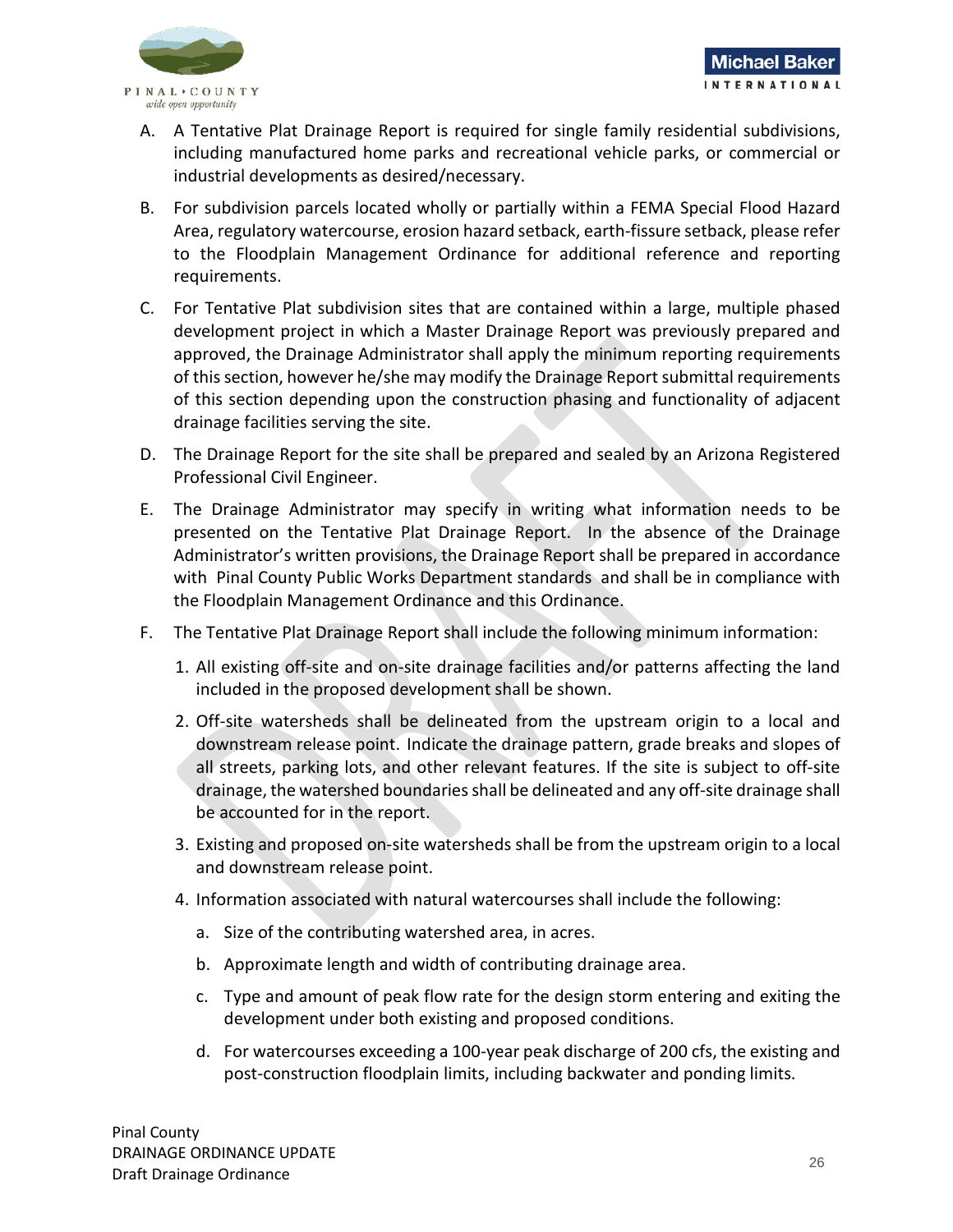

- e. For watercourses exceeding a 100-year peak discharge of 200 cfs, the existing and post-construction erosion hazard setback limits.
- f. The Army Corps of Engineers' Waters of United States as defined by Section 404 of the Clean Water Act.
- g. Vertical datum and horizontal datum/projection of surveyed topographic information.
- G. Indicate the retention volume required for retention basins proposed. Present a preliminary retention basin plan including size, depth and proposed method(s) of draining the basin(s) within 36 hours.
- H. Indicate conveyance channel(s) required. Present a preliminary channel (s) design plan including, flow volume, flow rate, channel size, channel depth, side slopes and erosion protection methods.
- I. Indicate street drainage patterns of all streets within the subdivision.
- J. Indicate if the subdivision will be phased and if there is a temporary solution for storm water run-off during phased construction.
- K. Indicate preliminary pad and/or finished floor elevations.
- L. Indicate the grade difference between adjacent development(s) and demonstrate how there will be no greater than 1.5 feet grade difference between adjacent developments.
- M. Information necessary to show compliance with the Arizona Pollution Discharge Elimination System (AZPDES) program.

## <span id="page-28-0"></span>**Section 5.8 Drainage Report: Final Plat Subdivisions**

A Final Plat Drainage Report shall be required by the Drainage Administrator in conjunction with the submittal of the Final Plat. A Final Plat may be required for single family residential subdivisions, including manufactured home parks and recreational vehicle parks, or commercial or industrial developments as desired/necessary. A final plat drainage report shall conform to the drainage design standards contained in Chapter 6 of this ordinance and contain the following information:

- A. For subdivision parcels located wholly or partially within a FEMA Special Flood Hazard Area, regulatory watercourse, erosion hazard setback, earth-fissure setback, please refer to the Floodplain Management Ordinance for additional reference and reporting requirements.
- B. For Final Plat Drainage Reports shall be prepared in substantial conformance with the approved Tentative Plat Drainage Report. The Drainage Administrator shall apply the minimum reporting requirements of this section, however he/she may modify the Final Plat Drainage Report submittal requirements of this section depending upon the construction phasing and functionality of adjacent drainage facilities serving the site.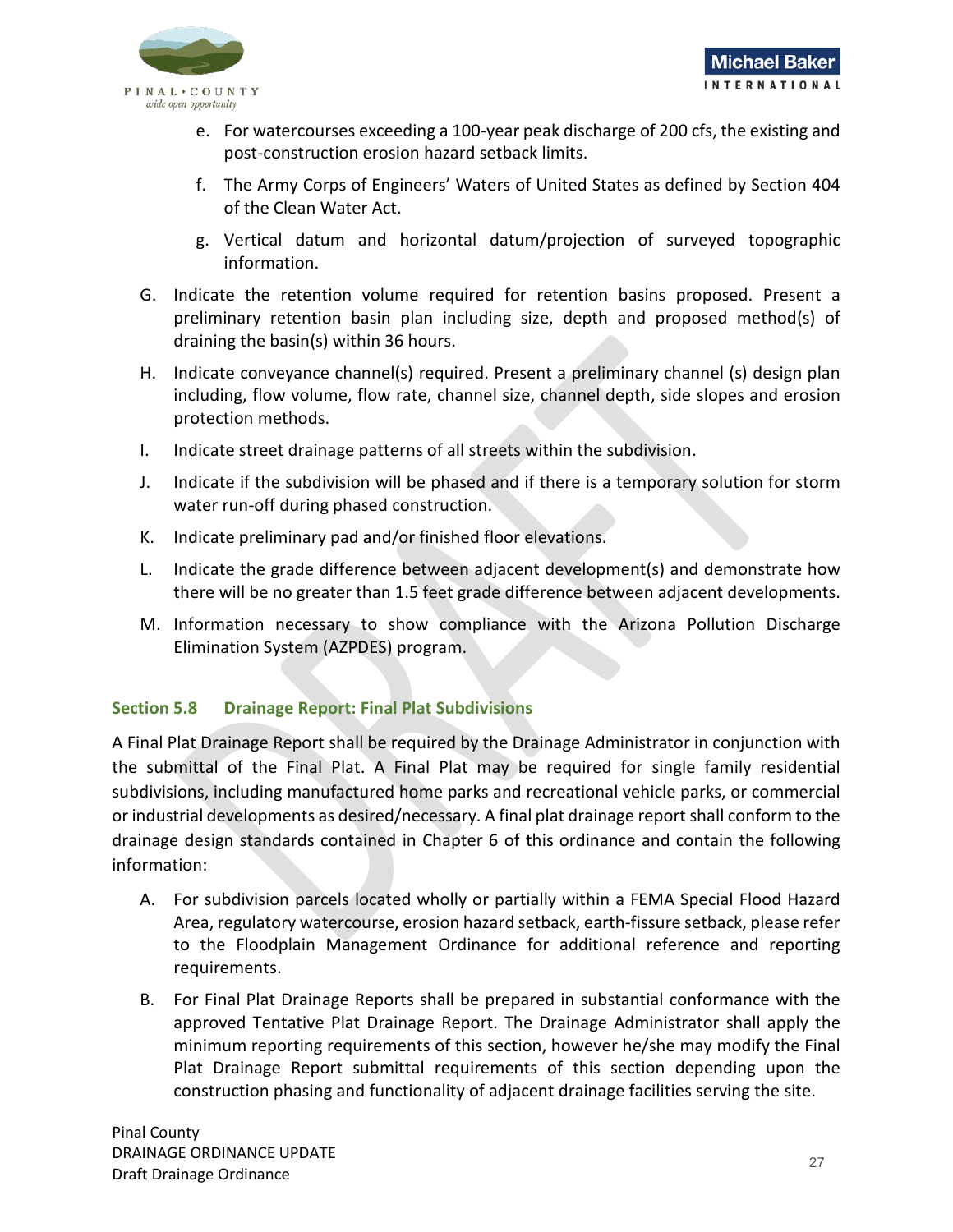

- C. The Drainage Report for the site shall be prepared and sealed by an Arizona Registered Professional Civil Engineer.
- D. The Drainage Administrator may specify in writing what information needs to be presented on the Final Plat Drainage Report. In the absence of the Drainage Administrator's written provisions, the Final Plat Drainage Report shall be prepared in accordance with Pinal County Public Works Department standards and shall be in compliance with the Floodplain Ordinance and this Ordinance.
- E. The Final Plat Drainage Report shall include the following minimum information:
	- 1. A reference to the approved tentative Plat Drainage Report.
	- 2. All on-site drainage facilities and/or patterns affecting the land included in the proposed development shall be shown. For all catch basins and /or retention basins, demonstrate the required volume and calculated volume, water surface elevation, cross section design, detailed grading plans and inlet and outlet structure designs.
	- 3. Type and amount of peak flow rate for the design storm entering and exiting the development under both existing and proposed conditions.
	- 4. For watercourses exceeding a 100-year peak discharge of 200 cfs, the existing and post-construction floodplain limits, including backwater and ponding limits.
	- 5. For watercourses exceeding a 100-year peak discharge of 200 cfs, the existing and post-construction erosion hazard setback limits.
	- 6. The Army Corps of Engineers' Waters of United States as defined by Section 404 of the Clean Water Act.
	- 7. Vertical datum and horizontal datum/projection of surveyed topographic information
	- 8. Final conveyance channel(s) design plan including, detailed grading plan, flow volume, flow rate, channel size, channel depth, side slopes, cross section design, water surface elevation, scour protection methods and erosion hazard setbacks if applicable.
	- 9. Indicate street drainage patterns, flow calculations and peak street flows of all streets within the subdivision.
	- 10. Indicate all finished floor elevations.
	- 11. If applicable, illustrate the FEMA 100-year flood plain, or calculated 100-year floodplain, whichever is applicable, on the Final Plat.
	- 12. A statement referencing the fact that the civil plans and landscaping plans for all retention basin designs coincide.
	- 13. Information necessary to show compliance with the Arizona Pollution Discharge Elimination System (AZPDES) program.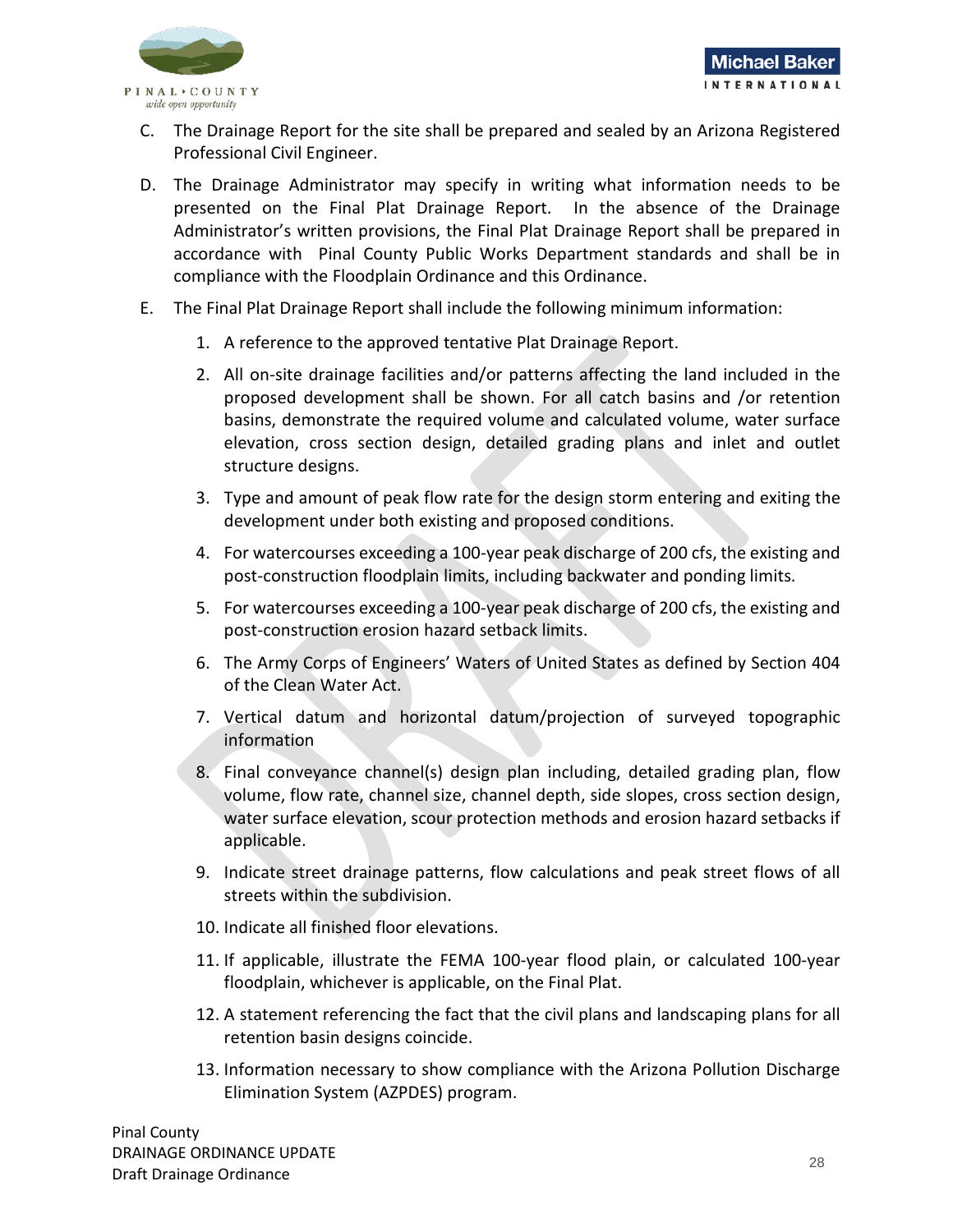

## <span id="page-30-0"></span>**CHAPTER 6: DRAINAGE DESIGN STANDARDS**

## <span id="page-30-1"></span>**Section 6.1 Drainage Design Standards**

The entire runoff conveyance and drainage retention system shall be designed to eliminate or minimize the stormwater runoff effects and convey the runoff through the development without adversely impacting the surrounding properties and with minimal detrimental effects to the development. No system shall be approved if the effect may cause an increase in the peak discharge, volume, or change the point of entry of the drainage onto other property during the rainfall event. No system shall be approved that does not conform to Pinal County's drainage standards and/or design criteria.

All development shall conform to the applicable the provisions of this Ordinance, Pinal County Public Works Department standards the Pinal County Floodplain Management Ordinance, the Arizona Pollution Discharge Elimination System (AZPDES) program, as well as all other applicable county, state and federal codes and regulations.

## A. **Precipitation Frequency Criteria**

Unless otherwise specified by the Drainage Administrator, the NOAA Atlas 14 (or most current update) shall be used for hydrologic analyses.

## B. **Storm Frequency Criteria**

1. The rainfall event, with a 1-percent probability of occurring in any given year (100 year event), that produces the peak discharge for an area contributing runoff to and within the development, shall be used in designing the overall drainage system. The Drainage Administrator may specify which storm duration is most applicable.

## C. **Retention Basin Criteria**

- 1. The retention system shall be designed to receive and retain the volume of runoff generated by the 100-year storm having a duration of 2 hours (100-year, 2-hour storm) falling over the entire development site including all rights-of-way, excluding off-site flow conveyance areas.
- 2. Individual lot retention may be permitted in residential subdivisions with a minimum lot size of two and a half acres (2.5 acres) with written approval from the Drainage Administrator. In the event on-lot retention is used, separate retention facilities to capture roadway runoff may be required. Drainage easements may also be required to protect the retention areas serving the roadway.
- 3. The Drainage Administrator may reduce the retention requirements for utility scale solar or wind power generating facilities which utilize raised reflecting or photo-voltaic panels or vertically oriented windmills as the primary means of generating energy provided that the applicant can demonstrate that the inverters,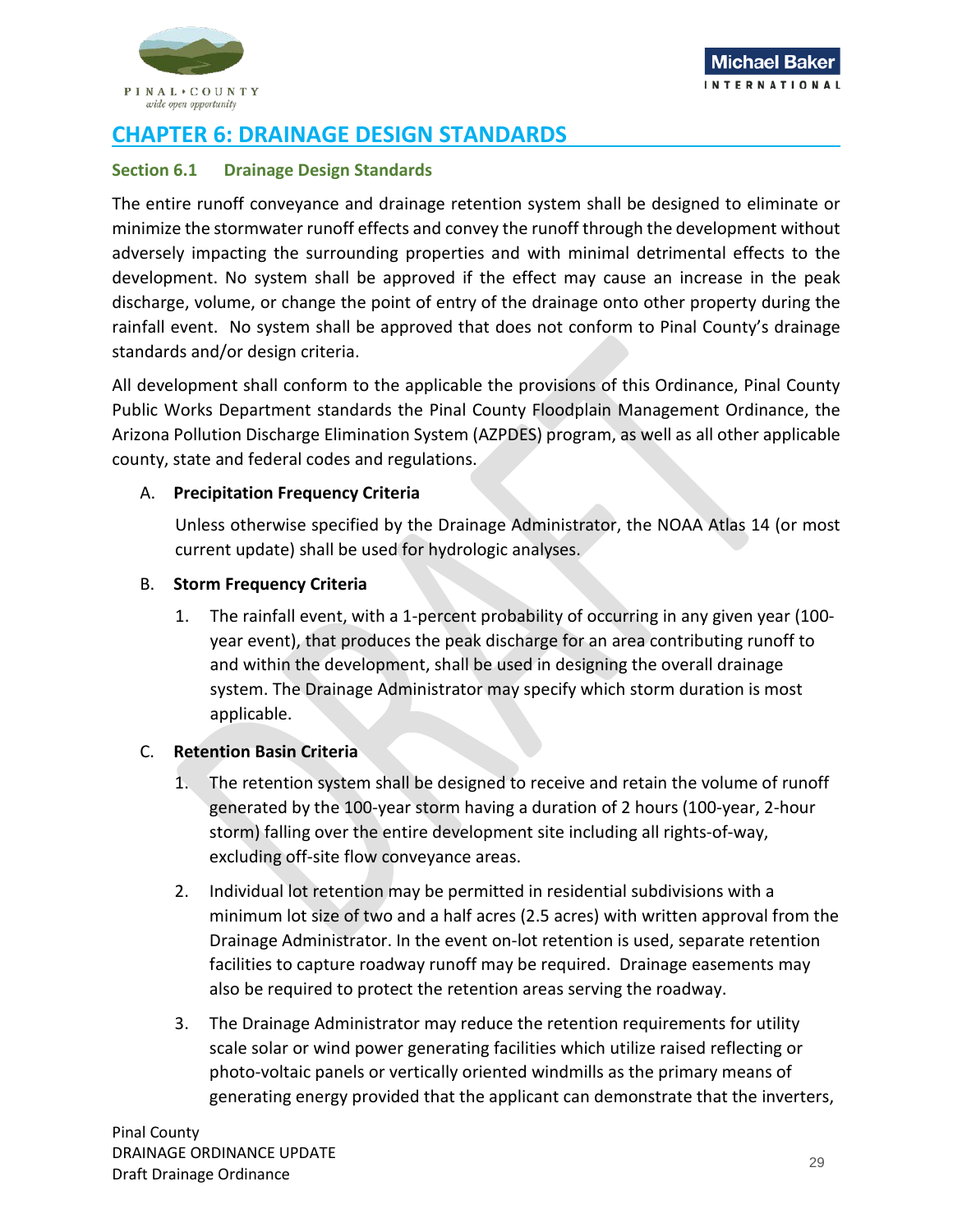

panels or towers will not have an adverse impact on drainage patterns and that the overall post-construction impervious ground cover (including access roads, pedestals, & ground mounted electrical equipment) is less than 10% of the entire site. The reduction in retention from the standard 100-year, 2-hour criterion for utility scale solar and wind power generating facilities may be to a minimum of retaining the difference in runoff generated from a pre versus post condition providing that the applicant can demonstrate that post construction flow rate leaving the site is less than or equal to the existing flow rate for the 2-year, 10 year, and 100-year storms and that the requirements of the Pinal County Stormwater Ordinance are still being met.

- 4. Drywell volumes shall not be included as part of the retention volume.
- 5. Unless otherwise approved in writing by the Drainage Administrator, retained onsite runoff shall be disposed of within a period of time not exceeding thirty-six (36) hours by percolation or dry wells or other approved sub-surface disposal systems. Evaporation shall not be considered when computing the disposal rate.
- 6. On-site retention facilities may include natural depressions, man-made basins, depressed parking areas, or other catchments that do not result in water being ponded for a period exceeding thirty-six (36) hours.
- 7. No more than 25% of a single commercial parking lot shown on a site plan shall be used for retention.
- 8. The maximum depth of ponding in the commercial parking area retention facilities shall not exceed 6 inches.
- 9. Complete detailed plans including the proposed engineered backfill for sub-surface retention facilities shall be submitted for review and approval of a Drainage Clearance.
- 10. Sub-surface retention shall not be permitted for single family detached residential development unless otherwise authorized by the Drainage Administrator.
- 11. Retention basins shall not be located within 25-feet of an existing or proposed septic system.
- 12. Utility lines and structures shall not be located within a retention facility without prior written approval from the utility company and/or the Pinal County Planning and Zoning Department and the Drainage Administrator.
- 13. Retention and/or conveyance facilities are prohibited in County rights-of-way. Only under unusual physical site characteristics that limit reasonable alternatives, the Drainage Administrator may approve a Drainage Waiver to allow retention in the County right-of-way.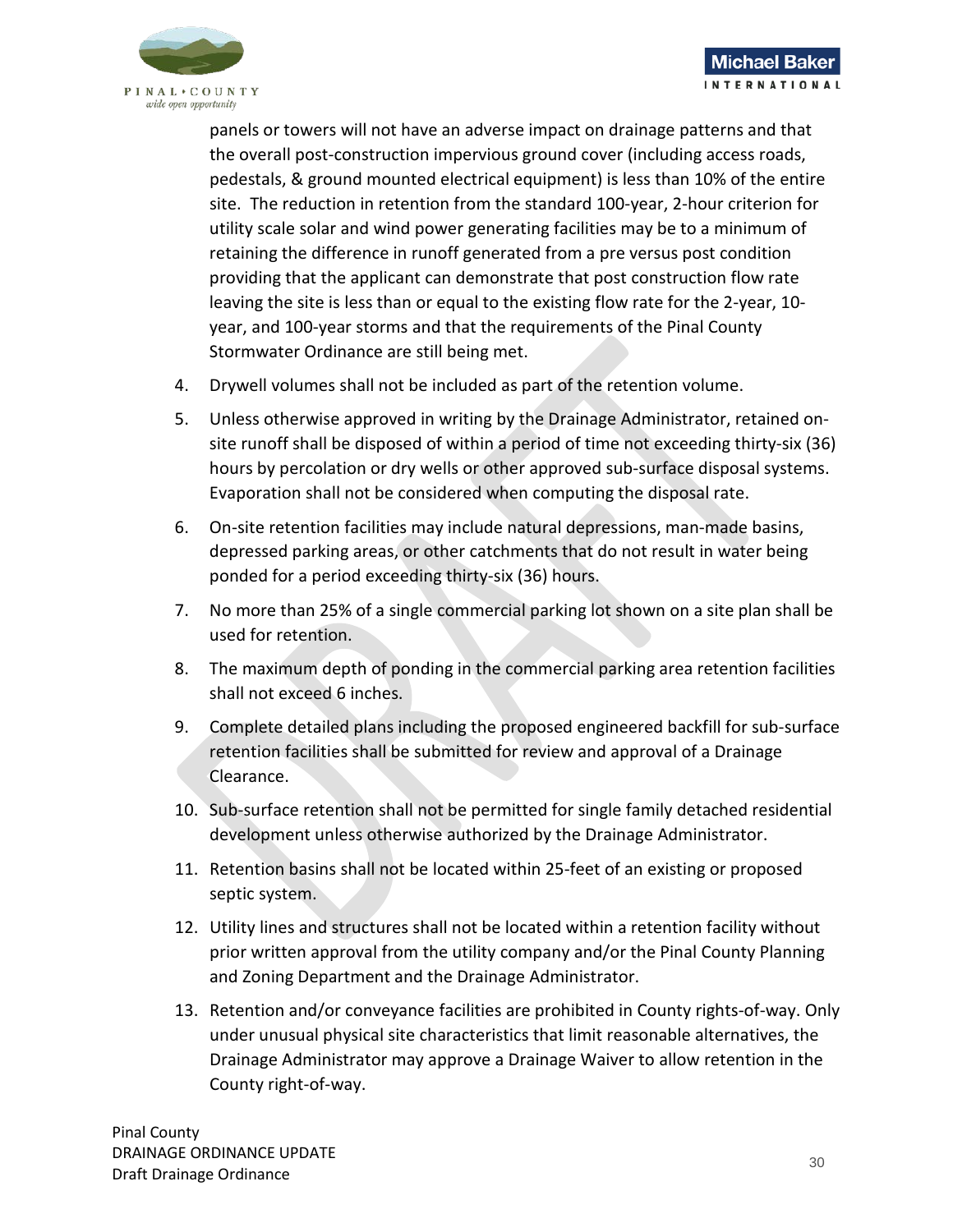

- 14. A right-of-way or public utility easement shall not be designated over or in conjunction with a drainage or retention without prior written approval from the appropriate agency or affected utility.
- 15. In any landscape and maintenance agreement, provisions shall be made for an annual maintenance certification of all retention basins.
- 16. Off-site and on-site runoff shall not be combined within a retention facility without prior written approval from the Drainage Administrator. The Drainage Administrator may require the capture and/or treatment of the 2-year, 1-hour storm or the accepted first-flush volume equivalent to meet stormwater quality standards.
- 17. Percolation tests will be required for all retention basins. The results of the tests must be sealed by Arizona Registered Professional Engineer and provided to Pinal County prior to the issuance of the Final Drainage Clearance.

## D. **Stormwater Disposal Criteria**

- 1. Unless otherwise approved in writing by the Drainage Administrator, off-site runoff from the rainfall event with a 1-percent probability of occurring in any given year (100-year event) peak discharge, conveyed through the development shall exit the development at the same historic location, direction and type (i.e. concentrated or sheet flow) or into an approved drainage way at lesser or equal rates, volumes and velocities. The water surface elevation and flow characteristics (including sediment load) shall not be modified.
- 2. On-site drainage shall be conveyed to the street or to a designated drainage easement with adequate outfall.
- 3. If runoff is to be conveyed by an underground drainage system, complete detailed plans shall be submitted to the Drainage Administrator.
- 4. Erosion mitigation shall be designed with all drainage structures.
- 5. Erosion protection shall not be constructed within the right-of-way without prior written approval from the Drainage Administrator and Pinal County Department of Public Works.

## E. **Drywell Design Criteria**

- 1. If drywells are to be utilized for stormwater disposal, certification by an Arizona Registered Professional Engineer shall be required indicating that the drywells meet the provisions of the Arizona Department of Environmental Quality.
- 2. Drywells shall be used only for stormwater disposal and not for disposal or deposit of wastes or other contaminants.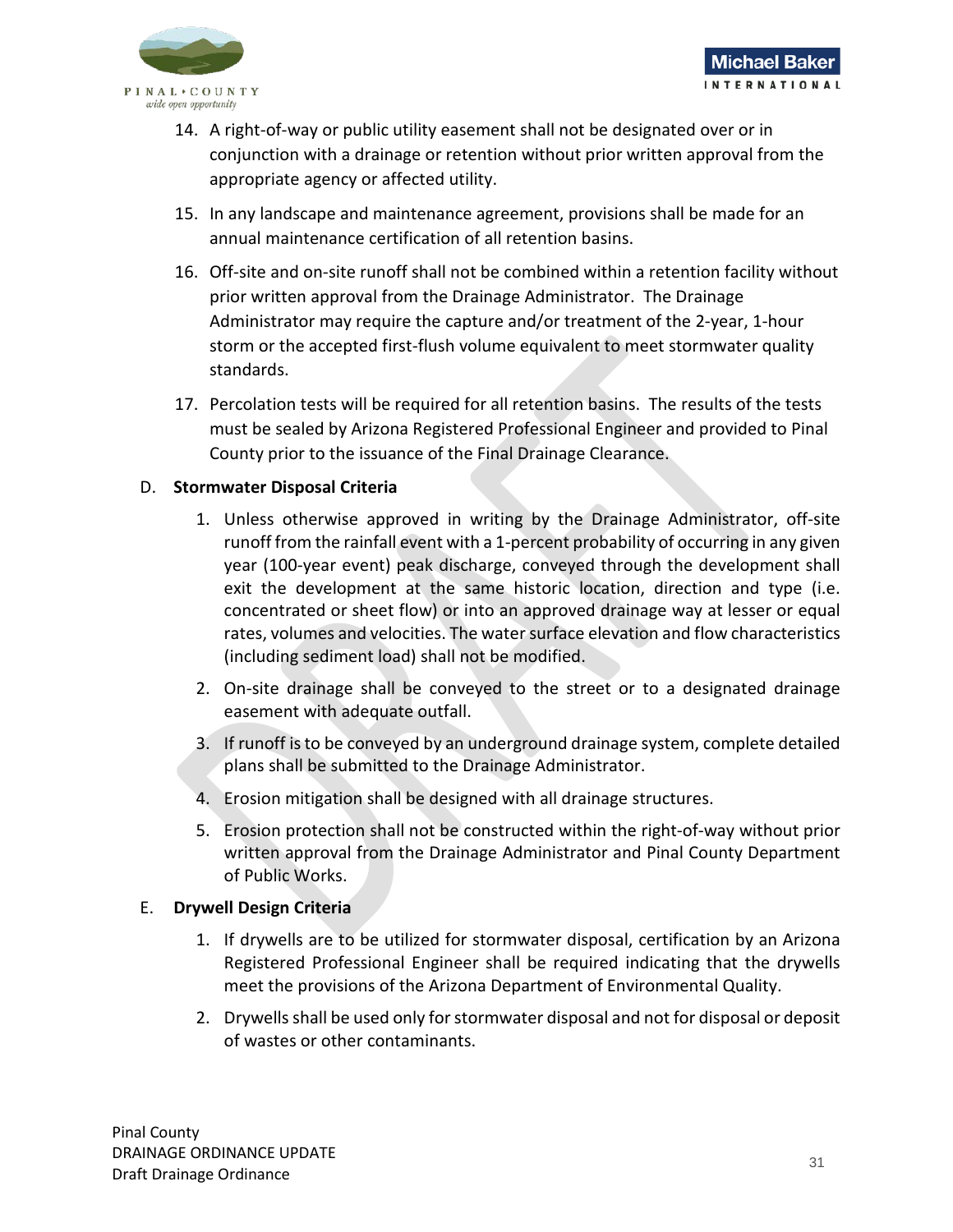

- 3. Proof of drywell registration with the Arizona State Department of Environmental Quality shall be required prior to the approval of any plans or issuance of the Final Drainage Clearance.
- 4. Certification that the drywell meets the requirements of this Ordinance shall be submitted at the time of installation.

## F. **Roadway Design Criteria**

- 1. To facilitate drainage, the design of roadways that may be in or are proposed for future inclusion into the Pinal County Highway Maintenance system, roadway design shall conform to the standards for roadways specified by Pinal County Public Works Department Standards.
- 2. Adequate drainage ways shall be constructed to convey the street design flow if the flow is designed to leave the public right-of-way. Such drainage ways shall be platted and/or dedicated through separate instrument as drainage easements or as separate tracts with maintenance provisions designated.
- 3. The Drainage Administrator may require construction of a culvert or bridge crossing over a natural drainage way. The facility type and sizing of the culvert or the bridge shall conform to the requirements set by the Pinal County Department of Public Works.
- 4. If roads are designed to convey runoff, the depth of flow shall be in accordance with Pinal County Public Works Department standards. . Any additional flow that results in a depth exceeding the Pinal County Public Works Department standards shall be removed from the roadway and conveyed in a separate drainage way or in an underground conveyance system. All inlets shall be designed with a clogging factor as specified by the Pinal County Public Works Department standards.
- 5. Each development site shall have a minimum of one all-weather access as defined by the following criteria.
	- a. Arterial Streets Discharge from the 50-year design storm conveyed beneath the roadway, with the 100-year conveyed in combination of culvert and overland flow at depths less than 6-inches.
	- b. Collector Streets Discharge from the 25 year design storm conveyed beneath the roadway, with the 100-year conveyed in combination of culvert and overland flow at depths less than 6-inches.
	- c. Local Streets Discharge from the 10 year design storm conveyed beneath the roadway, with the 100-year conveyed in combination of culvert and overland flow at depths less than 8-inches.
- 6. The maximum outlet velocity for the flow exiting a culvert onto County rights-ofway shall not exceed 15 fps.
- 7. The Drainage Administrator may require erosion protection and cutoff walls at both the inlet and outlet ends of the culvert as well as any approved dip sections.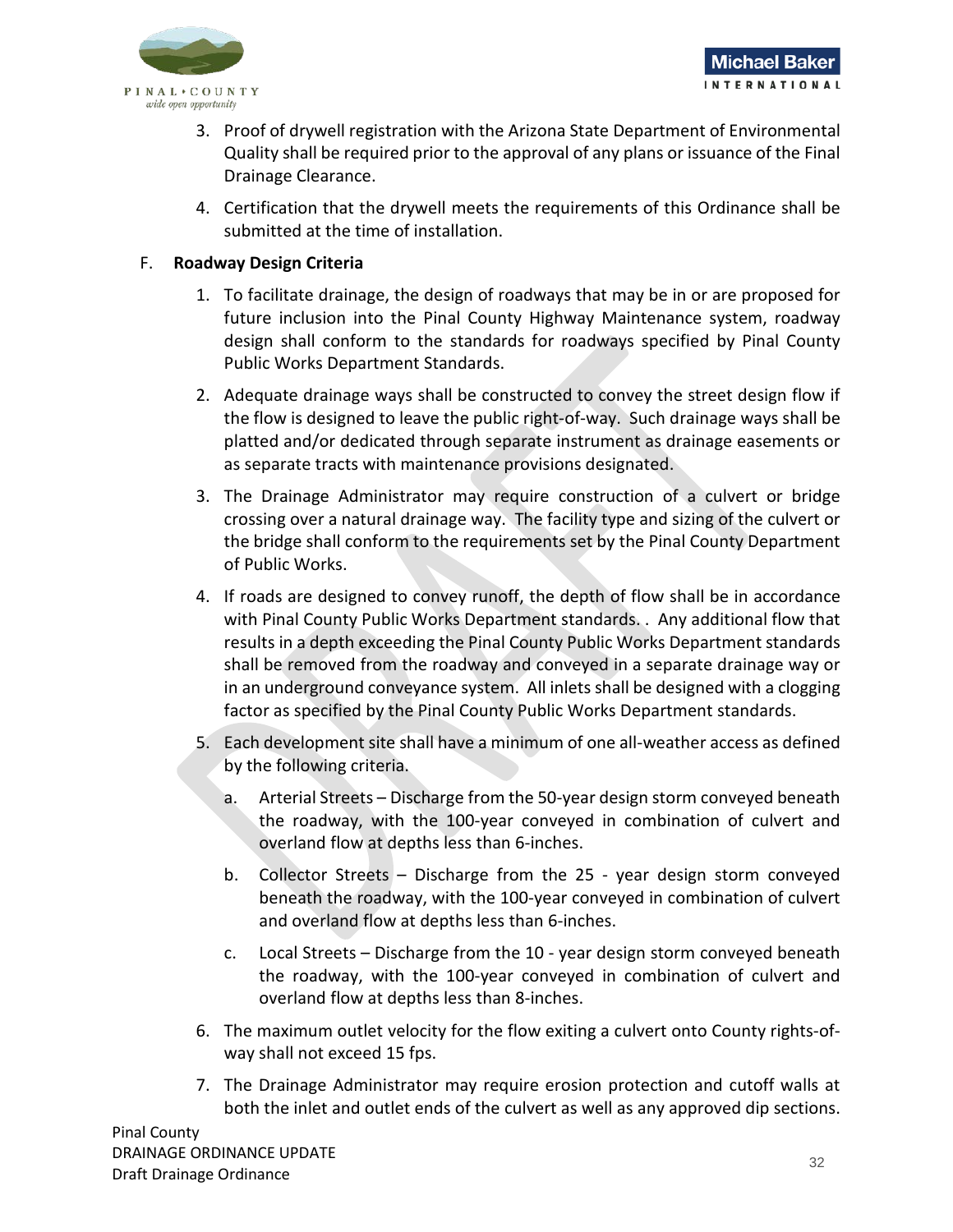

## G. **Finished Floor Elevation Criteria**

- 1. For any structure, the minimum finished floor elevation, shall be the higher of the following:
	- a. One (1) foot above the 100-year water-surface elevation located in any adjacent drainage facilities including, but not necessarily limited to: retention basins, constructed channels, drainage swales, valley gutters, or an adjacent regulatory floodplain. Should a building be located within or adjacent to more than one of these drainage features, the highest water surface elevation shall govern the finished floor elevation criteria
	- b. One (1) foot above the 100-year water surface elevation within any the adjacent streets.
	- c. One (1) foot above the highest finished grade point within ten feet of the foundation of the building.
	- d. One (1) foot above the 100-year hydraulic grade line of any adjacent storm drain component including, catch basin inlets, manholes and grates.
	- e. Fourteen (14) inches above the low outfall of the site.
	- f. The Drainage Administrator may require the minimum lowest floor elevation to be set higher than the criteria set forth in this section.
- 2. Finished floor elevations shall be referenced to a known benchmark.

## H. **Erosion Hazard Setback Criteria**

All watercourses, constructed or natural, shall have an erosion hazard setback defined for the purposes of providing access and stability of building foundations and footings. The erosion hazard setback also allows for natural sediment transport processes and meandering of the watercourse to occur without adversely affecting property or buildings. In development application types where an Arizona Registered Professional Engineer has not calculated the erosion hazard setback or provided a bank/erosion protection design, the minimum development setback from a structure is:

- 1. All watercourses, constructed or natural, conveying 100 year peak flows less than 200 cubic feet per second (cfs) shall have a minimum development setback of 20 feet from the top of the bank.
- 2. All watercourses, constructed or natural, conveying 100 year peak flows greater than 200 cubic feet per second (cfs) but less than 5,000 cubic feet per second (cfs) shall have a minimum development setback of 50 feet from the top of the bank.
- 3. All watercourses, constructed or natural, conveying 100 year peak flows greater 5,000 cubic feet per second (cfs) shall have a minimum development setback of 300 feet from the top of the bank.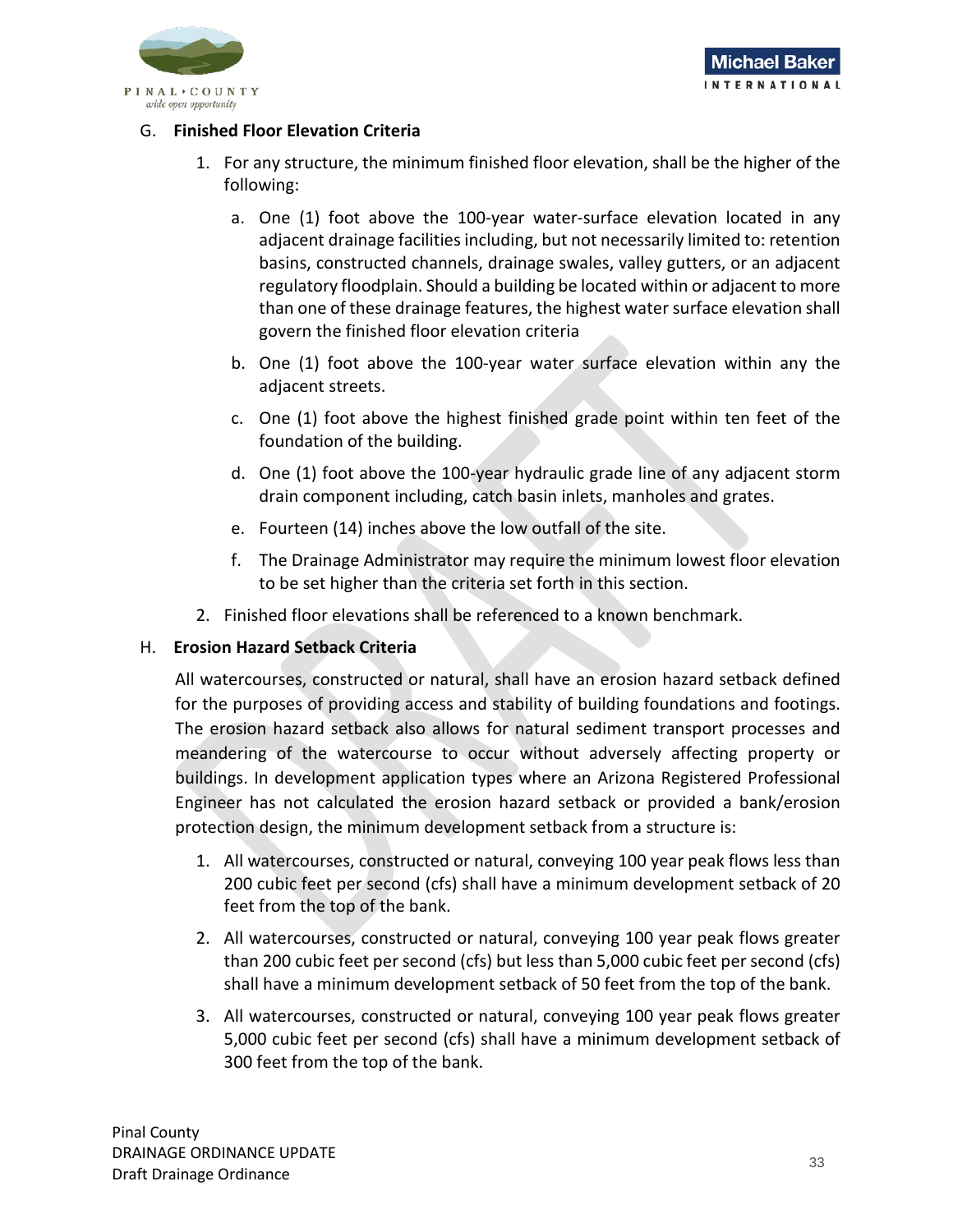

4. Where the setback limit would fall within a designated floodway, the outer boundary of the floodway shall serve as the building setback. Under these criteria, any structure that would be considered as an encroachment into the floodway shall be constructed outside the limit of the floodway.

## I. **Earth Fissure Criteria**

- 1. Prior to the issuance of the Preliminary Drainage Clearance, a copy of the current Arizona Earth Fissure Map from the Arizona Geological Survey, containing an overlay of the property boundaries shall be provided.
- 2. Site grading shall be such that runoff is not directed toward an earth fissure as part of the drainage design.
- 3. Confirmed Earth Fissures
	- a. Any confirmed earth fissure(s) found on or within 50 feet of the property boundaries or project area shall have an earth fissure investigation prepared and minimum development setback or structural mitigation established by a registered geotechnical engineer or registered geologist and approved by the Drainage Administrator.
- 4. Unconfirmed Earth Fissures
	- a. Any unconfirmed earth fissure(s) found on or within 100 feet of the property boundaries or project area shall have an earth fissure investigation prepared by a registered geotechnical engineer or registered geologist to confirm its exact location. If the fissure is confirmed to be on or within 50 feet of the property boundaries or project area, a minimum development setback or structural mitigation must be established by a registered geotechnical engineer or registered geologist and approved by the Drainage Administrator.
- 5. Written certification by the registered geotechnical engineer, civil engineer or registered geologist as to the compliance of the development with these criteria shall be required prior to the issuance of the Final Drainage Clearance.

#### J. **Erosion Mitigation**

- 1. Erosion of the ground in the area of discharge shall be prevented by the implementation of rip-rap, concrete aprons, non-erosive cutoff walls, erosion control mattresses, or other devices as approved by the Drainage Administrator.
- 2. The erosion mitigation measures shall be prepared as part of the engineering study sealed by an Arizona Registered Civil Engineer. The design of erosion mitigation measures shall be designed in accordance with Pinal County Public Works Department standards and is subject to approval by the Drainage Administrator.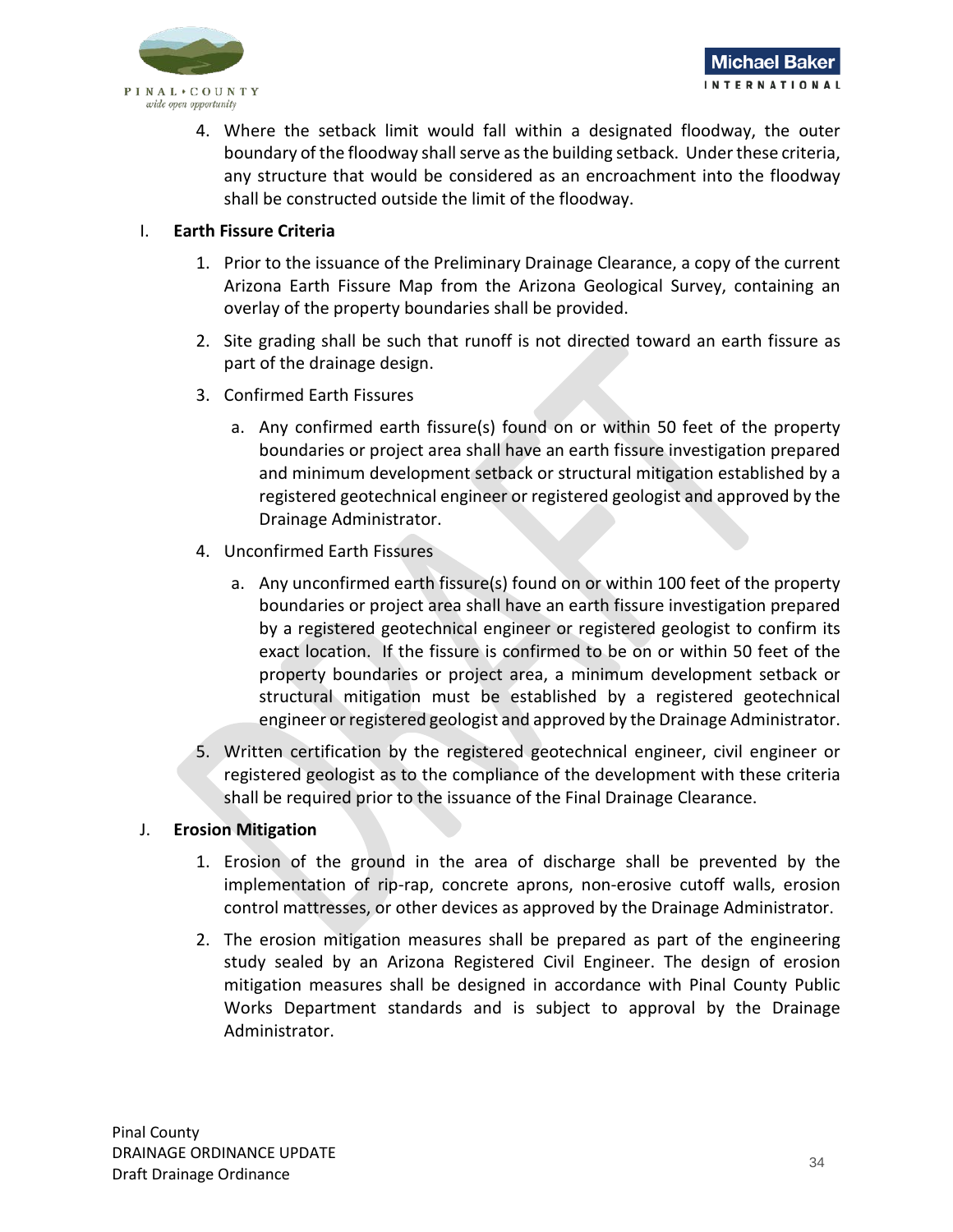

## K. **Landscaping Criteria**

1. If landscaping is proposed within a drainage system the engineer shall incorporate such landscaping into the hydraulic design of such a system. Landscaping plans shall be coordinated with the overall drainage design so as not to create a hazard to life and property.

## L. **Clean Water Act Section 404 Compliance**

- 1. The design of any drainage facility shall meet the requirements set forth by Section 404 of the Clean Water Act in regards to the Waters of the United States as defined by the Army Corps of Engineers.
- 2. A statement sealed by an Arizona Registered Civil Engineer certifying compliance of Section 404 of the Clean Water Act shall be provided.

## M. **Clean Water Act Section 402 Compliance**

- 1. The design and development of a parcel shall be in compliance with the current National Pollutant Discharge Elimination System (NPDES) Permit Program (Section 402 of the Clean Water Act.
- 2. Compliance with this section shall be in accordance with the current requirements set forth by the Arizona pollution discharge elimination system (AZPDES) program, under the authority of the Environmental Protection Agency
- 3. Compliance with this section shall be in accordance with Pinal County Public Works Department standards.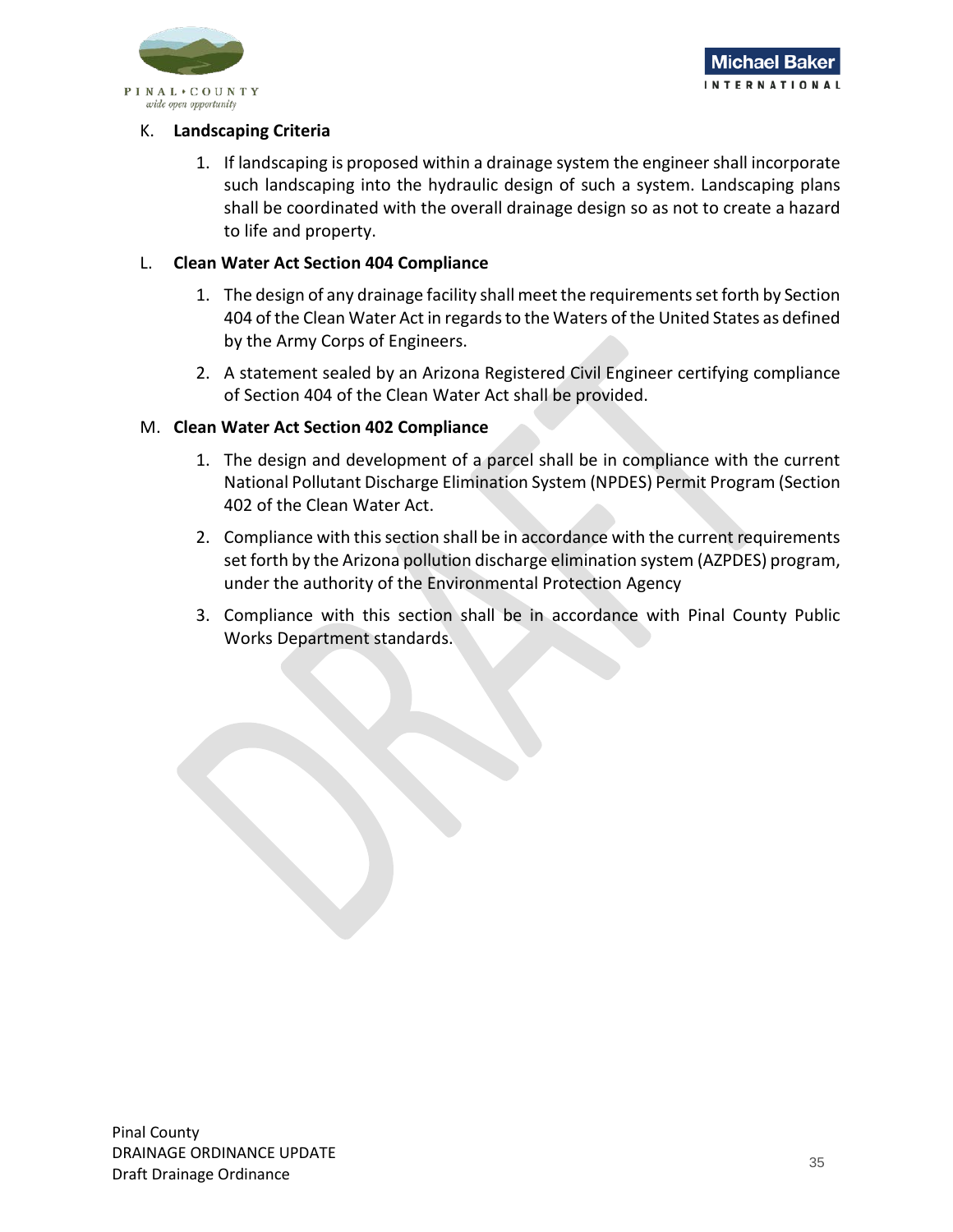

## <span id="page-37-0"></span>**CHAPTER 7: COMPLIANCE, VIOLATIONS, ENFORCEMENT**

#### <span id="page-37-1"></span>**Section 7.1: Compliance**

- A. Chapter Four (4) of this Ordinance sets forth the mandatory and discretionary duties and powers of the Drainage Administrator to enforce the provisions of this Ordinance to help ensure that the public health and safety is maintained. It is therefore the responsibility of any resident, property owner or applicant for a construction permit in Pinal County to submit necessary plans for construction of land development improvements. Each applicant shall also obtain a Final Drainage Clearance (if applicable as determined by the Drainage Administrator) to ensure that the construction of said land development improvements are built in accordance with the approved plans/drawings.
- B. The Drainage Administrator (or designee), at his/her discretion, may require the following compliance measures be established as a condition of approval of a Final Drainage Clearance.
	- 1. Deed Restriction The Drainage Administrator may require the recording of deed restrictions, including drainage easements, tracts, channels or common areas to be used for drainage purposes to be maintained by the property owner as necessary for compliance with this Ordinance. The recording of such deed restriction(s) shall appear on the final plat, site plan, lot split and/or upon chain of title for said property.
	- 2. Performance Assurance For land development projects that require or utilize a subdivision plat, the Drainage Administrator may require financial assurances (performance bond) to ensure construction, completion or maintenance of approved drainage facilities. Assurance shall be released upon verification of compliance with approved plans and all provisions of this Ordinance.
	- 3. Dedication The Drainage Administrator, Hearing Officer or Board of Supervisors may require, as a condition of issuance of a Final Drainage Clearance, Waiver or Variance, the dedication of land to the County necessary for construction of area drainage facilities constructed in accordance with a master drainage plan and/or development drainage plan/drawings if said drainage facilities emanate at least in part from the proposed property or is connected to a broader system of drainage facilities upon the proposed property to be developed. The amount of land requested for dedication shall be proportionate to the amount of runoff contributed by the proposed development parcel to the total runoff calculated for the master drainage plan or development drainage plan.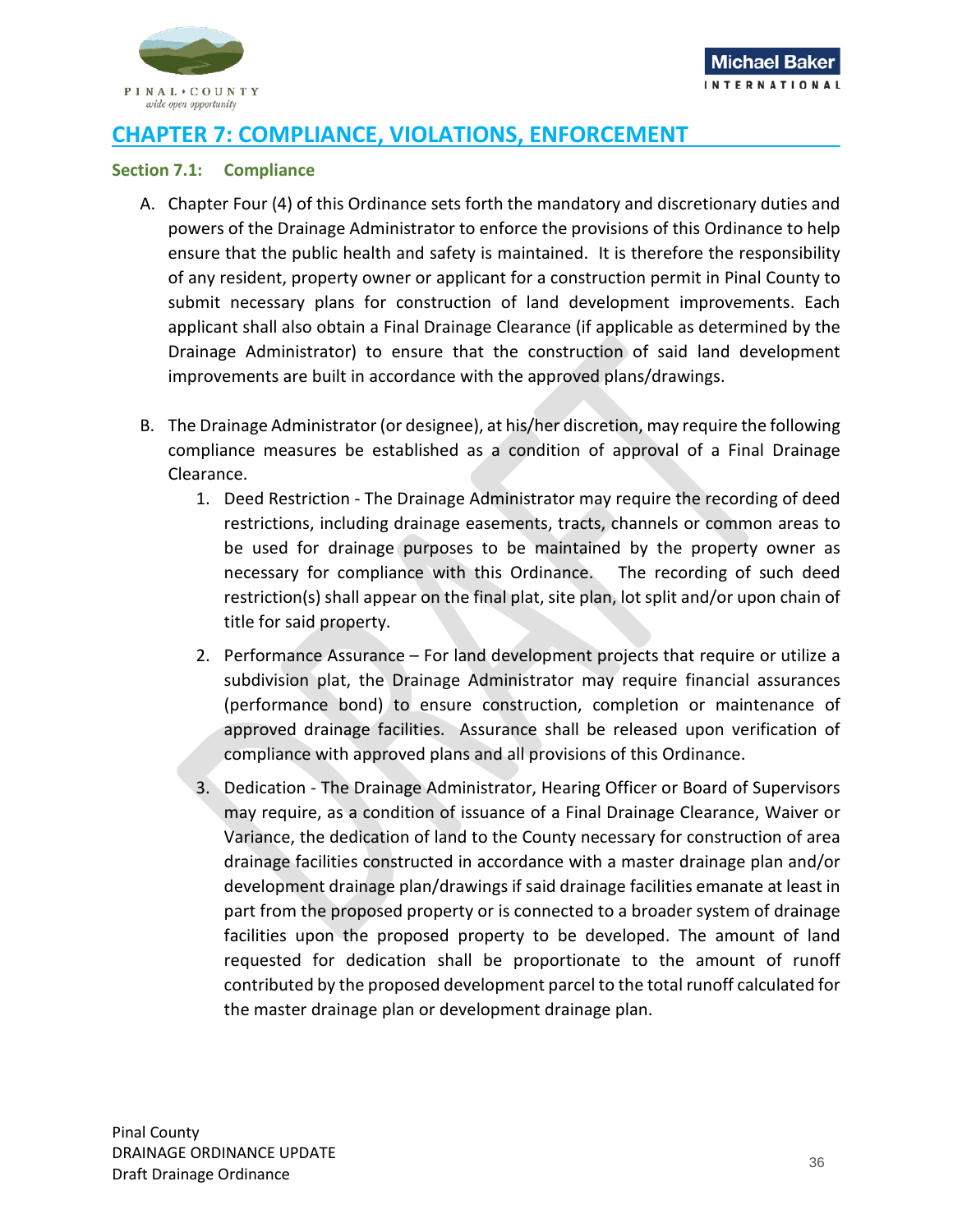

## <span id="page-38-0"></span>**Section 7.2 Violations of this Ordinance**

- A. It is a violation of this Ordinance:
	- 1. To develop, construct, alter, use, repair, improve, fill, divert, obstruct, remove or commence the creation, construction, alteration, repair, improvement, filling, diversion, obstruction or removal of any wash, culvert, easement, channel, ditch, berm, retention basin, wall, fence or other structure or use that may affect any natural drainage or improved drainage design or drainage system without obtaining a Drainage Clearance from the Drainage Administrator;
	- 2. For any person to place or allow the placement of fill material, rubbish, trash, litter, filth or debris or the growth of weeds or other vegetation that obstructs, retards, diverts the conveyance of flow of any natural or improved drainage system upon any private or public property located in the unincorporated areas of Pinal County;
	- 3. For failure to maintain any natural drainage system or any drainage easement, tract, channel, basin or common area created or pursuant to this Ordinance;
	- 4. For failure to obtain the required Drainage Clearance and/or final drainage inspection prior to obtaining a final Certificate of Occupancy for permits issued for the purpose of constructing commercial, educational, industrial, institutional developments, or multi-family dwelling units such as apartments and condominiums;
	- 5. For failure to obtain the required floor/stem wall/foundation elevation inspection approval prior to securing a final building inspection for a single-family dwelling including mobile and manufactured homes, additions thereto and/or accessory buildings;
	- 6. For any owner, builder or developer to fail to correct any deficiencies noted at the time of the final drainage inspection. A final drainage inspection approval shall be obtained within ninety (90) days of the date of the deficiency notice, final Building Inspection and/or occupancy of the dwelling unit, whichever is the longer period;
- B. Declaration of Public Nuisance

Violation of the requirements of this Ordinance shall constitute a public nuisance and will be subject to all remedies provided by law.

1. If a property owner fails to remove fill material, rubbish, trash, weeds, filth, debris or any other obstruction within thirty (30) days of the issuance of a Compliance Order or hearing officer ruling, that has determined obstructs, retards or diverts a natural or improved drainage system, the Drainage Administrator may remove or cause for the removal of the fill material, rubbish, trash, weeds, filth, debris to abate the condition upon a determination that the condition presents a threat to public health, safety or welfare.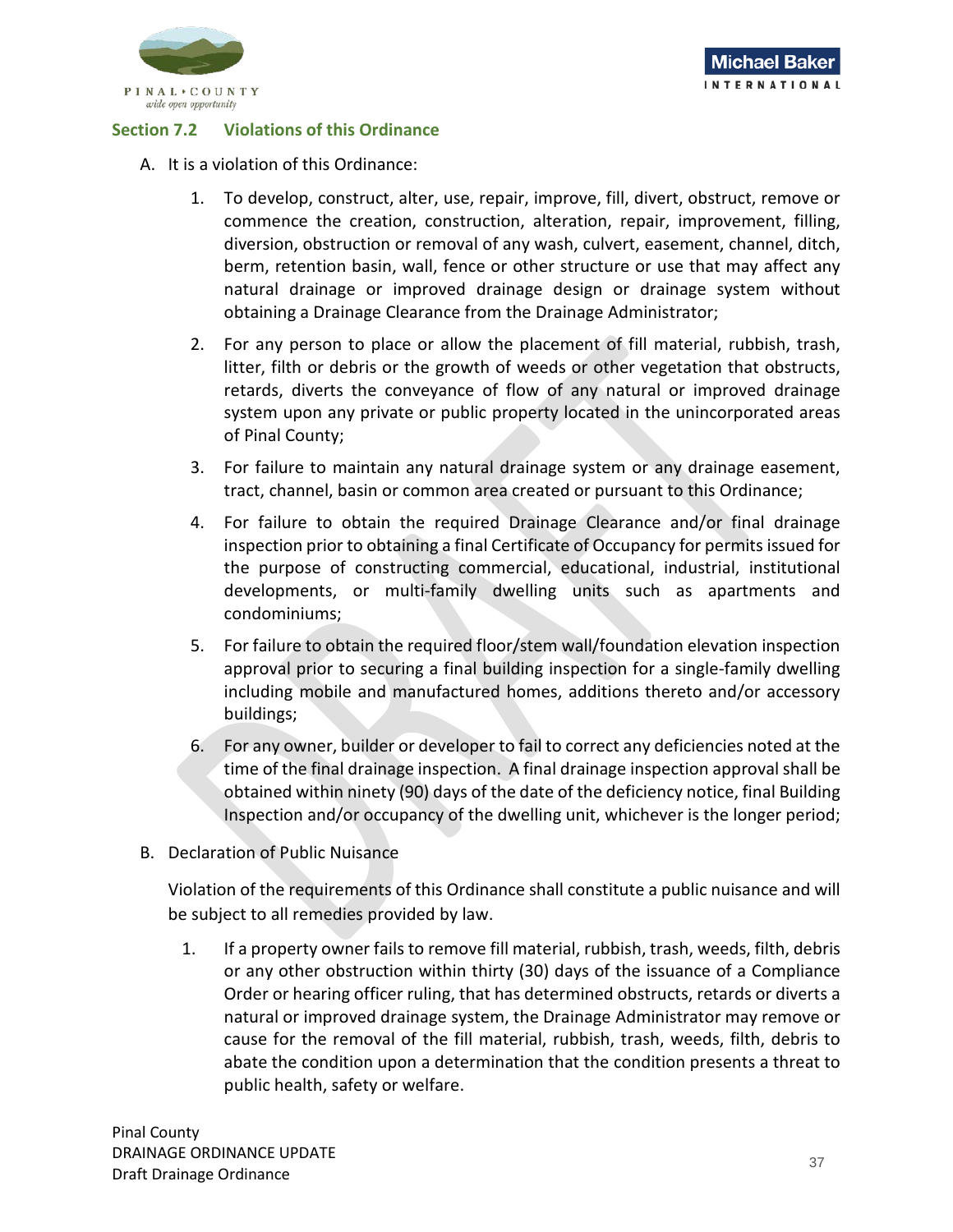

- 2. The charge for the removal and/or abatement of the public health violation shall be billed to the property owner and collected by the County Attorney by use of all appropriate legal remedies, including but not limited to a lien against the property for the costs of removal plus attorney's fees and costs of collection.
- C. Civil Remedies

Pursuant to A.R.S. 11-251.05 (A), violations of this Ordinance are punishable by fine, which shall not exceed the amount authorized for Class 1 misdemeanors. Each and every day during which the violation of this Ordinance occurs shall constitute a separate offense. The County Attorney or any person who may be or has been damaged by the violation of any provision of this Ordinance may institute legal action to enforce the provisions of this Ordinance and/or seek damages and attorney's fees for violation of this Ordinance.

## <span id="page-39-0"></span>**Section 7.3 Abatement & Enforcement of Violations**

## **A. Inspection**

- 1. The Drainage Administrator is authorized to investigate all complaints of suspected violations of this Ordinance.
- 2. The Drainage Administrator or his or her designee may enter onto private property, not including the interior of any buildings, during normal business hours, as necessary to conduct inspections to determine if violations exist. In the event access to a property is denied the Drainage Administrator or his/her designee may present an affidavit setting forth the basis for suspecting a violation of this Ordinance and seek an administrative search warrant to enter the property. Property inspections will be conducted in compliance with A.R.S. § 11-1603.
- 3. If the County and its agents are denied access for inspection, the Drainage Administrator may apply for an administrative search warrant from a local court of general jurisdiction and shall be served by a certified peace officer.

#### **B. Notice of Violation**

- 1. When the Drainage Administrator or his designee has reason to believe a violation of this Ordinance has occurred or is occurring he/she shall issue a Notice of Violation to the owner, occupant, manager or responsible party.
- 2. The written Notice of Violation shall describe the following:
	- a. State the section of this Ordinance, other regulations or laws or permit terms that have been violated.
	- b. Identify the nature of the violation and any actions required to achieve compliance required by this Ordinance, including any additional information or engineering analyses required to show compliance.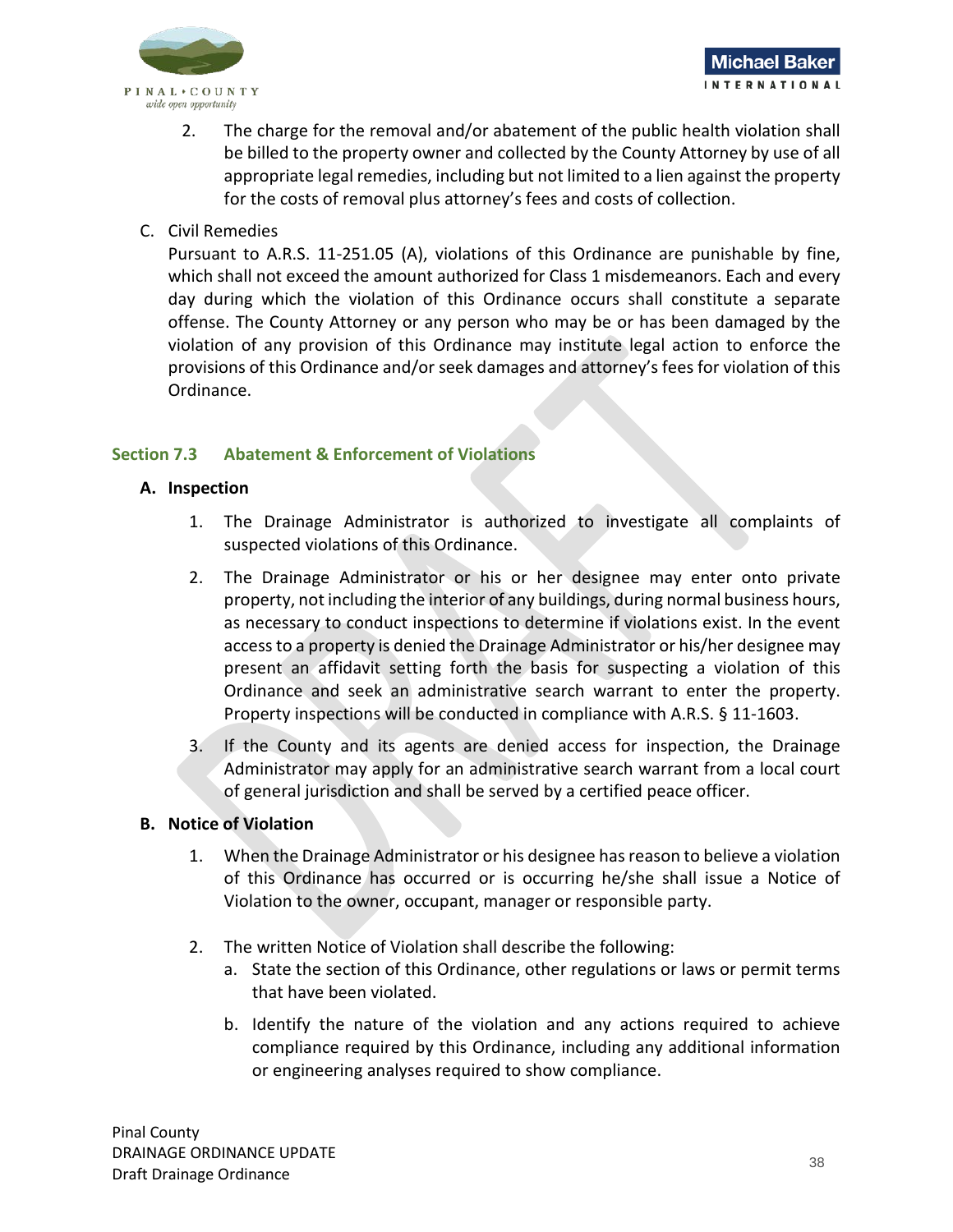

- c. Establishing that the notice is an order to cease and desist, effective on the date served.
- d. Providing a time schedule for corrective actions for compliance, or to request a hearing.
- e. Identifying the consequences for failure to take corrective action, including the imposition of monetary penalties.
- 3. Notices of Violation may be served by hand, by posting a notice at the site, and/or through certified mail with return receipt requested.

## **C. Response to Notice of Violation**

The responsible party has ten (10) business days to respond to the Notice of Violation. The respondent may do one of the following:

- 1. Admit the allegations by:
	- a. Appearing in person, by attorney, or by designated representative at a time and location given in the Notice of Violation and admitting the allegations, agreeing to acquire any required permit and to remedy the violation, damage, or interference in accordance with the terms determined by the Drainage Administrator, or
	- b. Mailing or delivering to the Drainage Administrator a form provided with the Notice of Violation or a written statement signed by the respondent in which the respondent admits the allegations, agrees to acquire any required permit and to remedy the violation, damage, or interference in accordance with the terms determined by Drainage Administrator.
	- 2. Deny allegations by:
		- a. Appearing in person, by attorney, or by designated representative at a time and location given in the Notice of Violation and denying the allegations and requesting a hearing, or
		- b. Mailing or delivering to the Drainage Administrator a form provided with the Notice of Violation or a written statement signed by the respondent denying the allegations and requesting a hearing to appeal the Notice of Violation in Superior Court.

## **D. Compliance Orders**

1. If the responsible party fails to correct a violation and either fails to request a hearing within ten (10) business days or is found responsible for the violation after a hearing, the Drainage Administrator may issue a Compliance Order stating the actions necessary to correct the violation and imposing a civil penalty. Compliance Orders may be served by hand, by posting a notice at the site, and/or through certified mail with return receipt requested. Penalties imposed may not exceed the maximum limitation for a fine for a Class I misdemeanor.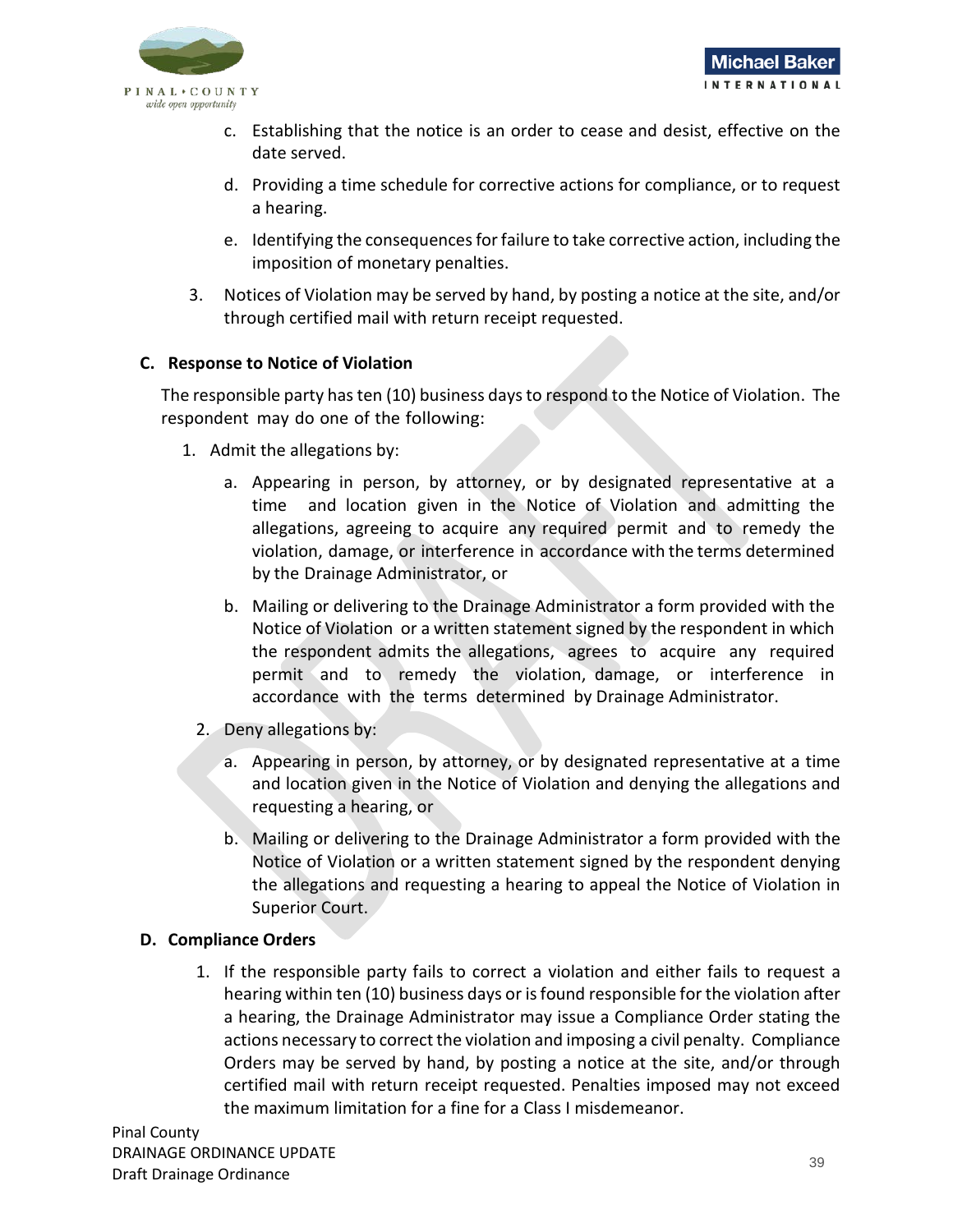

- 2. The Drainage Administrator may record the Compliance Order with the Pinal County Recorder's Office to appear in the chain of title of the affected property.
- 3. For any violation which presents an ongoing threat to life or property the Drainage Administrator may, in addition to other remedies, authorize the County Attorney to seek an order is Superior Court requiring the responsible party to correct the violation.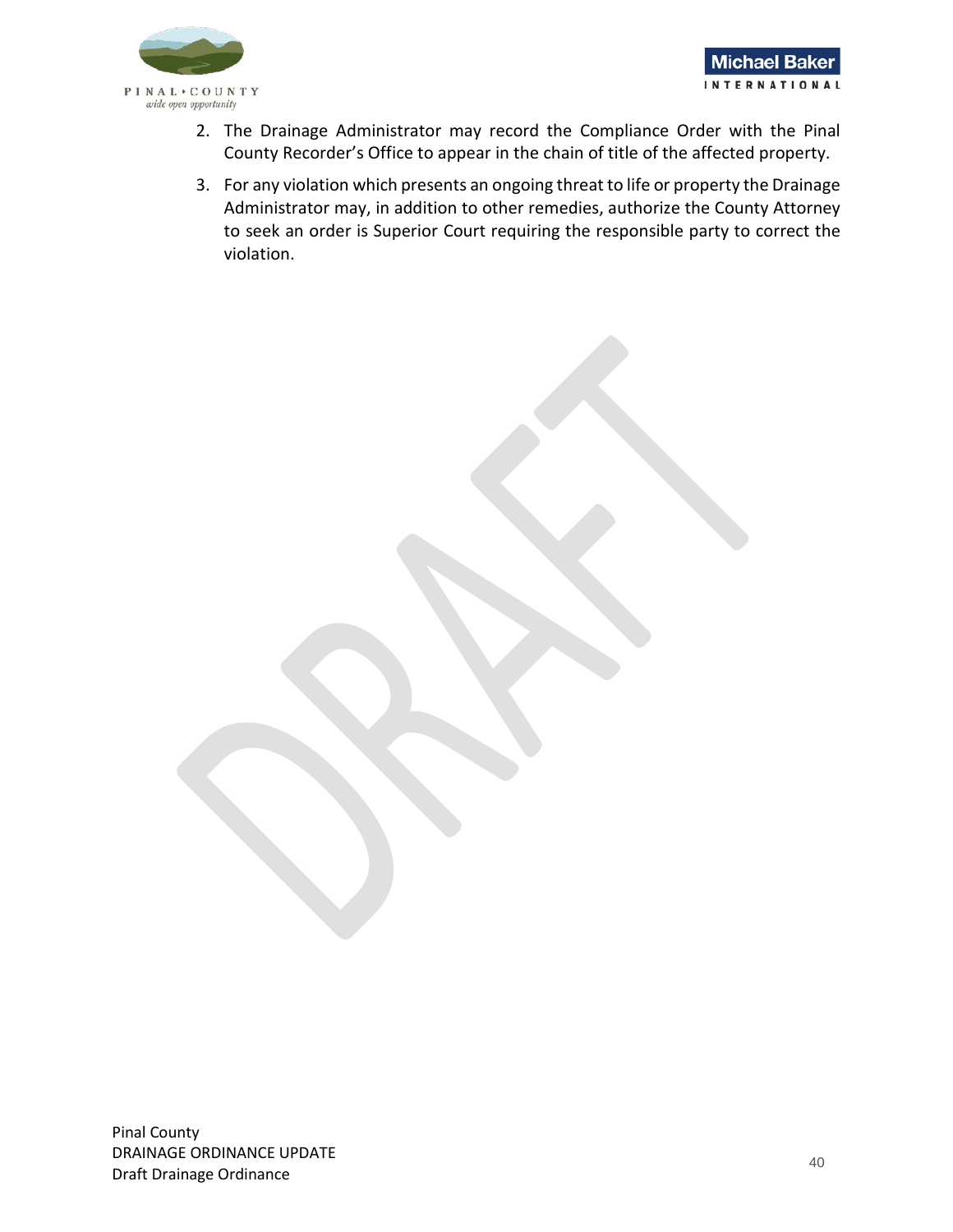

## <span id="page-42-0"></span>**CHAPTER 8: WAIVERS & VARIANCES**

#### <span id="page-42-1"></span>**Section 8.1 Drainage Waivers**

The Drainage Administrator shall hear and decide requests for Drainage Waiver from the requirements of this section.

- A. Any request for a Drainage Waiver must be submitted in writing to the Drainage Administrator. The written request must cite the specific standard requesting to be waived or reduced and must also include a justification for the need for such a waiver. Justification may be in the form of an engineering analysis, geotechnical testing or as otherwise determined by the Drainage Administrator. Before granting a Drainage Waiver the Drainage Administrator shall find that each of the following criteria is met:
	- 1. The grant will not result in an increase in the 100-year peak flow, water surface elevation or discharge; and
	- 2. By reason of special physical circumstances, location or surroundings of the property, strict application of the Ordinance would deprive the property of privileges enjoyed by similar property; and
	- 3. The waiver request is the minimum necessary, considering the flood hazard, to afford relief; and
	- 4. There is a showing of good and sufficient cause; and
	- 5. Granting the waiver will not result in additional threats to public safety, health, welfare, or extraordinary public expense, create a nuisance, the victimization of or fraud on the public and that the waiver does not conflict with existing local laws or ordinances.
- B. The Drainage Administrator may attach such conditions or restrictions to the granting of a waiver as the Drainage Administrator determines necessary to reduce or eliminate potential threats to public safety, health, welfare or to public or private property resulting from the granting of the waiver. The applicant may be required to post bonds, assurances or other security to guarantee compliance with the conditions and restrictions imposed.
- C. The property shall be posted a minimum of fifteen (15) business days prior to the Drainage Administrator's decision.

#### <span id="page-42-2"></span>**Section 8.2 Variances**

- A. An owner of real property located within the unincorporated area of the county may request a Variance approval form the Drainage Administrator.
- B. The Drainage Administrator or Board of Adjustment allow a variance from the terms of this Ordinance if, owing to peculiar conditions, a strict interpretation would work an